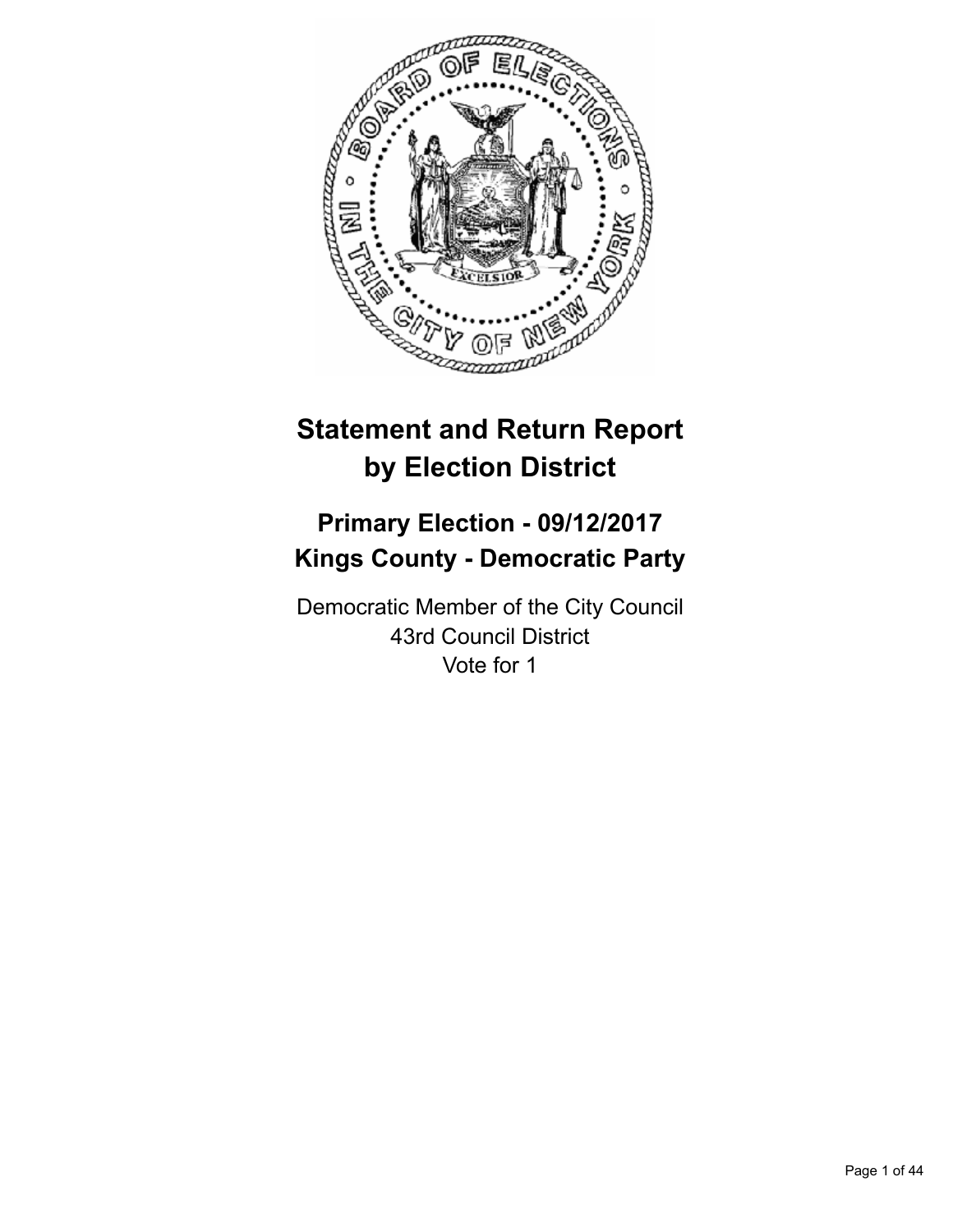

| <b>PUBLIC COUNTER</b>                                    | 149            |
|----------------------------------------------------------|----------------|
| <b>MANUALLY COUNTED EMERGENCY</b>                        | 0              |
| ABSENTEE / MILITARY                                      | $\overline{2}$ |
| AFFIDAVIT                                                | 5              |
| <b>Total Ballots</b>                                     | 156            |
| Less - Inapplicable Federal/Special Presidential Ballots | 0              |
| <b>Total Applicable Ballots</b>                          | 156            |
| <b>JUSTIN L. BRANNAN</b>                                 | 66             |
| VINCENT CHIRICO                                          | 7              |
| <b>KEVIN P. CARROLL</b>                                  | 9              |
| <b>NANCY TONG</b>                                        | 6              |
| KHADER EL-YATEEM                                         | 55             |
| <b>Total Votes</b>                                       | 143            |
| Unrecorded                                               | 13             |

## **034/46**

| <b>PUBLIC COUNTER</b>                                    | 95       |
|----------------------------------------------------------|----------|
| <b>MANUALLY COUNTED EMERGENCY</b>                        | 0        |
| <b>ABSENTEE / MILITARY</b>                               |          |
| <b>AFFIDAVIT</b>                                         | $\Omega$ |
| <b>Total Ballots</b>                                     | 96       |
| Less - Inapplicable Federal/Special Presidential Ballots | 0        |
| <b>Total Applicable Ballots</b>                          | 96       |
| <b>JUSTIN L. BRANNAN</b>                                 | 26       |
| <b>VINCENT CHIRICO</b>                                   | 6        |
| <b>KEVIN P. CARROLL</b>                                  | 11       |
| <b>NANCY TONG</b>                                        | 5        |
| KHADER EL-YATEEM                                         | 41       |
| <b>Total Votes</b>                                       | 89       |
| Unrecorded                                               | 7        |

| <b>PUBLIC COUNTER</b>                                    | 43 |
|----------------------------------------------------------|----|
| <b>MANUALLY COUNTED EMERGENCY</b>                        | 0  |
| <b>ABSENTEE / MILITARY</b>                               | 0  |
| <b>AFFIDAVIT</b>                                         | 0  |
| <b>Total Ballots</b>                                     | 43 |
| Less - Inapplicable Federal/Special Presidential Ballots | 0  |
| <b>Total Applicable Ballots</b>                          | 43 |
| <b>JUSTIN L. BRANNAN</b>                                 | 14 |
| <b>VINCENT CHIRICO</b>                                   | 0  |
| <b>KEVIN P. CARROLL</b>                                  | 3  |
| <b>NANCY TONG</b>                                        | 8  |
| KHADER EL-YATEEM                                         | 14 |
| <b>Total Votes</b>                                       | 39 |
| Unrecorded                                               | 4  |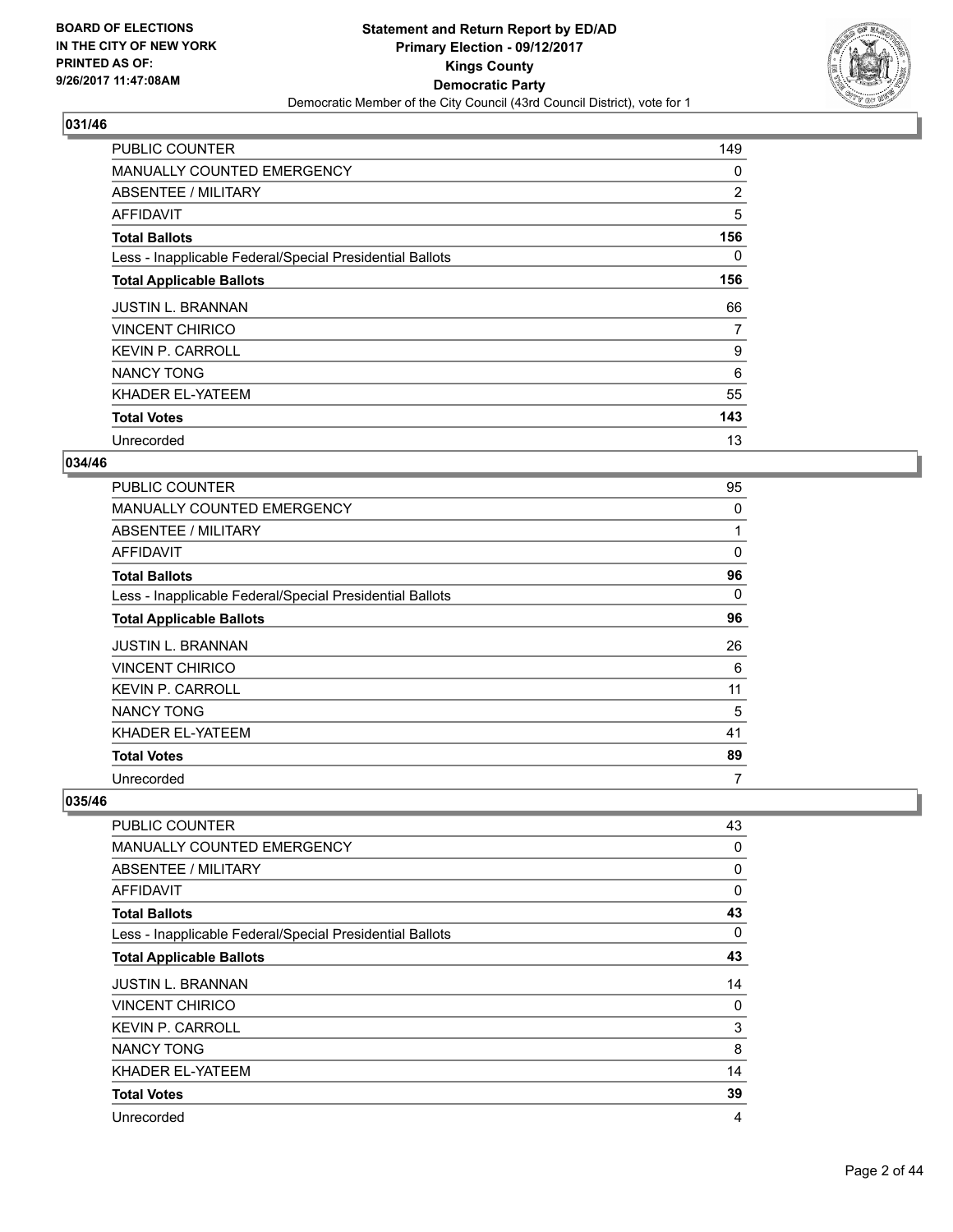

| <b>PUBLIC COUNTER</b>                                    | 81             |
|----------------------------------------------------------|----------------|
| <b>MANUALLY COUNTED EMERGENCY</b>                        | 0              |
| ABSENTEE / MILITARY                                      | 4              |
| AFFIDAVIT                                                | 1              |
| <b>Total Ballots</b>                                     | 86             |
| Less - Inapplicable Federal/Special Presidential Ballots | 0              |
| <b>Total Applicable Ballots</b>                          | 86             |
| <b>JUSTIN L. BRANNAN</b>                                 | 32             |
| <b>VINCENT CHIRICO</b>                                   | 18             |
| <b>KEVIN P. CARROLL</b>                                  | 3              |
| <b>NANCY TONG</b>                                        | 18             |
| KHADER EL-YATEEM                                         | 13             |
| <b>Total Votes</b>                                       | 84             |
| Unrecorded                                               | $\overline{2}$ |

## **037/46**

| <b>Total Votes</b>                                       | 0 |
|----------------------------------------------------------|---|
| KHADER EL-YATEEM                                         | 0 |
| <b>NANCY TONG</b>                                        | 0 |
| <b>KEVIN P. CARROLL</b>                                  | 0 |
| <b>VINCENT CHIRICO</b>                                   | 0 |
| <b>JUSTIN L. BRANNAN</b>                                 | 0 |
| <b>Total Applicable Ballots</b>                          | 0 |
| Less - Inapplicable Federal/Special Presidential Ballots | 0 |
| <b>Total Ballots</b>                                     | 0 |
| AFFIDAVIT                                                | 0 |
| ABSENTEE / MILITARY                                      | 0 |
| <b>MANUALLY COUNTED EMERGENCY</b>                        | 0 |
| PUBLIC COUNTER                                           | 0 |

| PUBLIC COUNTER                                           | 138 |
|----------------------------------------------------------|-----|
| <b>MANUALLY COUNTED EMERGENCY</b>                        | 0   |
| ABSENTEE / MILITARY                                      | 5   |
| AFFIDAVIT                                                | 0   |
| <b>Total Ballots</b>                                     | 143 |
| Less - Inapplicable Federal/Special Presidential Ballots | 0   |
| <b>Total Applicable Ballots</b>                          | 143 |
| <b>JUSTIN L. BRANNAN</b>                                 | 86  |
| <b>VINCENT CHIRICO</b>                                   | 8   |
| <b>KEVIN P. CARROLL</b>                                  | 7   |
| <b>NANCY TONG</b>                                        | 5   |
| KHADER EL-YATEEM                                         | 31  |
| <b>Total Votes</b>                                       | 137 |
| Unrecorded                                               | 6   |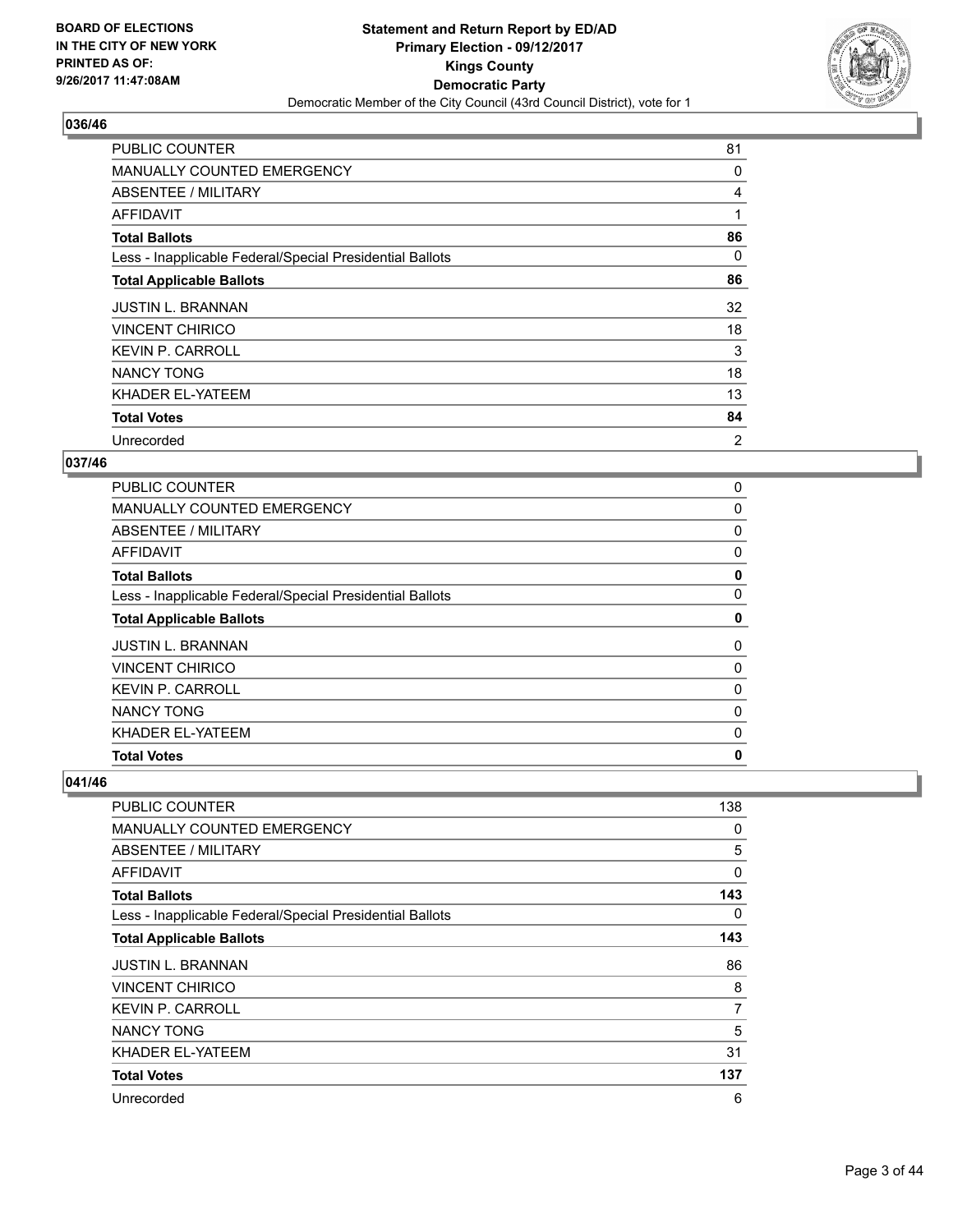

| <b>PUBLIC COUNTER</b>                                    | 70 |
|----------------------------------------------------------|----|
| <b>MANUALLY COUNTED EMERGENCY</b>                        | 0  |
| ABSENTEE / MILITARY                                      |    |
| AFFIDAVIT                                                | 0  |
| <b>Total Ballots</b>                                     | 71 |
| Less - Inapplicable Federal/Special Presidential Ballots | 0  |
| <b>Total Applicable Ballots</b>                          | 71 |
| <b>JUSTIN L. BRANNAN</b>                                 | 15 |
| <b>VINCENT CHIRICO</b>                                   | 12 |
| <b>KEVIN P. CARROLL</b>                                  |    |
| <b>NANCY TONG</b>                                        | 20 |
| KHADER EL-YATEEM                                         | 15 |
| <b>Total Votes</b>                                       | 63 |
| Unrecorded                                               | 8  |

#### **047/46**

| <b>PUBLIC COUNTER</b>                                    | 76       |
|----------------------------------------------------------|----------|
| <b>MANUALLY COUNTED EMERGENCY</b>                        | 0        |
| ABSENTEE / MILITARY                                      | 1        |
| <b>AFFIDAVIT</b>                                         | $\Omega$ |
| <b>Total Ballots</b>                                     | 77       |
| Less - Inapplicable Federal/Special Presidential Ballots | 0        |
| <b>Total Applicable Ballots</b>                          | 77       |
| <b>JUSTIN L. BRANNAN</b>                                 | 22       |
| <b>VINCENT CHIRICO</b>                                   | 11       |
| <b>KEVIN P. CARROLL</b>                                  | 2        |
| <b>NANCY TONG</b>                                        | 21       |
| KHADER EL-YATEEM                                         | 11       |
| <b>Total Votes</b>                                       | 67       |
| Unrecorded                                               | 10       |

| <b>PUBLIC COUNTER</b>                                    | 112 |
|----------------------------------------------------------|-----|
| <b>MANUALLY COUNTED EMERGENCY</b>                        | 0   |
| <b>ABSENTEE / MILITARY</b>                               | 3   |
| <b>AFFIDAVIT</b>                                         | 2   |
| <b>Total Ballots</b>                                     | 117 |
| Less - Inapplicable Federal/Special Presidential Ballots | 0   |
| <b>Total Applicable Ballots</b>                          | 117 |
| <b>JUSTIN L. BRANNAN</b>                                 | 52  |
| <b>VINCENT CHIRICO</b>                                   | 5   |
| <b>KEVIN P. CARROLL</b>                                  | 9   |
| <b>NANCY TONG</b>                                        | 7   |
| KHADER EL-YATEEM                                         | 36  |
| <b>Total Votes</b>                                       | 109 |
| Unrecorded                                               | 8   |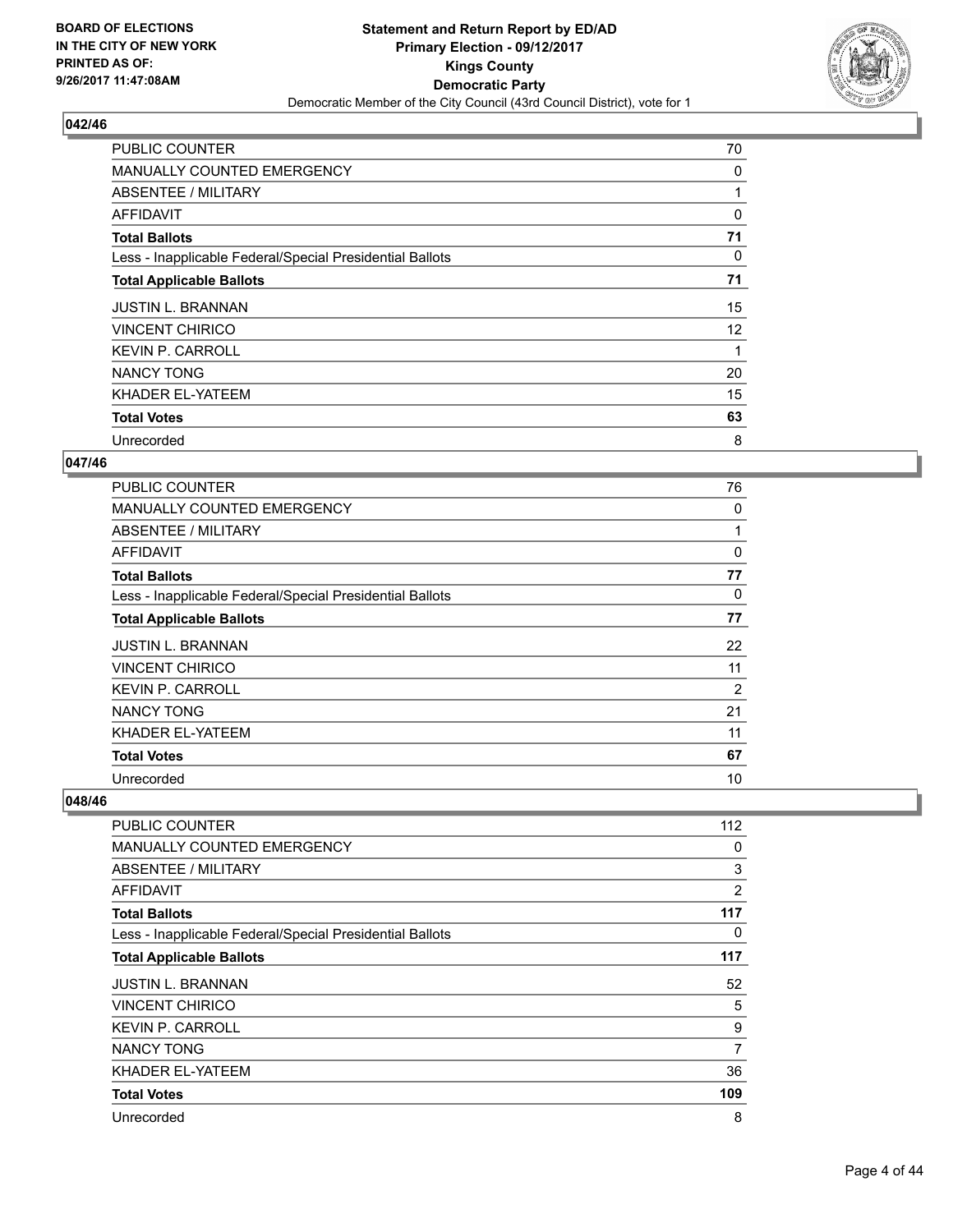

| PUBLIC COUNTER                                           | 159 |
|----------------------------------------------------------|-----|
| <b>MANUALLY COUNTED EMERGENCY</b>                        | 0   |
| ABSENTEE / MILITARY                                      | 1   |
| AFFIDAVIT                                                | 0   |
| <b>Total Ballots</b>                                     | 160 |
| Less - Inapplicable Federal/Special Presidential Ballots | 0   |
| <b>Total Applicable Ballots</b>                          | 160 |
| <b>JUSTIN L. BRANNAN</b>                                 | 72  |
| <b>VINCENT CHIRICO</b>                                   | 5   |
| <b>KEVIN P. CARROLL</b>                                  | 4   |
| <b>NANCY TONG</b>                                        | 13  |
| KHADER EL-YATEEM                                         | 60  |
| JOHN QUAGLIONE (WRITE-IN)                                | 1   |
| <b>Total Votes</b>                                       | 155 |
| Unrecorded                                               | 5   |

#### **050/46**

| <b>PUBLIC COUNTER</b>                                    | 128 |
|----------------------------------------------------------|-----|
| MANUALLY COUNTED EMERGENCY                               | 0   |
| ABSENTEE / MILITARY                                      | 1   |
| AFFIDAVIT                                                | 0   |
| <b>Total Ballots</b>                                     | 129 |
| Less - Inapplicable Federal/Special Presidential Ballots | 0   |
| <b>Total Applicable Ballots</b>                          | 129 |
| <b>JUSTIN L. BRANNAN</b>                                 | 67  |
| <b>VINCENT CHIRICO</b>                                   | 3   |
| <b>KEVIN P. CARROLL</b>                                  | 11  |
| <b>NANCY TONG</b>                                        | 7   |
| KHADER EL-YATEEM                                         | 31  |
| <b>Total Votes</b>                                       | 119 |
| Unrecorded                                               | 10  |

| PUBLIC COUNTER                                           | 120 |
|----------------------------------------------------------|-----|
| MANUALLY COUNTED EMERGENCY                               | 0   |
| ABSENTEE / MILITARY                                      | 6   |
| <b>AFFIDAVIT</b>                                         | 1   |
| <b>Total Ballots</b>                                     | 127 |
| Less - Inapplicable Federal/Special Presidential Ballots | 0   |
| <b>Total Applicable Ballots</b>                          | 127 |
| <b>JUSTIN L. BRANNAN</b>                                 | 77  |
| <b>VINCENT CHIRICO</b>                                   | 11  |
| <b>KEVIN P. CARROLL</b>                                  | 7   |
| <b>NANCY TONG</b>                                        | 4   |
| KHADER EL-YATEEM                                         | 22  |
| <b>Total Votes</b>                                       | 121 |
| Unrecorded                                               | 6   |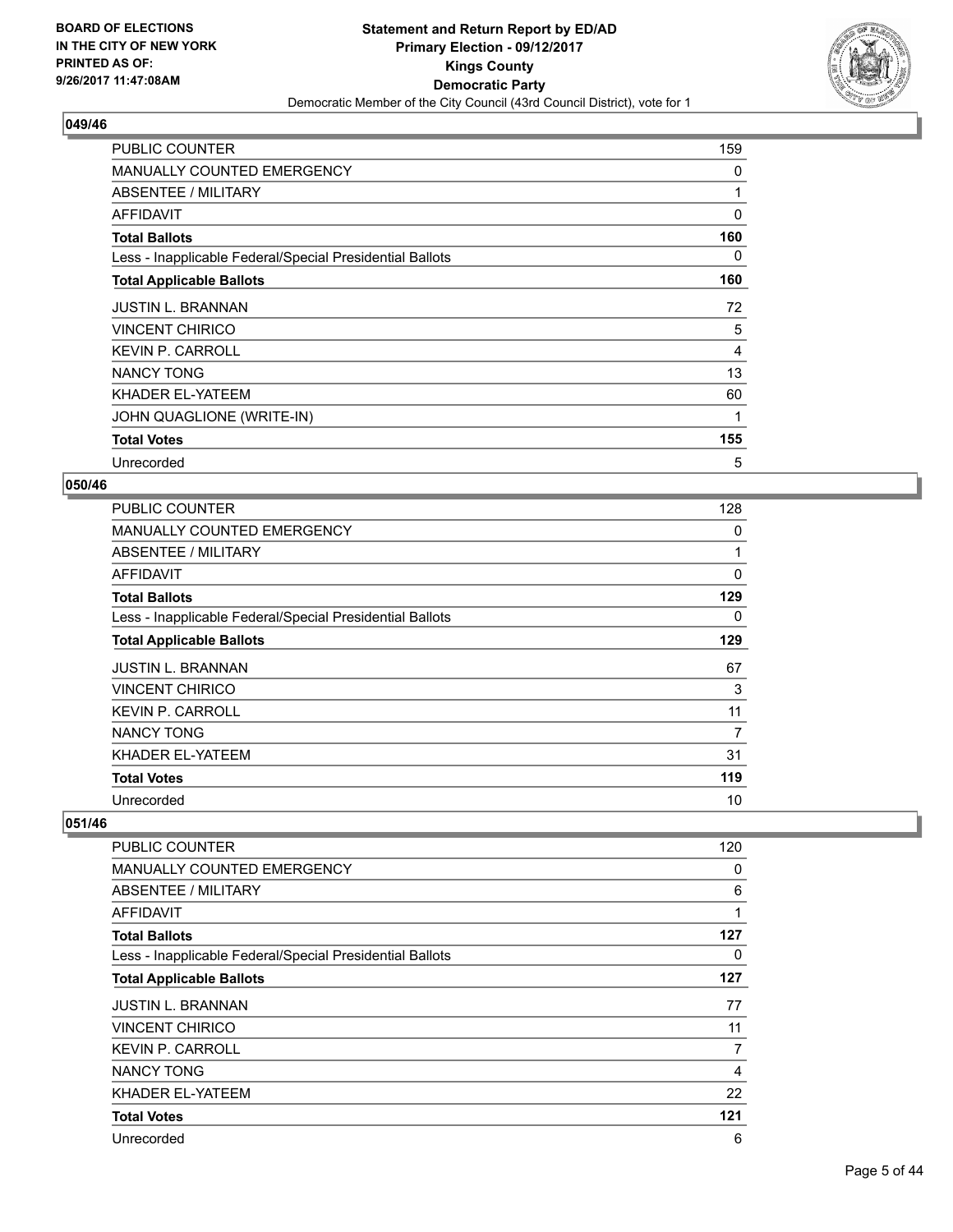

| <b>PUBLIC COUNTER</b>                                    | 128 |
|----------------------------------------------------------|-----|
| <b>MANUALLY COUNTED EMERGENCY</b>                        | 0   |
| ABSENTEE / MILITARY                                      | 2   |
| AFFIDAVIT                                                | 0   |
| <b>Total Ballots</b>                                     | 130 |
| Less - Inapplicable Federal/Special Presidential Ballots | 0   |
| <b>Total Applicable Ballots</b>                          | 130 |
| <b>JUSTIN L. BRANNAN</b>                                 | 39  |
|                                                          |     |
| <b>VINCENT CHIRICO</b>                                   | 7   |
| <b>KEVIN P. CARROLL</b>                                  | 17  |
| <b>NANCY TONG</b>                                        | 32  |
| KHADER EL-YATEEM                                         | 15  |
| <b>Total Votes</b>                                       | 110 |

| <b>PUBLIC COUNTER</b>                                    | 154      |
|----------------------------------------------------------|----------|
| <b>MANUALLY COUNTED EMERGENCY</b>                        | 0        |
| ABSENTEE / MILITARY                                      | 3        |
| <b>AFFIDAVIT</b>                                         | $\Omega$ |
| <b>Total Ballots</b>                                     | 157      |
| Less - Inapplicable Federal/Special Presidential Ballots | 0        |
| <b>Total Applicable Ballots</b>                          | 157      |
| <b>JUSTIN L. BRANNAN</b>                                 | 81       |
| <b>VINCENT CHIRICO</b>                                   | 2        |
| <b>KEVIN P. CARROLL</b>                                  | 4        |
| <b>NANCY TONG</b>                                        | 12       |
| KHADER EL-YATEEM                                         | 48       |
| BOB CAPANO (WRITE-IN)                                    | 1        |
| LIAM MC CABE (WRITE-IN)                                  | 1        |
| <b>Total Votes</b>                                       | 149      |
| Unrecorded                                               | 8        |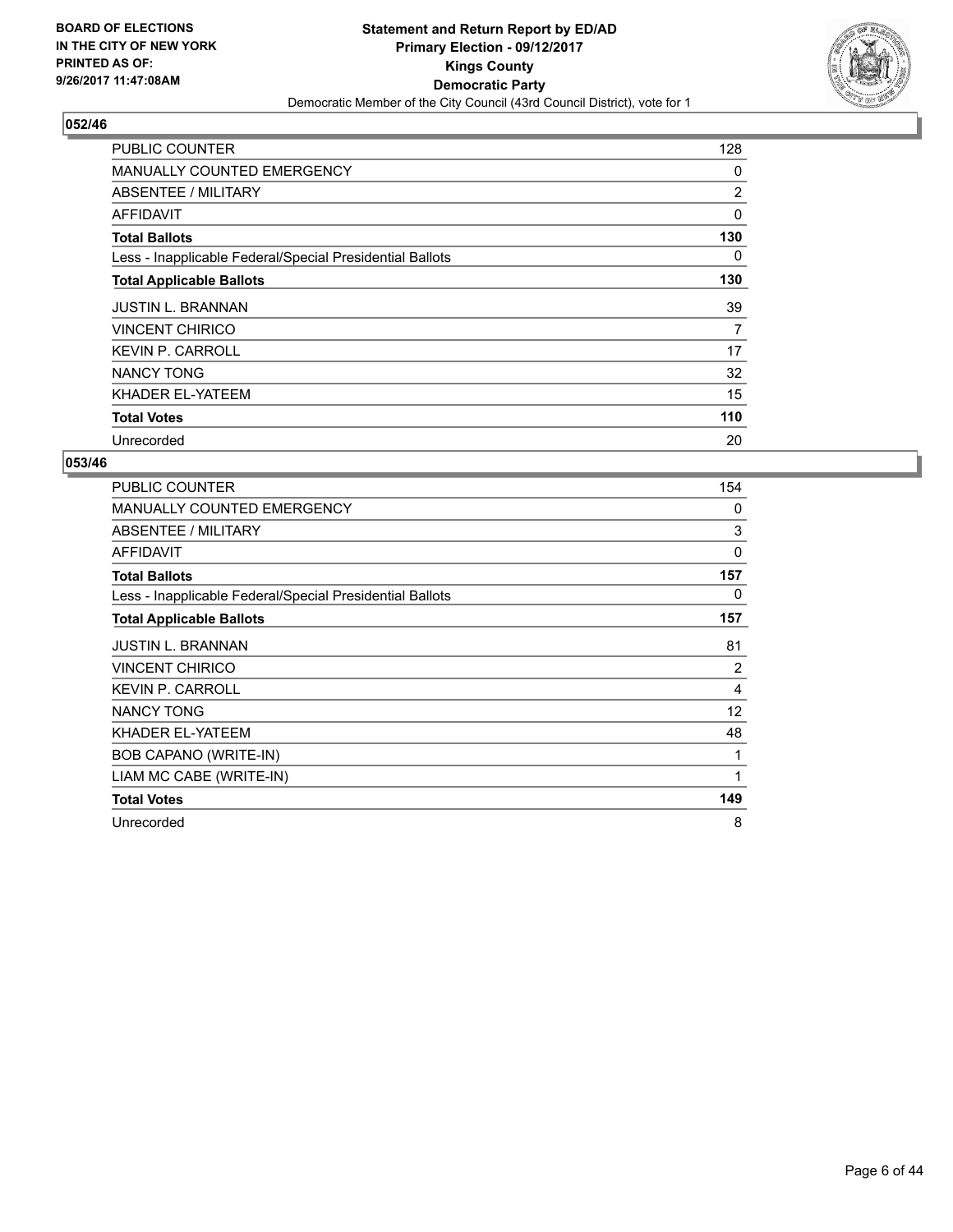

| <b>PUBLIC COUNTER</b>                                    | 102 |
|----------------------------------------------------------|-----|
| <b>MANUALLY COUNTED EMERGENCY</b>                        | 0   |
| ABSENTEE / MILITARY                                      |     |
| AFFIDAVIT                                                | 0   |
| <b>Total Ballots</b>                                     | 103 |
| Less - Inapplicable Federal/Special Presidential Ballots | 0   |
| <b>Total Applicable Ballots</b>                          | 103 |
| <b>JUSTIN L. BRANNAN</b>                                 | 57  |
| <b>VINCENT CHIRICO</b>                                   | 3   |
| <b>KEVIN P. CARROLL</b>                                  | 4   |
| <b>NANCY TONG</b>                                        | 2   |
|                                                          |     |
| KHADER EL-YATEEM                                         | 34  |
| <b>Total Votes</b>                                       | 100 |

## **055/46**

| <b>PUBLIC COUNTER</b>                                    | 123 |
|----------------------------------------------------------|-----|
| MANUALLY COUNTED EMERGENCY                               | 0   |
| ABSENTEE / MILITARY                                      | 4   |
| AFFIDAVIT                                                | 0   |
| <b>Total Ballots</b>                                     | 127 |
| Less - Inapplicable Federal/Special Presidential Ballots | 0   |
| <b>Total Applicable Ballots</b>                          | 127 |
| <b>JUSTIN L. BRANNAN</b>                                 | 36  |
| <b>VINCENT CHIRICO</b>                                   | 7   |
| <b>KEVIN P. CARROLL</b>                                  | 8   |
| <b>NANCY TONG</b>                                        | 5   |
| KHADER EL-YATEEM                                         | 62  |
| UNATTRIBUTABLE WRITE-IN (WRITE-IN)                       | 1   |
| <b>Total Votes</b>                                       | 119 |
| Unrecorded                                               | 8   |

| <b>PUBLIC COUNTER</b>                                    | 153 |
|----------------------------------------------------------|-----|
| <b>MANUALLY COUNTED EMERGENCY</b>                        | 0   |
| ABSENTEE / MILITARY                                      | 1   |
| AFFIDAVIT                                                | 1   |
| <b>Total Ballots</b>                                     | 155 |
| Less - Inapplicable Federal/Special Presidential Ballots | 0   |
| <b>Total Applicable Ballots</b>                          | 155 |
| <b>JUSTIN L. BRANNAN</b>                                 | 66  |
| <b>VINCENT CHIRICO</b>                                   | 10  |
| <b>KEVIN P. CARROLL</b>                                  | 10  |
| <b>NANCY TONG</b>                                        | 7   |
| KHADER EL-YATEEM                                         | 56  |
| <b>Total Votes</b>                                       | 149 |
| Unrecorded                                               | 6   |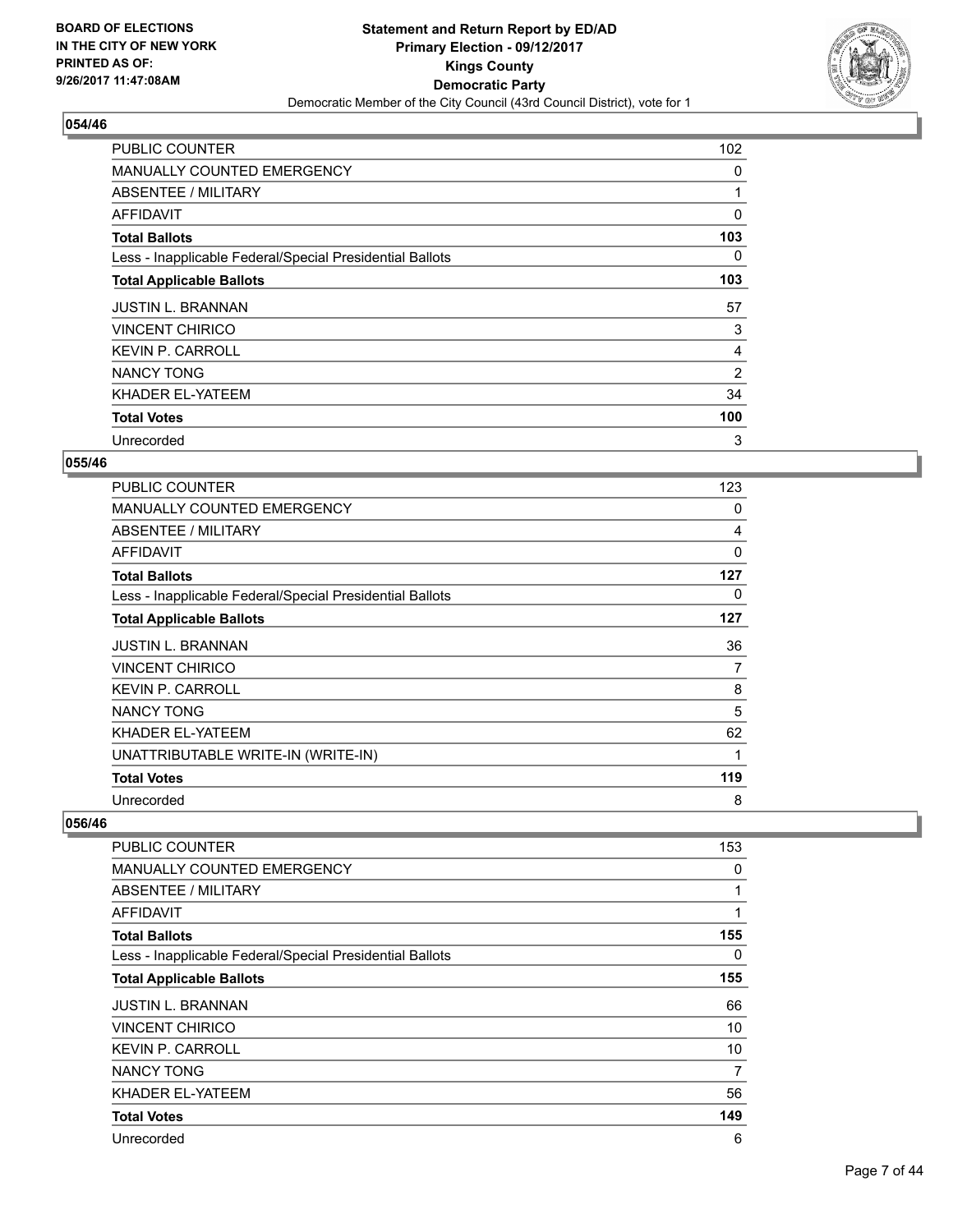

| PUBLIC COUNTER                                           | 123            |
|----------------------------------------------------------|----------------|
| <b>MANUALLY COUNTED EMERGENCY</b>                        | 0              |
| ABSENTEE / MILITARY                                      |                |
| AFFIDAVIT                                                | 0              |
| <b>Total Ballots</b>                                     | 124            |
| Less - Inapplicable Federal/Special Presidential Ballots | 0              |
| <b>Total Applicable Ballots</b>                          | 124            |
| <b>JUSTIN L. BRANNAN</b>                                 | 58             |
|                                                          |                |
| <b>VINCENT CHIRICO</b>                                   | 4              |
| <b>KEVIN P. CARROLL</b>                                  | 16             |
| <b>NANCY TONG</b>                                        | $\overline{2}$ |
| KHADER EL-YATEEM                                         | 34             |
| <b>Total Votes</b>                                       | 114            |

## **058/46**

| <b>PUBLIC COUNTER</b>                                    | 146 |
|----------------------------------------------------------|-----|
| <b>MANUALLY COUNTED EMERGENCY</b>                        | 0   |
| <b>ABSENTEE / MILITARY</b>                               | 2   |
| AFFIDAVIT                                                | 0   |
| <b>Total Ballots</b>                                     | 148 |
| Less - Inapplicable Federal/Special Presidential Ballots | 0   |
| <b>Total Applicable Ballots</b>                          | 148 |
| <b>JUSTIN L. BRANNAN</b>                                 | 65  |
| <b>VINCENT CHIRICO</b>                                   | 12  |
| <b>KEVIN P. CARROLL</b>                                  | 8   |
| <b>NANCY TONG</b>                                        | 5   |
| KHADER EL-YATEEM                                         | 52  |
| <b>Total Votes</b>                                       | 142 |
| Unrecorded                                               | 6   |

| <b>PUBLIC COUNTER</b>                                    | 112            |
|----------------------------------------------------------|----------------|
| <b>MANUALLY COUNTED EMERGENCY</b>                        | 0              |
| <b>ABSENTEE / MILITARY</b>                               | $\overline{2}$ |
| <b>AFFIDAVIT</b>                                         | 2              |
| <b>Total Ballots</b>                                     | 116            |
| Less - Inapplicable Federal/Special Presidential Ballots | 0              |
| <b>Total Applicable Ballots</b>                          | 116            |
| <b>JUSTIN L. BRANNAN</b>                                 | 36             |
| <b>VINCENT CHIRICO</b>                                   | 6              |
| <b>KEVIN P. CARROLL</b>                                  | 10             |
| <b>NANCY TONG</b>                                        | 18             |
| KHADER EL-YATEEM                                         | 42             |
| <b>Total Votes</b>                                       | 112            |
| Unrecorded                                               | 4              |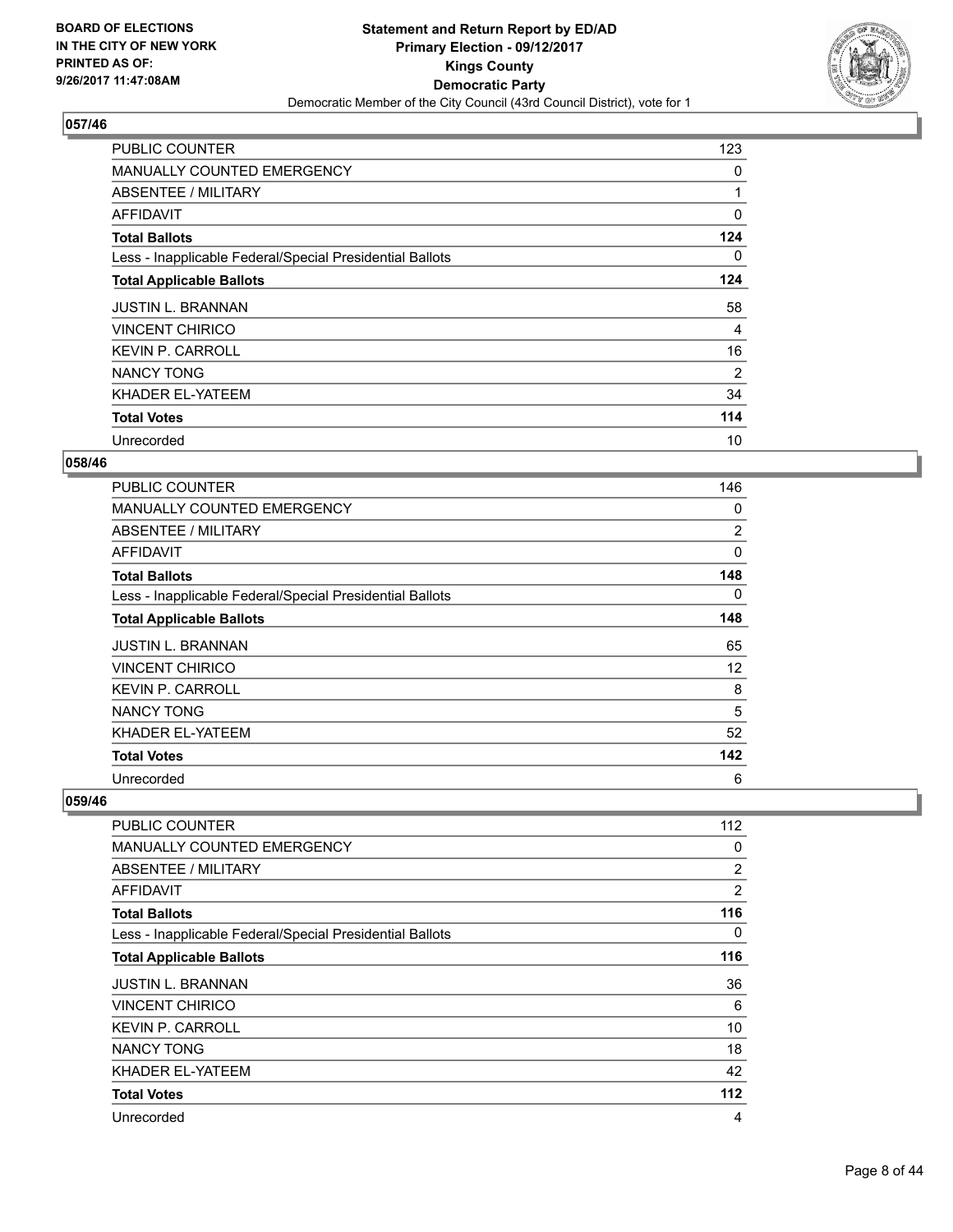

| <b>PUBLIC COUNTER</b>                                    | 175 |
|----------------------------------------------------------|-----|
| <b>MANUALLY COUNTED EMERGENCY</b>                        | 0   |
| ABSENTEE / MILITARY                                      | 5   |
| AFFIDAVIT                                                | 1   |
| <b>Total Ballots</b>                                     | 181 |
| Less - Inapplicable Federal/Special Presidential Ballots | 0   |
| <b>Total Applicable Ballots</b>                          | 181 |
| <b>JUSTIN L. BRANNAN</b>                                 | 105 |
| VINCENT CHIRICO                                          | 9   |
| <b>KEVIN P. CARROLL</b>                                  | 8   |
| <b>NANCY TONG</b>                                        | 5   |
| KHADER EL-YATEEM                                         | 39  |
| <b>Total Votes</b>                                       | 166 |
| Unrecorded                                               | 15  |

## **061/46**

| <b>PUBLIC COUNTER</b>                                    | 68 |
|----------------------------------------------------------|----|
| <b>MANUALLY COUNTED EMERGENCY</b>                        | 0  |
| <b>ABSENTEE / MILITARY</b>                               | 4  |
| <b>AFFIDAVIT</b>                                         | 1  |
| <b>Total Ballots</b>                                     | 73 |
| Less - Inapplicable Federal/Special Presidential Ballots | 0  |
| <b>Total Applicable Ballots</b>                          | 73 |
| <b>JUSTIN L. BRANNAN</b>                                 | 30 |
| <b>VINCENT CHIRICO</b>                                   | 4  |
| <b>KEVIN P. CARROLL</b>                                  | 6  |
| <b>NANCY TONG</b>                                        | 6  |
| KHADER EL-YATEEM                                         | 24 |
| <b>Total Votes</b>                                       | 70 |
| Unrecorded                                               | 3  |

| <b>PUBLIC COUNTER</b>                                    | 127      |
|----------------------------------------------------------|----------|
| <b>MANUALLY COUNTED EMERGENCY</b>                        | 0        |
| <b>ABSENTEE / MILITARY</b>                               | 4        |
| <b>AFFIDAVIT</b>                                         | $\Omega$ |
| <b>Total Ballots</b>                                     | 131      |
| Less - Inapplicable Federal/Special Presidential Ballots | 0        |
| <b>Total Applicable Ballots</b>                          | 131      |
| <b>JUSTIN L. BRANNAN</b>                                 | 73       |
| <b>VINCENT CHIRICO</b>                                   | 7        |
| <b>KEVIN P. CARROLL</b>                                  | 8        |
| <b>NANCY TONG</b>                                        | 3        |
| KHADER EL-YATEEM                                         | 30       |
| <b>Total Votes</b>                                       | 121      |
| Unrecorded                                               | 10       |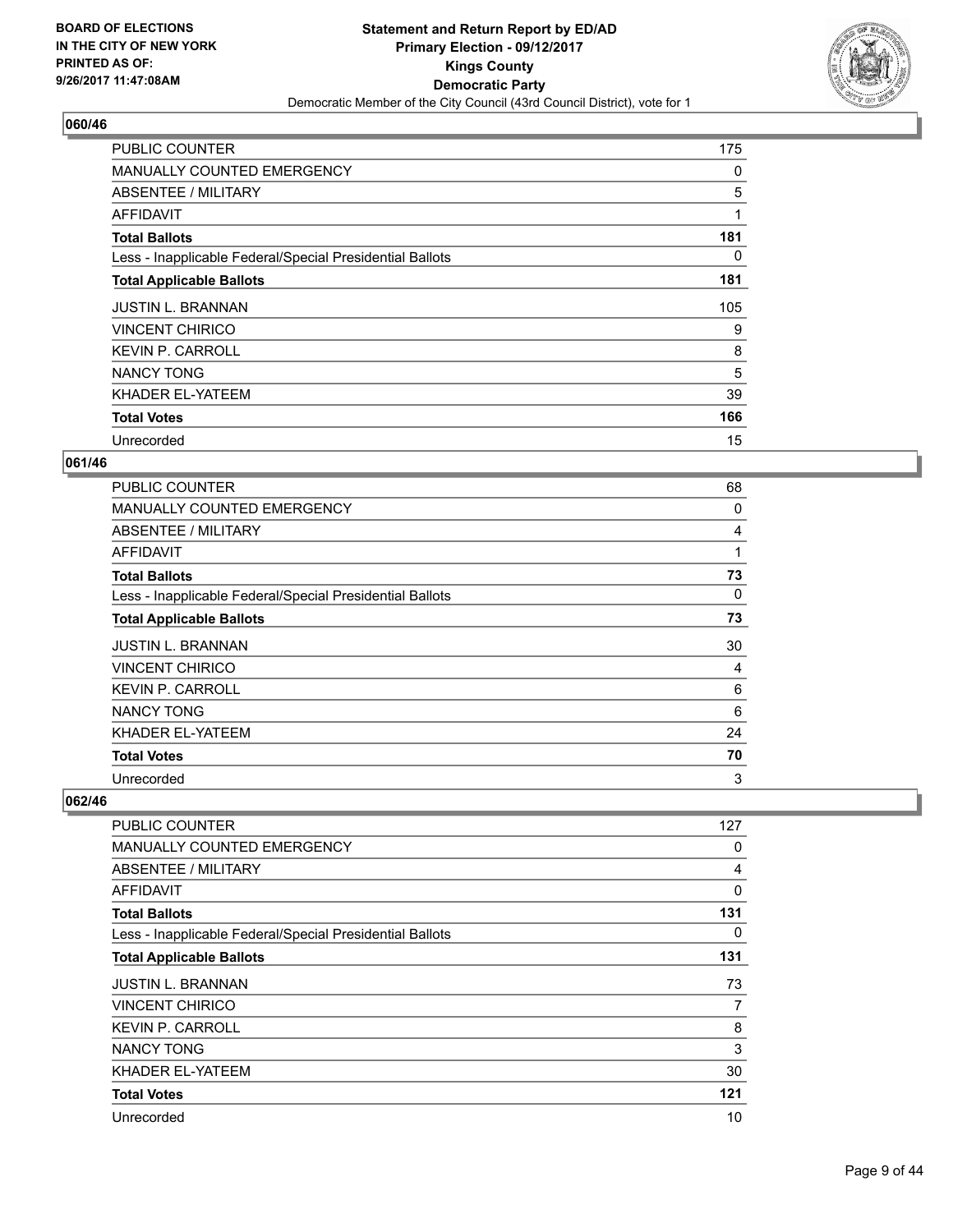

| <b>PUBLIC COUNTER</b>                                    | 140 |
|----------------------------------------------------------|-----|
| <b>MANUALLY COUNTED EMERGENCY</b>                        | 0   |
| ABSENTEE / MILITARY                                      | 5   |
| <b>AFFIDAVIT</b>                                         | 1   |
| <b>Total Ballots</b>                                     | 146 |
| Less - Inapplicable Federal/Special Presidential Ballots | 0   |
| <b>Total Applicable Ballots</b>                          | 146 |
| <b>JUSTIN L. BRANNAN</b>                                 | 80  |
| <b>VINCENT CHIRICO</b>                                   | 7   |
| <b>KEVIN P. CARROLL</b>                                  | 10  |
| <b>NANCY TONG</b>                                        | 9   |
| KHADER EL-YATEEM                                         | 33  |
| <b>Total Votes</b>                                       | 139 |
| Unrecorded                                               | 7   |

| PUBLIC COUNTER                                           | 134 |
|----------------------------------------------------------|-----|
| <b>MANUALLY COUNTED EMERGENCY</b>                        | 0   |
| <b>ABSENTEE / MILITARY</b>                               | 4   |
| AFFIDAVIT                                                | 0   |
| <b>Total Ballots</b>                                     | 138 |
| Less - Inapplicable Federal/Special Presidential Ballots | 0   |
| <b>Total Applicable Ballots</b>                          | 138 |
| <b>JUSTIN L. BRANNAN</b>                                 | 52  |
| <b>VINCENT CHIRICO</b>                                   | 7   |
| <b>KEVIN P. CARROLL</b>                                  | 14  |
| <b>NANCY TONG</b>                                        | 8   |
| KHADER EL-YATEEM                                         | 51  |
| <b>Total Votes</b>                                       | 132 |
| Unrecorded                                               | 6   |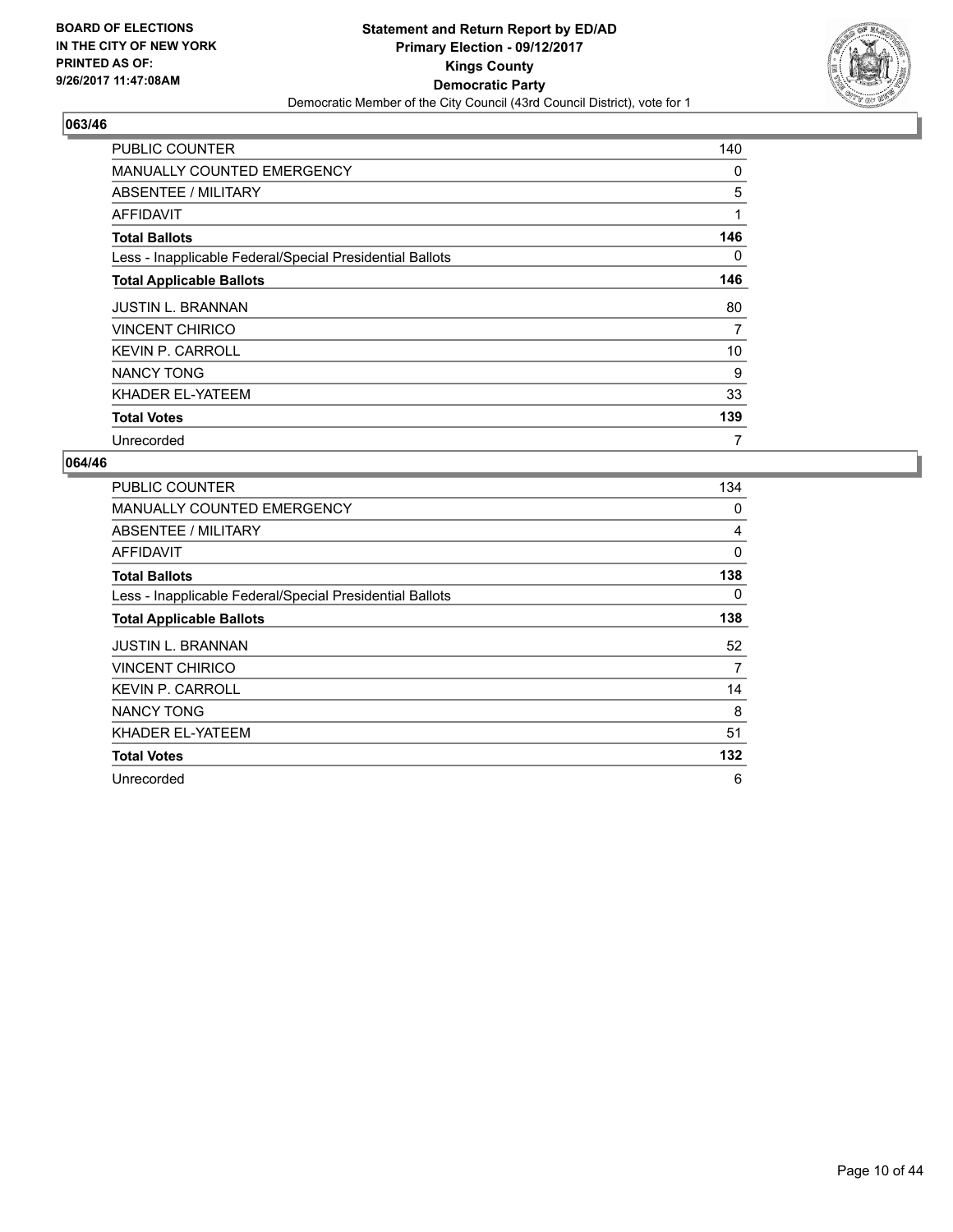

| PUBLIC COUNTER                                           | 140 |
|----------------------------------------------------------|-----|
| <b>MANUALLY COUNTED EMERGENCY</b>                        | 0   |
| ABSENTEE / MILITARY                                      | 2   |
| <b>AFFIDAVIT</b>                                         | 1   |
| <b>Total Ballots</b>                                     | 143 |
| Less - Inapplicable Federal/Special Presidential Ballots | 0   |
| <b>Total Applicable Ballots</b>                          | 143 |
| <b>JUSTIN L. BRANNAN</b>                                 | 66  |
| <b>VINCENT CHIRICO</b>                                   | 6   |
| <b>KEVIN P. CARROLL</b>                                  | 11  |
| <b>NANCY TONG</b>                                        | 3   |
| KHADER EL-YATEEM                                         | 47  |
| JOHN QUAGLIONE (WRITE-IN)                                | 1   |
| LIAM MCCABE (WRITE-IN)                                   | 1   |
| <b>Total Votes</b>                                       | 135 |
| Unrecorded                                               | 8   |

| <b>PUBLIC COUNTER</b>                                    | 85 |
|----------------------------------------------------------|----|
| MANUALLY COUNTED EMERGENCY                               | 0  |
| ABSENTEE / MILITARY                                      | 2  |
| AFFIDAVIT                                                | 0  |
| <b>Total Ballots</b>                                     | 87 |
| Less - Inapplicable Federal/Special Presidential Ballots | 0  |
| <b>Total Applicable Ballots</b>                          | 87 |
| <b>JUSTIN L. BRANNAN</b>                                 | 25 |
| <b>VINCENT CHIRICO</b>                                   | 13 |
| <b>KEVIN P. CARROLL</b>                                  | 3  |
| <b>NANCY TONG</b>                                        | 11 |
| KHADER EL-YATEEM                                         | 24 |
| <b>Total Votes</b>                                       | 76 |
| Unrecorded                                               | 11 |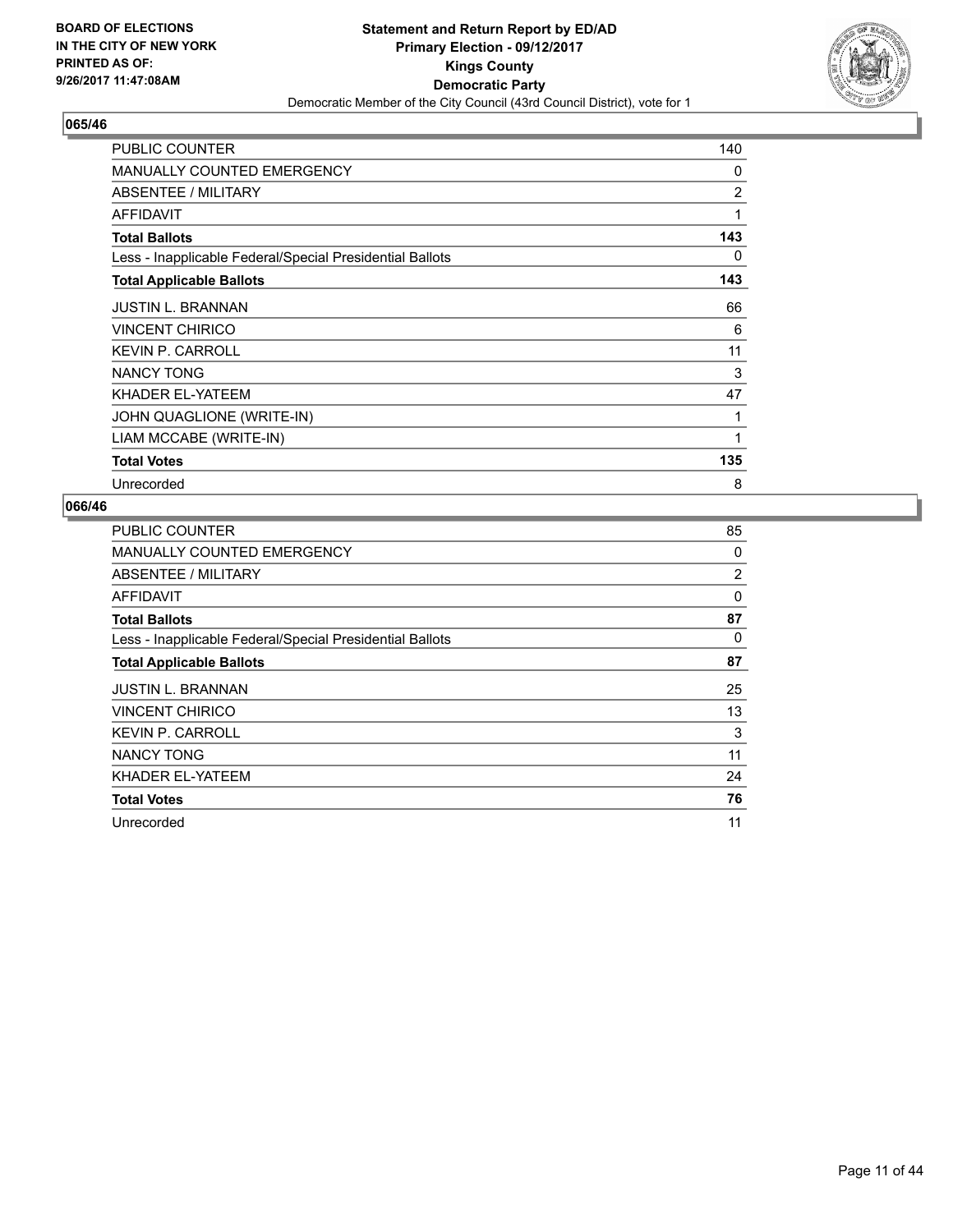

| <b>PUBLIC COUNTER</b>                                    | 88 |
|----------------------------------------------------------|----|
| <b>MANUALLY COUNTED EMERGENCY</b>                        | 0  |
| ABSENTEE / MILITARY                                      | 4  |
| AFFIDAVIT                                                | 0  |
| <b>Total Ballots</b>                                     | 92 |
| Less - Inapplicable Federal/Special Presidential Ballots | 0  |
| <b>Total Applicable Ballots</b>                          | 92 |
| <b>JUSTIN L. BRANNAN</b>                                 | 31 |
| <b>VINCENT CHIRICO</b>                                   | 20 |
| <b>KEVIN P. CARROLL</b>                                  | 4  |
| <b>NANCY TONG</b>                                        | 9  |
| KHADER EL-YATEEM                                         | 20 |
| JOHN QUAGLIONE (WRITE-IN)                                | 1  |
| <b>Total Votes</b>                                       | 85 |
| Unrecorded                                               | 7  |

#### **068/46**

| <b>PUBLIC COUNTER</b>                                    | 124 |
|----------------------------------------------------------|-----|
| <b>MANUALLY COUNTED EMERGENCY</b>                        | 0   |
| ABSENTEE / MILITARY                                      | 6   |
| AFFIDAVIT                                                | 0   |
| <b>Total Ballots</b>                                     | 130 |
| Less - Inapplicable Federal/Special Presidential Ballots | 0   |
| <b>Total Applicable Ballots</b>                          | 130 |
| <b>JUSTIN L. BRANNAN</b>                                 | 54  |
| <b>VINCENT CHIRICO</b>                                   | 15  |
| <b>KEVIN P. CARROLL</b>                                  | 11  |
| <b>NANCY TONG</b>                                        | 9   |
|                                                          |     |
| KHADER EL-YATEEM                                         | 34  |
| <b>Total Votes</b>                                       | 123 |

| PUBLIC COUNTER                                           | 82             |
|----------------------------------------------------------|----------------|
| MANUALLY COUNTED EMERGENCY                               | 0              |
| ABSENTEE / MILITARY                                      | 1              |
| AFFIDAVIT                                                | 1              |
| <b>Total Ballots</b>                                     | 84             |
| Less - Inapplicable Federal/Special Presidential Ballots | 0              |
| <b>Total Applicable Ballots</b>                          | 84             |
| <b>JUSTIN L. BRANNAN</b>                                 | 37             |
| <b>VINCENT CHIRICO</b>                                   | 17             |
| <b>KEVIN P. CARROLL</b>                                  | 4              |
| <b>NANCY TONG</b>                                        | $\overline{2}$ |
| KHADER EL-YATEEM                                         | 22             |
| <b>Total Votes</b>                                       | 82             |
| Unrecorded                                               | $\overline{2}$ |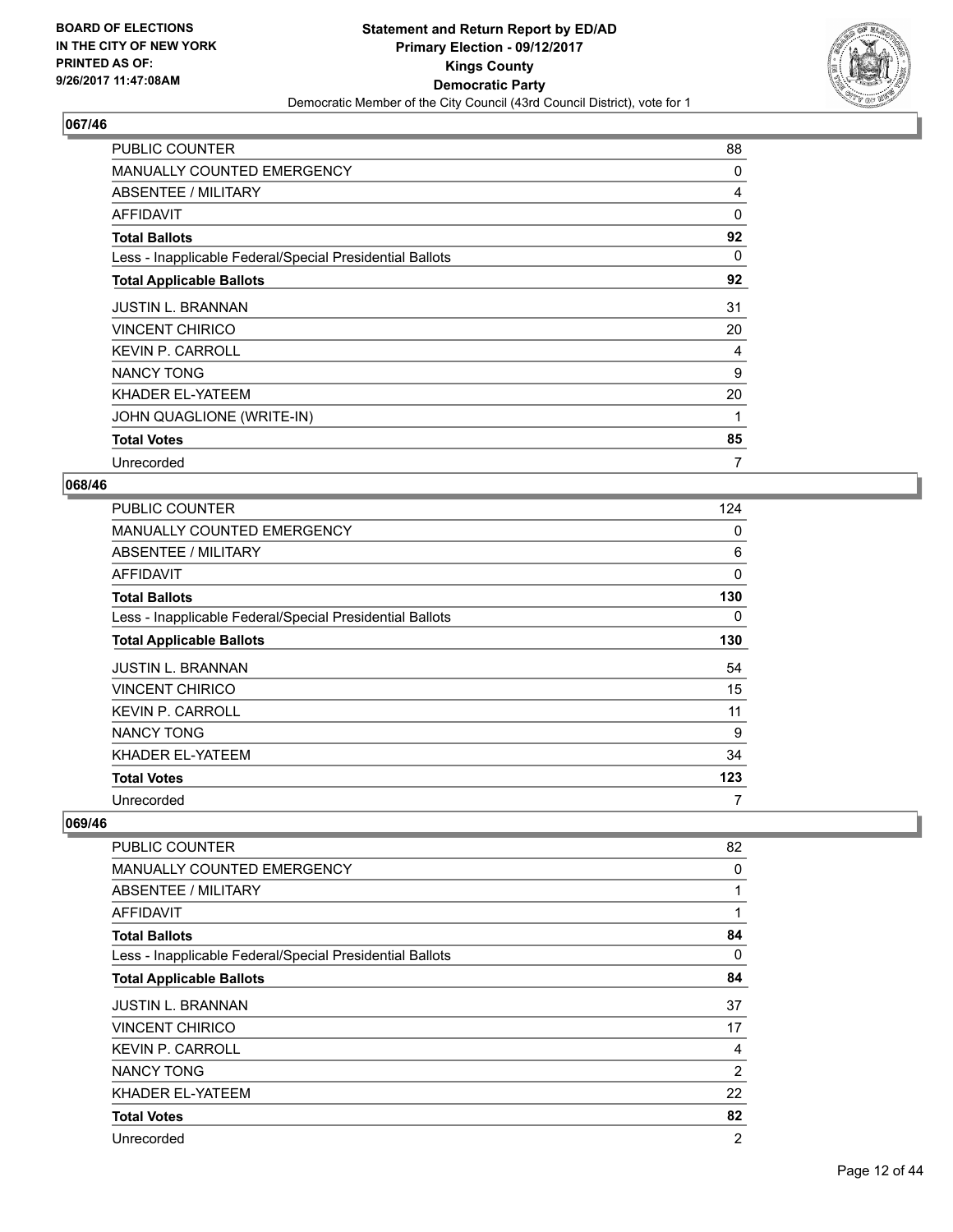

| PUBLIC COUNTER                                           | 72 |
|----------------------------------------------------------|----|
| <b>MANUALLY COUNTED EMERGENCY</b>                        | 0  |
| ABSENTEE / MILITARY                                      | 2  |
| AFFIDAVIT                                                | 0  |
| <b>Total Ballots</b>                                     | 74 |
| Less - Inapplicable Federal/Special Presidential Ballots | 0  |
| <b>Total Applicable Ballots</b>                          | 74 |
| <b>JUSTIN L. BRANNAN</b>                                 | 18 |
| <b>VINCENT CHIRICO</b>                                   | 20 |
| <b>KEVIN P. CARROLL</b>                                  | 2  |
| <b>NANCY TONG</b>                                        | 9  |
| KHADER EL-YATEEM                                         | 18 |
| <b>Total Votes</b>                                       | 67 |
| Unrecorded                                               | 7  |

## **071/46**

| <b>PUBLIC COUNTER</b>                                    | 77 |
|----------------------------------------------------------|----|
| <b>MANUALLY COUNTED EMERGENCY</b>                        | 0  |
| ABSENTEE / MILITARY                                      |    |
| AFFIDAVIT                                                | 0  |
| <b>Total Ballots</b>                                     | 78 |
| Less - Inapplicable Federal/Special Presidential Ballots | 0  |
| <b>Total Applicable Ballots</b>                          | 78 |
| <b>JUSTIN L. BRANNAN</b>                                 | 27 |
| <b>VINCENT CHIRICO</b>                                   | 12 |
| <b>KEVIN P. CARROLL</b>                                  | 8  |
| <b>NANCY TONG</b>                                        | 7  |
| KHADER EL-YATEEM                                         | 22 |
| <b>Total Votes</b>                                       | 76 |
|                                                          |    |

| <b>PUBLIC COUNTER</b>                                    | 101            |
|----------------------------------------------------------|----------------|
| <b>MANUALLY COUNTED EMERGENCY</b>                        | 0              |
| <b>ABSENTEE / MILITARY</b>                               | 7              |
| AFFIDAVIT                                                | $\overline{2}$ |
| <b>Total Ballots</b>                                     | 110            |
| Less - Inapplicable Federal/Special Presidential Ballots | 0              |
| <b>Total Applicable Ballots</b>                          | 110            |
| <b>JUSTIN L. BRANNAN</b>                                 | 28             |
| VINCENT CHIRICO                                          | 12             |
| <b>KEVIN P. CARROLL</b>                                  | 11             |
| <b>NANCY TONG</b>                                        | 15             |
| KHADER EL-YATEEM                                         | 32             |
| <b>Total Votes</b>                                       | 98             |
| Unrecorded                                               | 12             |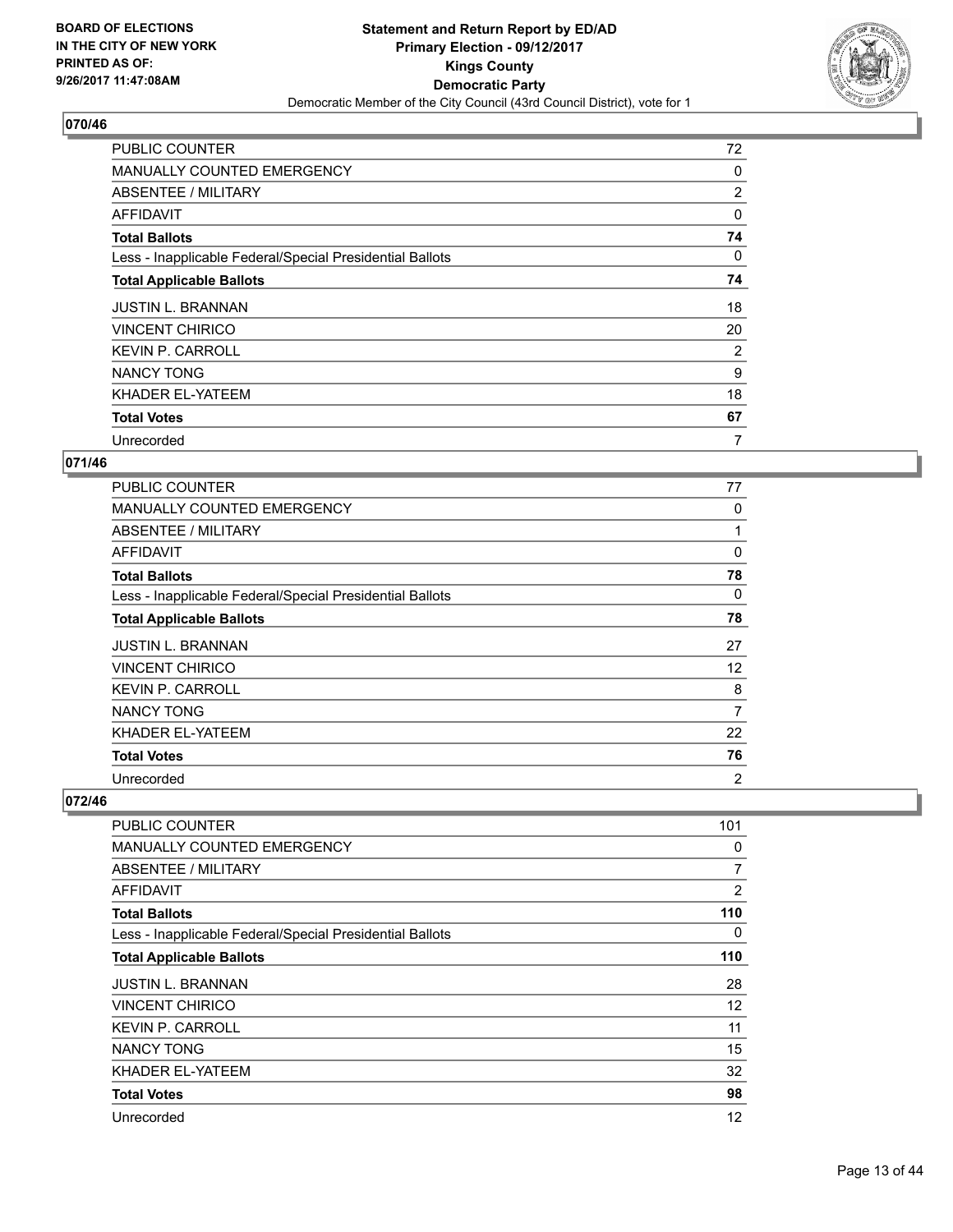

| <b>PUBLIC COUNTER</b>                                    | 11 |
|----------------------------------------------------------|----|
| <b>MANUALLY COUNTED EMERGENCY</b>                        | 0  |
| ABSENTEE / MILITARY                                      | 0  |
| AFFIDAVIT                                                | 0  |
| <b>Total Ballots</b>                                     | 11 |
| Less - Inapplicable Federal/Special Presidential Ballots | 0  |
| <b>Total Applicable Ballots</b>                          | 11 |
| <b>JUSTIN L. BRANNAN</b>                                 | 5  |
| <b>VINCENT CHIRICO</b>                                   | 0  |
| <b>KEVIN P. CARROLL</b>                                  |    |
| <b>NANCY TONG</b>                                        | 3  |
| KHADER EL-YATEEM                                         | 0  |
| <b>Total Votes</b>                                       | 9  |
| Unrecorded                                               | 2  |

## **075/46**

| <b>PUBLIC COUNTER</b>                                    | 134            |
|----------------------------------------------------------|----------------|
| <b>MANUALLY COUNTED EMERGENCY</b>                        | 0              |
| ABSENTEE / MILITARY                                      | $\overline{2}$ |
| <b>AFFIDAVIT</b>                                         | 0              |
| <b>Total Ballots</b>                                     | 136            |
| Less - Inapplicable Federal/Special Presidential Ballots | 0              |
| <b>Total Applicable Ballots</b>                          | 136            |
| <b>JUSTIN L. BRANNAN</b>                                 | 76             |
| <b>VINCENT CHIRICO</b>                                   | 11             |
| <b>KEVIN P. CARROLL</b>                                  | 7              |
| <b>NANCY TONG</b>                                        | 5              |
| KHADER EL-YATEEM                                         | 27             |
| <b>Total Votes</b>                                       | 126            |
| Unrecorded                                               | 10             |

| PUBLIC COUNTER                                           | 67       |
|----------------------------------------------------------|----------|
| <b>MANUALLY COUNTED EMERGENCY</b>                        | 0        |
| ABSENTEE / MILITARY                                      | 1        |
| AFFIDAVIT                                                | $\Omega$ |
| <b>Total Ballots</b>                                     | 68       |
| Less - Inapplicable Federal/Special Presidential Ballots | 0        |
| <b>Total Applicable Ballots</b>                          | 68       |
| <b>JUSTIN L. BRANNAN</b>                                 | 41       |
| <b>VINCENT CHIRICO</b>                                   | 6        |
| <b>KEVIN P. CARROLL</b>                                  | 5        |
| <b>NANCY TONG</b>                                        | 1        |
| KHADER EL-YATEEM                                         | 10       |
| <b>Total Votes</b>                                       | 63       |
| Unrecorded                                               | 5        |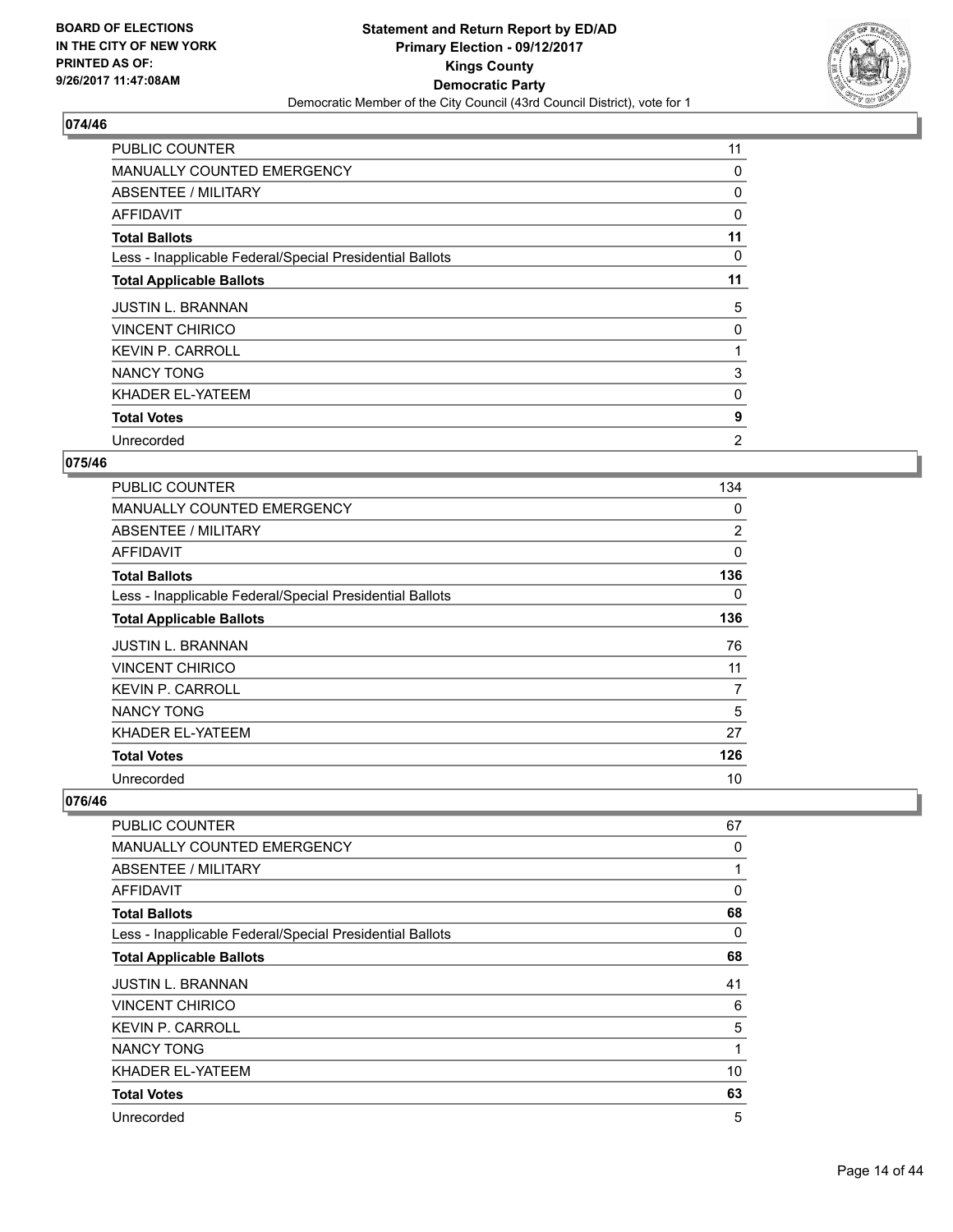

| <b>PUBLIC COUNTER</b>                                    | 124            |
|----------------------------------------------------------|----------------|
| <b>MANUALLY COUNTED EMERGENCY</b>                        | 0              |
| ABSENTEE / MILITARY                                      | 5              |
| AFFIDAVIT                                                | $\overline{2}$ |
| <b>Total Ballots</b>                                     | 131            |
| Less - Inapplicable Federal/Special Presidential Ballots | 0              |
| <b>Total Applicable Ballots</b>                          | 131            |
| <b>JUSTIN L. BRANNAN</b>                                 | 81             |
| <b>VINCENT CHIRICO</b>                                   | 3              |
| <b>KEVIN P. CARROLL</b>                                  | 11             |
| NANCY TONG                                               | 6              |
| KHADER EL-YATEEM                                         | 23             |
| JOHN QUAGLIONE (WRITE-IN)                                | 1              |
| <b>Total Votes</b>                                       | 125            |
| Unrecorded                                               | 6              |

| 99               |
|------------------|
| 0                |
| 3                |
| 0                |
| 102              |
| 0                |
| 102 <sub>2</sub> |
| 22               |
| 32               |
| 8                |
| 8                |
| 21               |
| 1                |
| 92               |
| 10               |
|                  |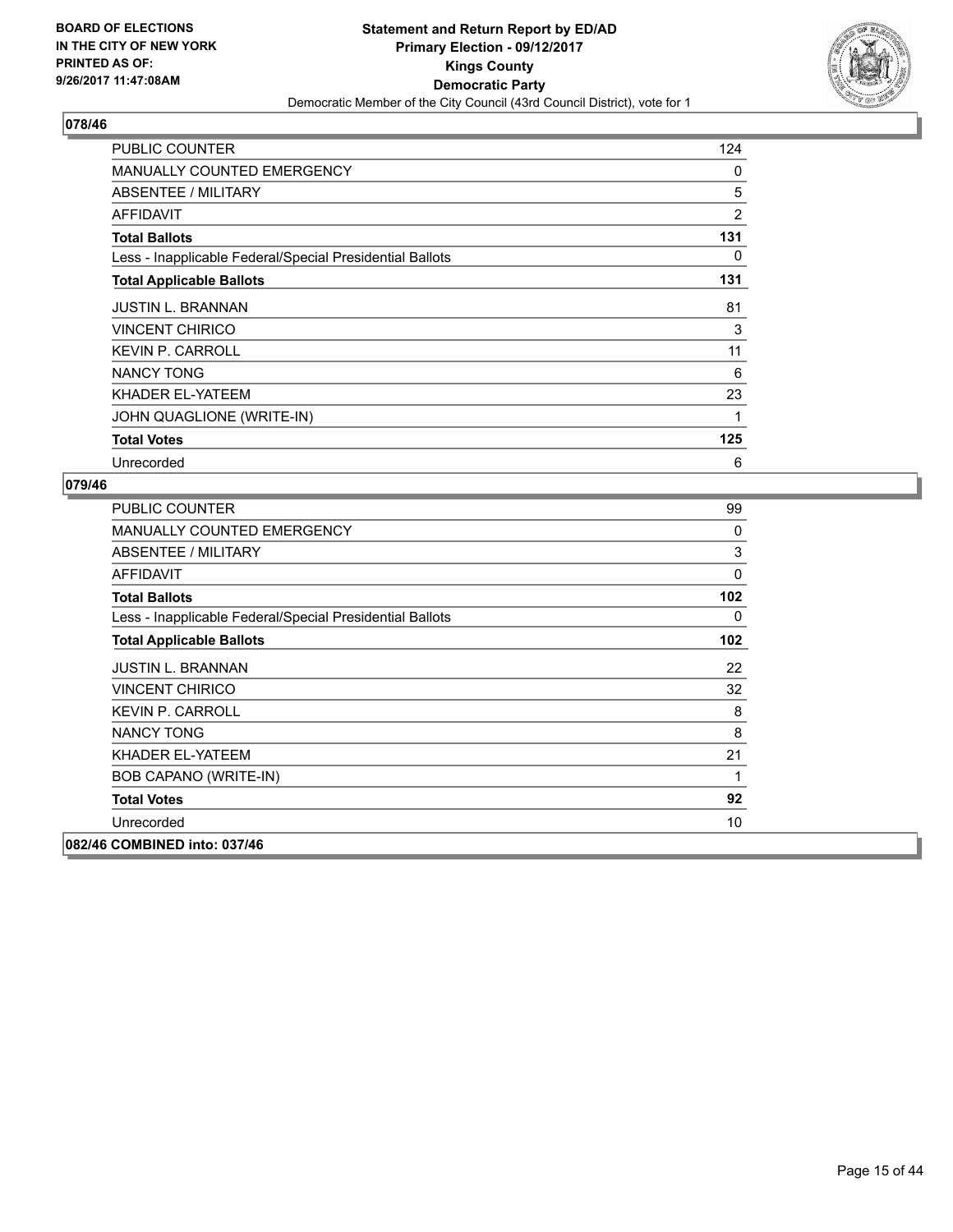

| <b>PUBLIC COUNTER</b>                                    | 0 |
|----------------------------------------------------------|---|
| <b>MANUALLY COUNTED EMERGENCY</b>                        | 0 |
| ABSENTEE / MILITARY                                      | 0 |
| <b>AFFIDAVIT</b>                                         | 0 |
| <b>Total Ballots</b>                                     | 0 |
| Less - Inapplicable Federal/Special Presidential Ballots | 0 |
| <b>Total Applicable Ballots</b>                          | 0 |
| <b>JUSTIN L. BRANNAN</b>                                 | 0 |
| <b>VINCENT CHIRICO</b>                                   | 0 |
| <b>KEVIN P. CARROLL</b>                                  | 0 |
| <b>NANCY TONG</b>                                        | 0 |
| KHADER EL-YATEEM                                         | 0 |
| <b>Total Votes</b>                                       | 0 |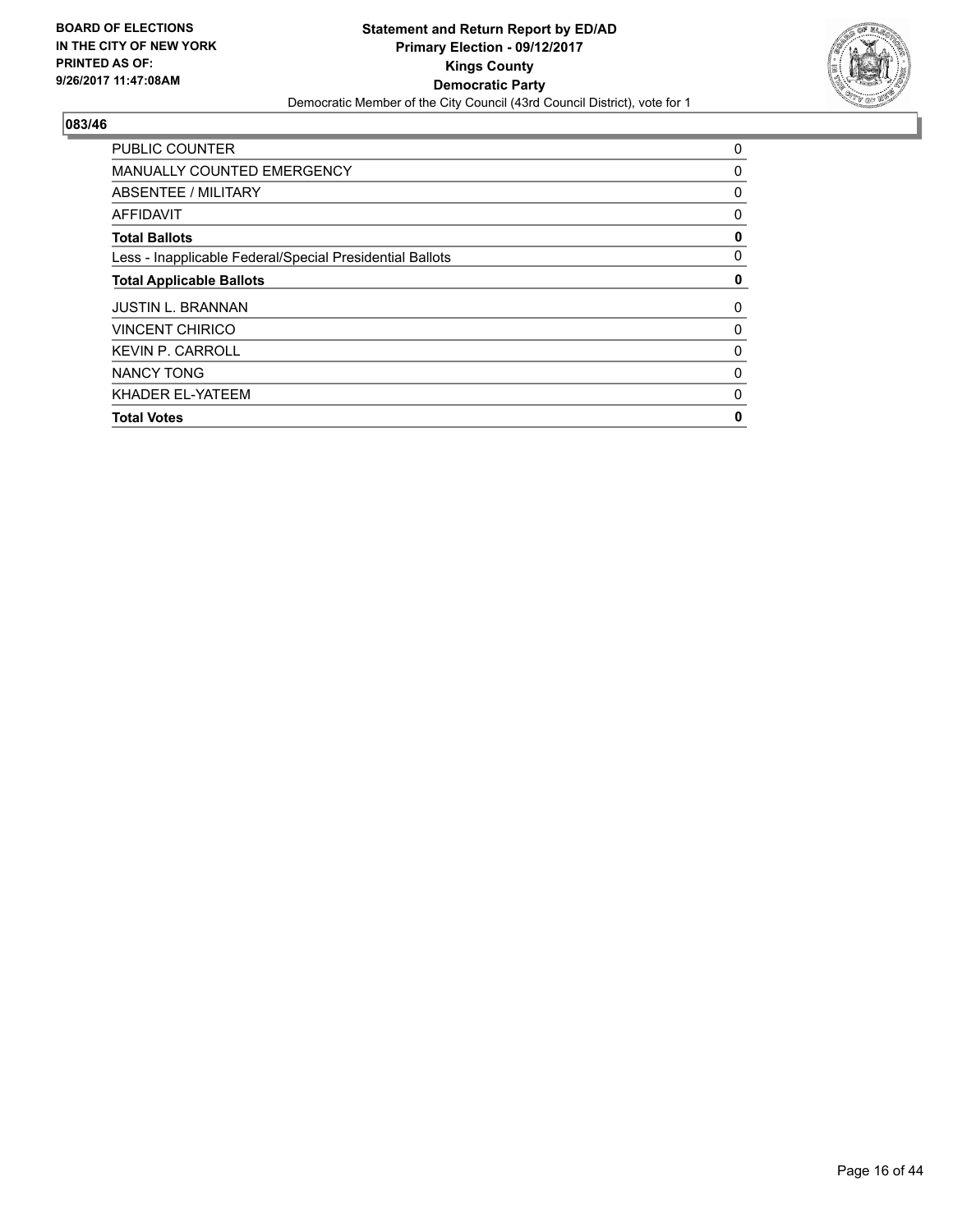

| <b>PUBLIC COUNTER</b>                                    | 57 |
|----------------------------------------------------------|----|
| <b>MANUALLY COUNTED EMERGENCY</b>                        | 0  |
| ABSENTEE / MILITARY                                      | 4  |
| AFFIDAVIT                                                | 0  |
| <b>Total Ballots</b>                                     | 61 |
| Less - Inapplicable Federal/Special Presidential Ballots | 0  |
| <b>Total Applicable Ballots</b>                          | 61 |
| <b>JUSTIN L. BRANNAN</b>                                 | 10 |
| <b>VINCENT CHIRICO</b>                                   | 7  |
| <b>KEVIN P. CARROLL</b>                                  | 2  |
| <b>NANCY TONG</b>                                        | 25 |
| KHADER EL-YATEEM                                         | 12 |
| <b>Total Votes</b>                                       | 56 |
| Unrecorded                                               | 5  |

## **002/47**

| <b>PUBLIC COUNTER</b>                                    | 70 |
|----------------------------------------------------------|----|
| <b>MANUALLY COUNTED EMERGENCY</b>                        | 0  |
| ABSENTEE / MILITARY                                      | 3  |
| AFFIDAVIT                                                | 2  |
| <b>Total Ballots</b>                                     | 75 |
| Less - Inapplicable Federal/Special Presidential Ballots | 0  |
| <b>Total Applicable Ballots</b>                          | 75 |
| <b>JUSTIN L. BRANNAN</b>                                 | 20 |
| <b>VINCENT CHIRICO</b>                                   | 7  |
| <b>KEVIN P. CARROLL</b>                                  |    |
| <b>NANCY TONG</b>                                        | 36 |
| KHADER EL-YATEEM                                         | 5  |
| <b>Total Votes</b>                                       | 69 |
| Unrecorded                                               | 6  |

| <b>PUBLIC COUNTER</b>                                    | 46          |
|----------------------------------------------------------|-------------|
| <b>MANUALLY COUNTED EMERGENCY</b>                        | 0           |
| ABSENTEE / MILITARY                                      | 1           |
| <b>AFFIDAVIT</b>                                         | $\mathbf 0$ |
| <b>Total Ballots</b>                                     | 47          |
| Less - Inapplicable Federal/Special Presidential Ballots | 0           |
| <b>Total Applicable Ballots</b>                          | 47          |
| <b>JUSTIN L. BRANNAN</b>                                 | 4           |
| <b>VINCENT CHIRICO</b>                                   | 7           |
| <b>KEVIN P. CARROLL</b>                                  | 1           |
| <b>NANCY TONG</b>                                        | 25          |
| KHADER EL-YATEEM                                         | 7           |
| <b>Total Votes</b>                                       | 44          |
| Unrecorded                                               | 3           |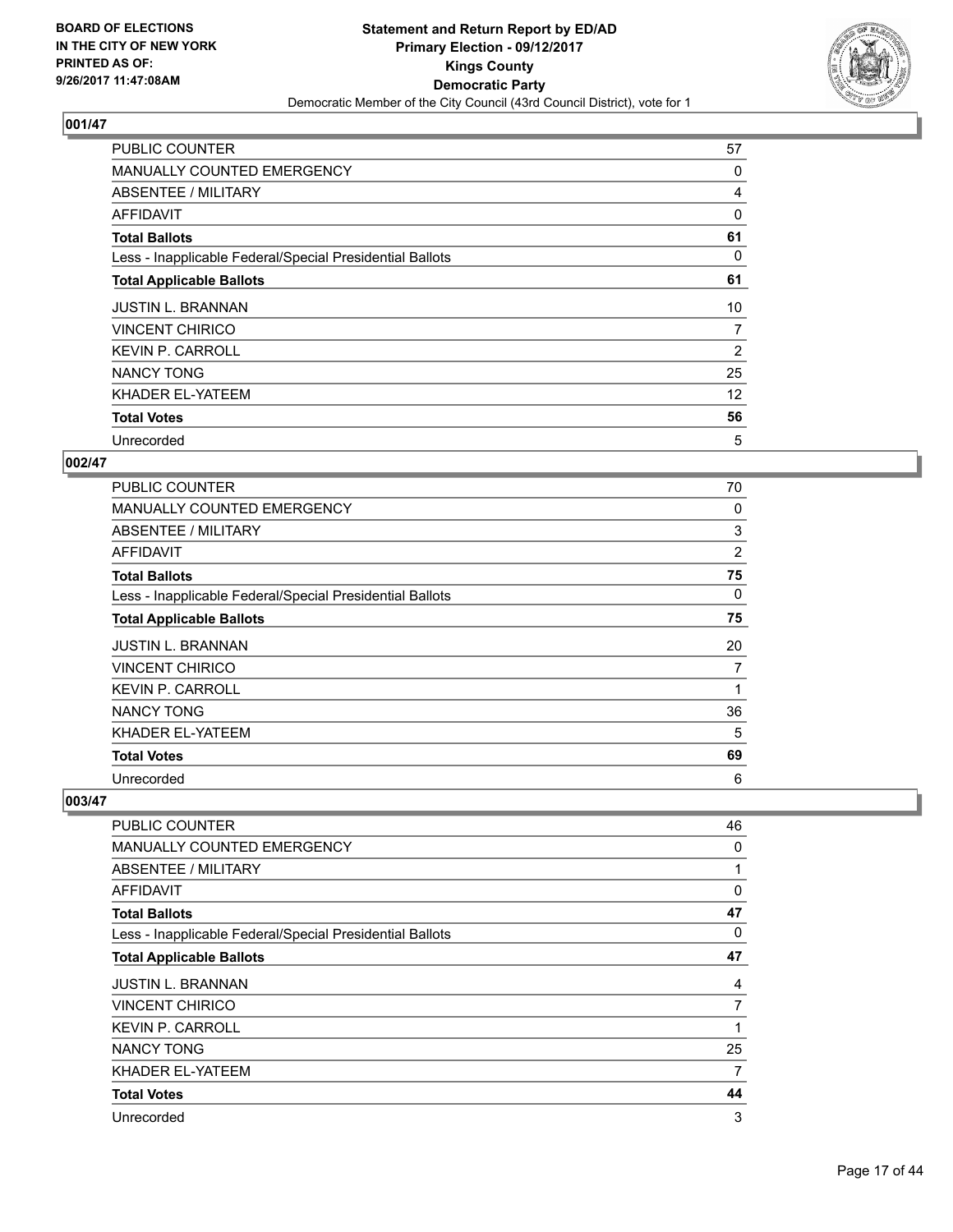

| <b>PUBLIC COUNTER</b>                                    | 6              |
|----------------------------------------------------------|----------------|
| MANUALLY COUNTED EMERGENCY                               | 0              |
| ABSENTEE / MILITARY                                      | 0              |
| AFFIDAVIT                                                | 0              |
| <b>Total Ballots</b>                                     | 6              |
| Less - Inapplicable Federal/Special Presidential Ballots | 0              |
| <b>Total Applicable Ballots</b>                          | 6              |
| <b>JUSTIN L. BRANNAN</b>                                 | 0              |
| <b>VINCENT CHIRICO</b>                                   | 0              |
| <b>KEVIN P. CARROLL</b>                                  | 0              |
| <b>NANCY TONG</b>                                        | $\overline{2}$ |
| KHADER EL-YATEEM                                         | 2              |
|                                                          |                |
| <b>Total Votes</b>                                       | 4              |

## **005/47**

| <b>PUBLIC COUNTER</b>                                    | 80 |
|----------------------------------------------------------|----|
| <b>MANUALLY COUNTED EMERGENCY</b>                        | 0  |
| ABSENTEE / MILITARY                                      |    |
| AFFIDAVIT                                                | 1  |
| <b>Total Ballots</b>                                     | 82 |
| Less - Inapplicable Federal/Special Presidential Ballots | 0  |
| <b>Total Applicable Ballots</b>                          | 82 |
| <b>JUSTIN L. BRANNAN</b>                                 | 24 |
| <b>VINCENT CHIRICO</b>                                   | 9  |
| <b>KEVIN P. CARROLL</b>                                  | 3  |
| <b>NANCY TONG</b>                                        | 20 |
| KHADER EL-YATEEM                                         | 18 |
|                                                          |    |
| <b>Total Votes</b>                                       | 74 |

| <b>PUBLIC COUNTER</b>                                    | 83             |
|----------------------------------------------------------|----------------|
| <b>MANUALLY COUNTED EMERGENCY</b>                        | 0              |
| ABSENTEE / MILITARY                                      | 3              |
| <b>AFFIDAVIT</b>                                         | 0              |
| <b>Total Ballots</b>                                     | 86             |
| Less - Inapplicable Federal/Special Presidential Ballots | 0              |
| <b>Total Applicable Ballots</b>                          | 86             |
| <b>JUSTIN L. BRANNAN</b>                                 | 11             |
| <b>VINCENT CHIRICO</b>                                   | 17             |
| <b>KEVIN P. CARROLL</b>                                  | 7              |
| <b>NANCY TONG</b>                                        | 25             |
| KHADER EL-YATEEM                                         | 24             |
| <b>Total Votes</b>                                       | 84             |
| Unrecorded                                               | $\overline{2}$ |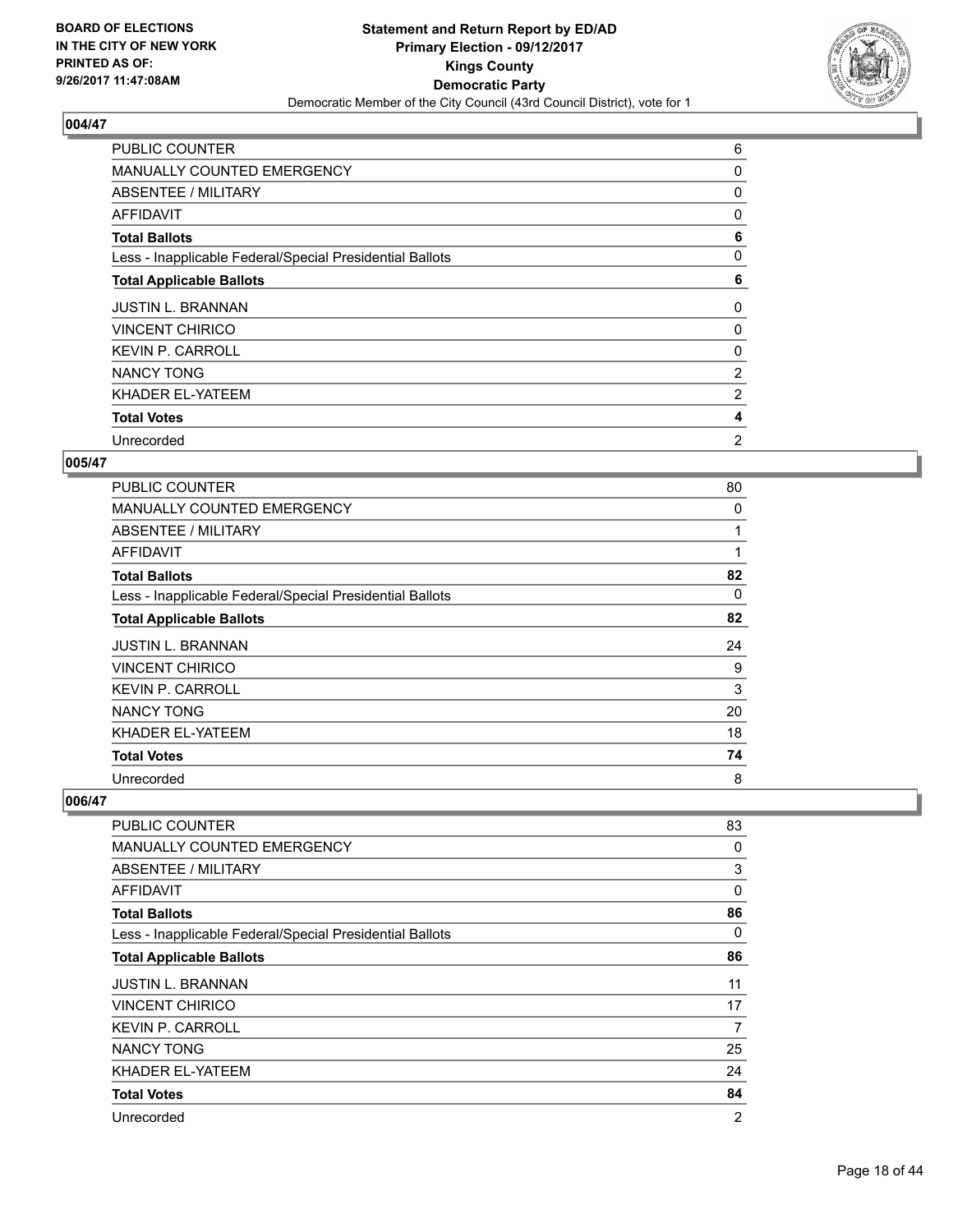

| <b>PUBLIC COUNTER</b>                                    | 84 |
|----------------------------------------------------------|----|
| <b>MANUALLY COUNTED EMERGENCY</b>                        | 0  |
| ABSENTEE / MILITARY                                      | 4  |
| AFFIDAVIT                                                | 0  |
| <b>Total Ballots</b>                                     | 88 |
| Less - Inapplicable Federal/Special Presidential Ballots | 0  |
| <b>Total Applicable Ballots</b>                          | 88 |
| <b>JUSTIN L. BRANNAN</b>                                 | 20 |
| <b>VINCENT CHIRICO</b>                                   | 7  |
| <b>KEVIN P. CARROLL</b>                                  | 6  |
| <b>NANCY TONG</b>                                        | 37 |
| KHADER EL-YATEEM                                         | 6  |
| <b>Total Votes</b>                                       | 76 |
| Unrecorded                                               | 12 |

## **009/47**

| <b>PUBLIC COUNTER</b>                                    | 75             |
|----------------------------------------------------------|----------------|
| <b>MANUALLY COUNTED EMERGENCY</b>                        | 0              |
| ABSENTEE / MILITARY                                      | $\overline{c}$ |
| AFFIDAVIT                                                | $\Omega$       |
| <b>Total Ballots</b>                                     | 77             |
| Less - Inapplicable Federal/Special Presidential Ballots | 0              |
| <b>Total Applicable Ballots</b>                          | 77             |
| <b>JUSTIN L. BRANNAN</b>                                 | 15             |
| <b>VINCENT CHIRICO</b>                                   | 7              |
| <b>KEVIN P. CARROLL</b>                                  |                |
| <b>NANCY TONG</b>                                        | 21             |
| KHADER EL-YATEEM                                         | 25             |
| <b>Total Votes</b>                                       | 69             |
| Unrecorded                                               | 8              |

| <b>PUBLIC COUNTER</b>                                    | 102 |
|----------------------------------------------------------|-----|
| <b>MANUALLY COUNTED EMERGENCY</b>                        | 0   |
| <b>ABSENTEE / MILITARY</b>                               | 3   |
| <b>AFFIDAVIT</b>                                         | 0   |
| <b>Total Ballots</b>                                     | 105 |
| Less - Inapplicable Federal/Special Presidential Ballots | 0   |
| <b>Total Applicable Ballots</b>                          | 105 |
| <b>JUSTIN L. BRANNAN</b>                                 | 20  |
| <b>VINCENT CHIRICO</b>                                   | 9   |
| <b>KEVIN P. CARROLL</b>                                  | 0   |
| <b>NANCY TONG</b>                                        | 30  |
| KHADER EL-YATEEM                                         | 40  |
| <b>Total Votes</b>                                       | 99  |
| Unrecorded                                               | 6   |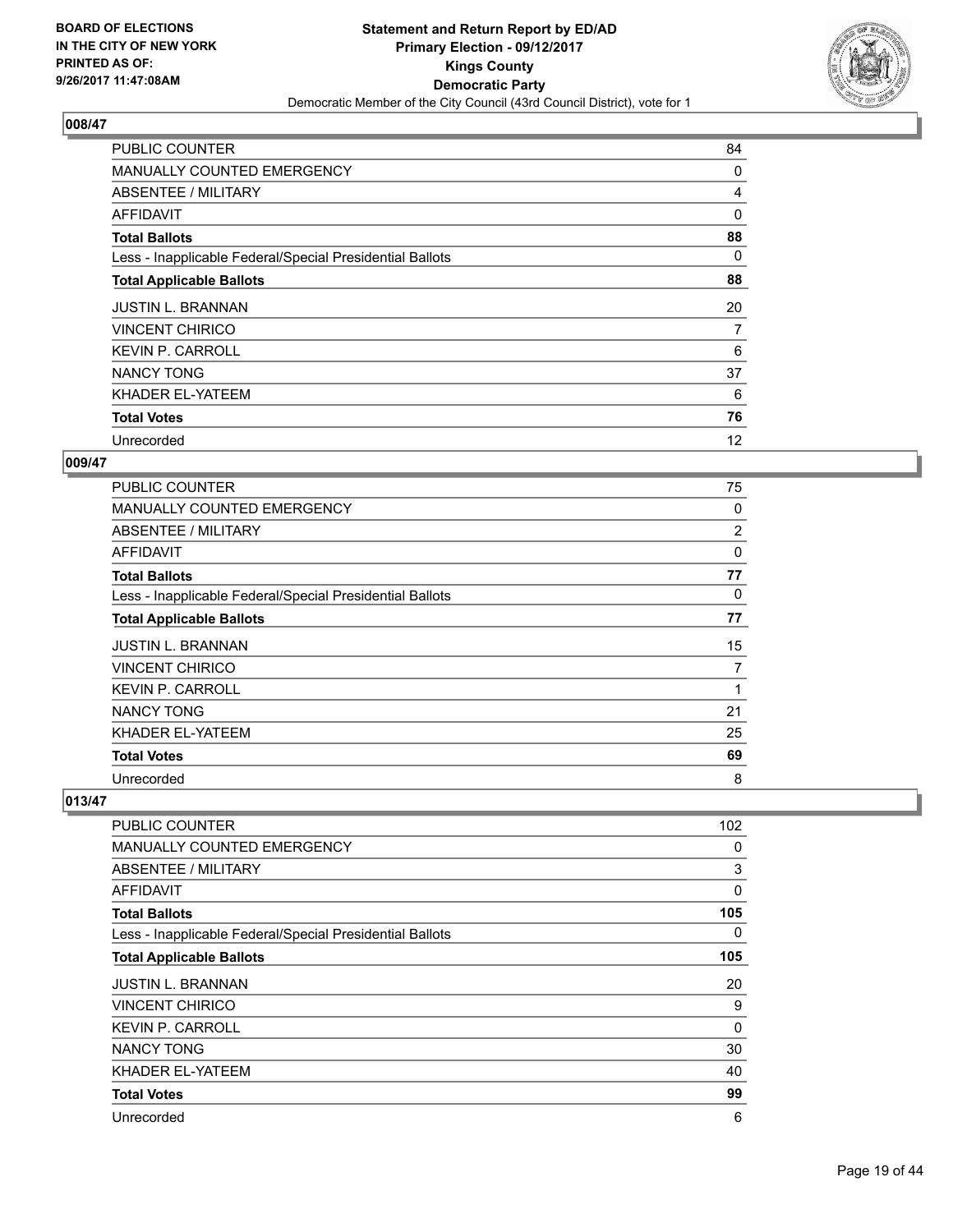

| <b>PUBLIC COUNTER</b>                                    | 92 |
|----------------------------------------------------------|----|
| <b>MANUALLY COUNTED EMERGENCY</b>                        | 0  |
| ABSENTEE / MILITARY                                      | 3  |
| AFFIDAVIT                                                | 1  |
| <b>Total Ballots</b>                                     | 96 |
| Less - Inapplicable Federal/Special Presidential Ballots | 0  |
| <b>Total Applicable Ballots</b>                          | 96 |
| <b>JUSTIN L. BRANNAN</b>                                 | 19 |
| <b>VINCENT CHIRICO</b>                                   | 7  |
| <b>KEVIN P. CARROLL</b>                                  | 2  |
| NANCY TONG                                               | 33 |
| KHADER EL-YATEEM                                         | 30 |
| <b>Total Votes</b>                                       | 91 |
| Unrecorded                                               | 5  |

## **015/47**

| <b>PUBLIC COUNTER</b>                                    | 100 |
|----------------------------------------------------------|-----|
| MANUALLY COUNTED EMERGENCY                               | 0   |
| ABSENTEE / MILITARY                                      | 3   |
| AFFIDAVIT                                                | 3   |
| <b>Total Ballots</b>                                     | 106 |
| Less - Inapplicable Federal/Special Presidential Ballots | 0   |
| <b>Total Applicable Ballots</b>                          | 106 |
| JUSTIN L. BRANNAN                                        | 10  |
| <b>VINCENT CHIRICO</b>                                   | 5   |
| <b>KEVIN P. CARROLL</b>                                  | 4   |
| <b>NANCY TONG</b>                                        | 29  |
| KHADER EL-YATEEM                                         | 36  |
| <b>Total Votes</b>                                       | 84  |
| Unrecorded                                               | 22  |

| PUBLIC COUNTER                                           | 142 |
|----------------------------------------------------------|-----|
| <b>MANUALLY COUNTED EMERGENCY</b>                        | 0   |
| <b>ABSENTEE / MILITARY</b>                               | 0   |
| AFFIDAVIT                                                | 1   |
| <b>Total Ballots</b>                                     | 143 |
| Less - Inapplicable Federal/Special Presidential Ballots | 0   |
| <b>Total Applicable Ballots</b>                          | 143 |
| <b>JUSTIN L. BRANNAN</b>                                 | 11  |
| <b>VINCENT CHIRICO</b>                                   | 5   |
| <b>KEVIN P. CARROLL</b>                                  | 3   |
| <b>NANCY TONG</b>                                        | 98  |
| KHADER EL-YATEEM                                         | 13  |
| <b>Total Votes</b>                                       | 130 |
| Unrecorded                                               | 13  |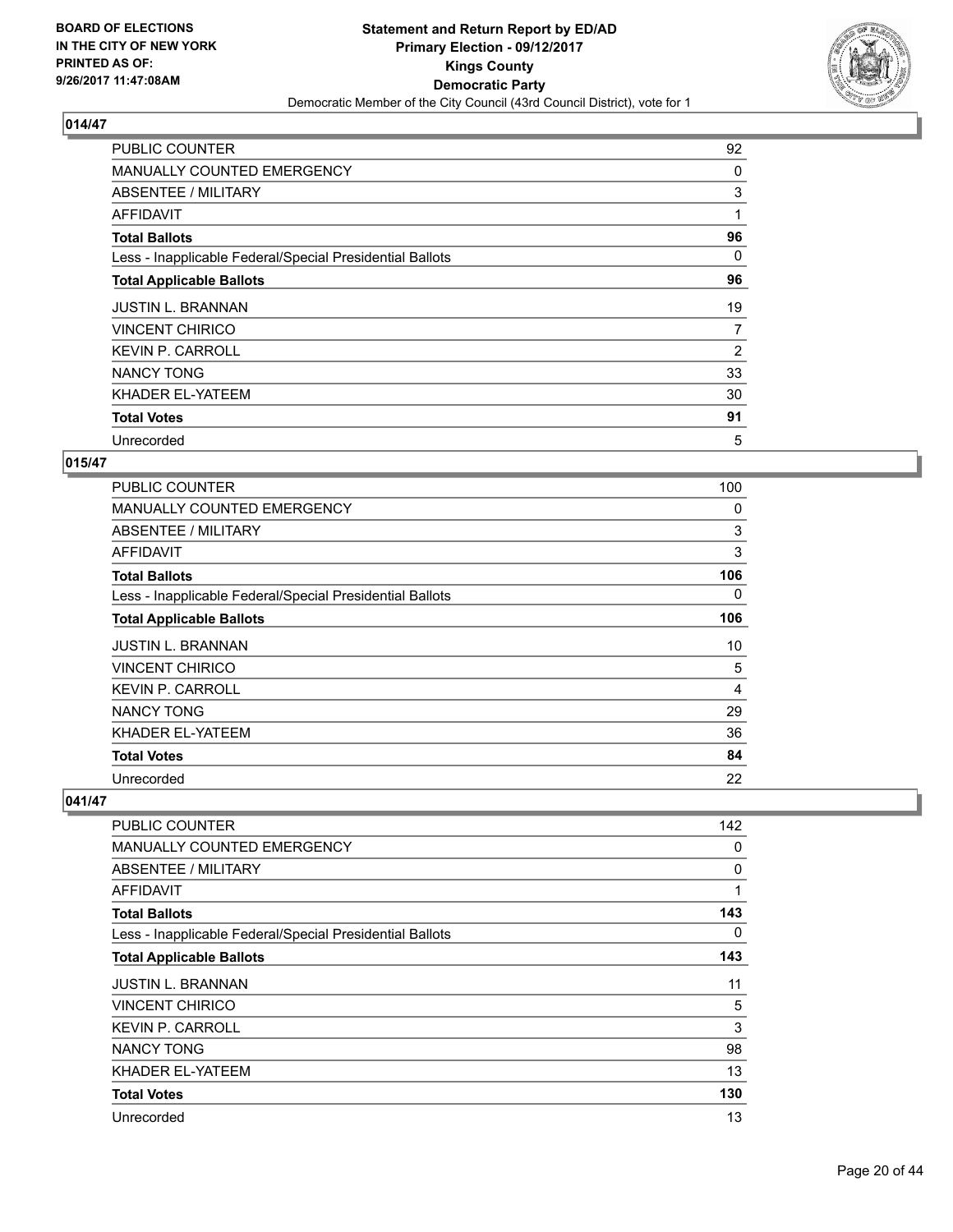

| PUBLIC COUNTER                                           | 112 |
|----------------------------------------------------------|-----|
| MANUALLY COUNTED EMERGENCY                               | 0   |
| ABSENTEE / MILITARY                                      | 5   |
| AFFIDAVIT                                                | 0   |
| <b>Total Ballots</b>                                     | 117 |
| Less - Inapplicable Federal/Special Presidential Ballots | 0   |
| <b>Total Applicable Ballots</b>                          | 117 |
| <b>JUSTIN L. BRANNAN</b>                                 | 39  |
| <b>VINCENT CHIRICO</b>                                   | 5   |
| <b>KEVIN P. CARROLL</b>                                  | 6   |
|                                                          |     |
| <b>NANCY TONG</b>                                        | 52  |
| KHADER EL-YATEEM                                         | 13  |
| <b>Total Votes</b>                                       | 115 |

## **058/47**

| <b>PUBLIC COUNTER</b>                                    | 81 |
|----------------------------------------------------------|----|
| <b>MANUALLY COUNTED EMERGENCY</b>                        | 0  |
| ABSENTEE / MILITARY                                      | 0  |
| <b>AFFIDAVIT</b>                                         | 0  |
| <b>Total Ballots</b>                                     | 81 |
| Less - Inapplicable Federal/Special Presidential Ballots | 0  |
| <b>Total Applicable Ballots</b>                          | 81 |
| <b>JUSTIN L. BRANNAN</b>                                 | 11 |
| <b>VINCENT CHIRICO</b>                                   | 5  |
| <b>KEVIN P. CARROLL</b>                                  | 5  |
| <b>NANCY TONG</b>                                        | 34 |
| KHADER EL-YATEEM                                         | 8  |
| <b>Total Votes</b>                                       | 63 |
| Unrecorded                                               | 18 |

| <b>PUBLIC COUNTER</b>                                    | 19             |
|----------------------------------------------------------|----------------|
| <b>MANUALLY COUNTED EMERGENCY</b>                        | 0              |
| ABSENTEE / MILITARY                                      | 18             |
| <b>AFFIDAVIT</b>                                         | 0              |
| <b>Total Ballots</b>                                     | 37             |
| Less - Inapplicable Federal/Special Presidential Ballots | 0              |
| <b>Total Applicable Ballots</b>                          | 37             |
| <b>JUSTIN L. BRANNAN</b>                                 | 6              |
| <b>VINCENT CHIRICO</b>                                   | 3              |
| <b>KEVIN P. CARROLL</b>                                  | $\overline{2}$ |
| <b>NANCY TONG</b>                                        | 14             |
| KHADER EL-YATEEM                                         | 4              |
| <b>Total Votes</b>                                       | 29             |
| Unrecorded                                               | 8              |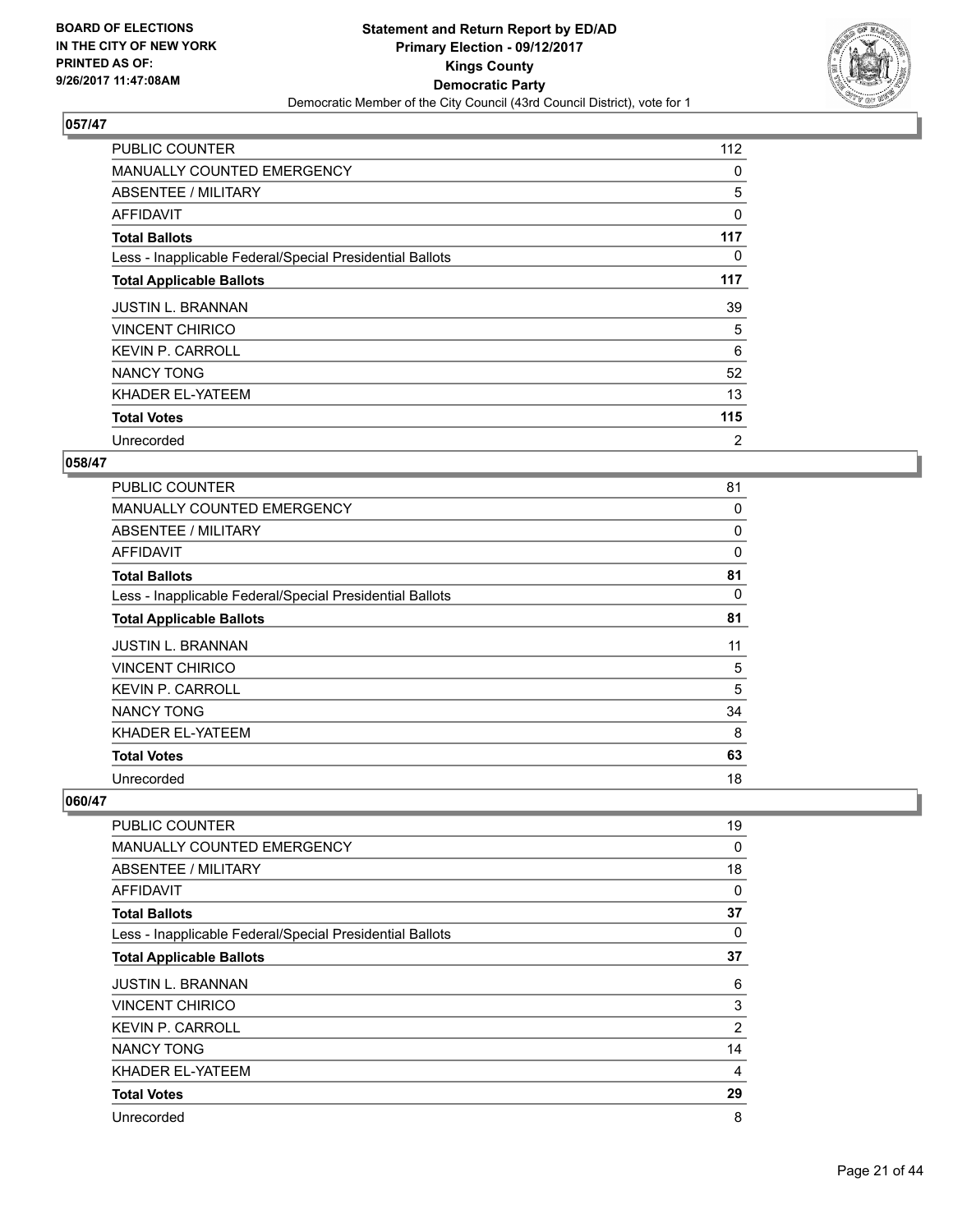

| <b>PUBLIC COUNTER</b>                                    | 66 |
|----------------------------------------------------------|----|
| MANUALLY COUNTED EMERGENCY                               | 0  |
| ABSENTEE / MILITARY                                      | 0  |
| AFFIDAVIT                                                | 0  |
| <b>Total Ballots</b>                                     | 66 |
| Less - Inapplicable Federal/Special Presidential Ballots | 0  |
| <b>Total Applicable Ballots</b>                          | 66 |
| <b>JUSTIN L. BRANNAN</b>                                 | 5  |
| <b>VINCENT CHIRICO</b>                                   | 4  |
| <b>KEVIN P. CARROLL</b>                                  | 3  |
| NANCY TONG                                               | 47 |
| KHADER EL-YATEEM                                         | 4  |
| <b>Total Votes</b>                                       | 63 |
| Unrecorded                                               | 3  |

## **071/47**

| <b>PUBLIC COUNTER</b>                                    | 40 |
|----------------------------------------------------------|----|
| <b>MANUALLY COUNTED EMERGENCY</b>                        | 0  |
| ABSENTEE / MILITARY                                      | 3  |
| AFFIDAVIT                                                | 0  |
| <b>Total Ballots</b>                                     | 43 |
| Less - Inapplicable Federal/Special Presidential Ballots | 0  |
| <b>Total Applicable Ballots</b>                          | 43 |
| <b>JUSTIN L. BRANNAN</b>                                 | 7  |
| <b>VINCENT CHIRICO</b>                                   | 9  |
| <b>KEVIN P. CARROLL</b>                                  | 1  |
| <b>NANCY TONG</b>                                        | 17 |
| KHADER EL-YATEEM                                         | 4  |
| LIAM MCCABE (WRITE-IN)                                   | 1  |
| <b>Total Votes</b>                                       | 39 |
| Unrecorded                                               | 4  |

| <b>PUBLIC COUNTER</b>                                    | 29          |
|----------------------------------------------------------|-------------|
| <b>MANUALLY COUNTED EMERGENCY</b>                        | 0           |
| ABSENTEE / MILITARY                                      | 0           |
| AFFIDAVIT                                                | $\mathbf 0$ |
| <b>Total Ballots</b>                                     | 29          |
| Less - Inapplicable Federal/Special Presidential Ballots | 0           |
| <b>Total Applicable Ballots</b>                          | 29          |
| <b>JUSTIN L. BRANNAN</b>                                 | 4           |
| <b>VINCENT CHIRICO</b>                                   | 7           |
| <b>KEVIN P. CARROLL</b>                                  | 1           |
| <b>NANCY TONG</b>                                        | 17          |
| KHADER EL-YATEEM                                         | 0           |
| <b>Total Votes</b>                                       | 29          |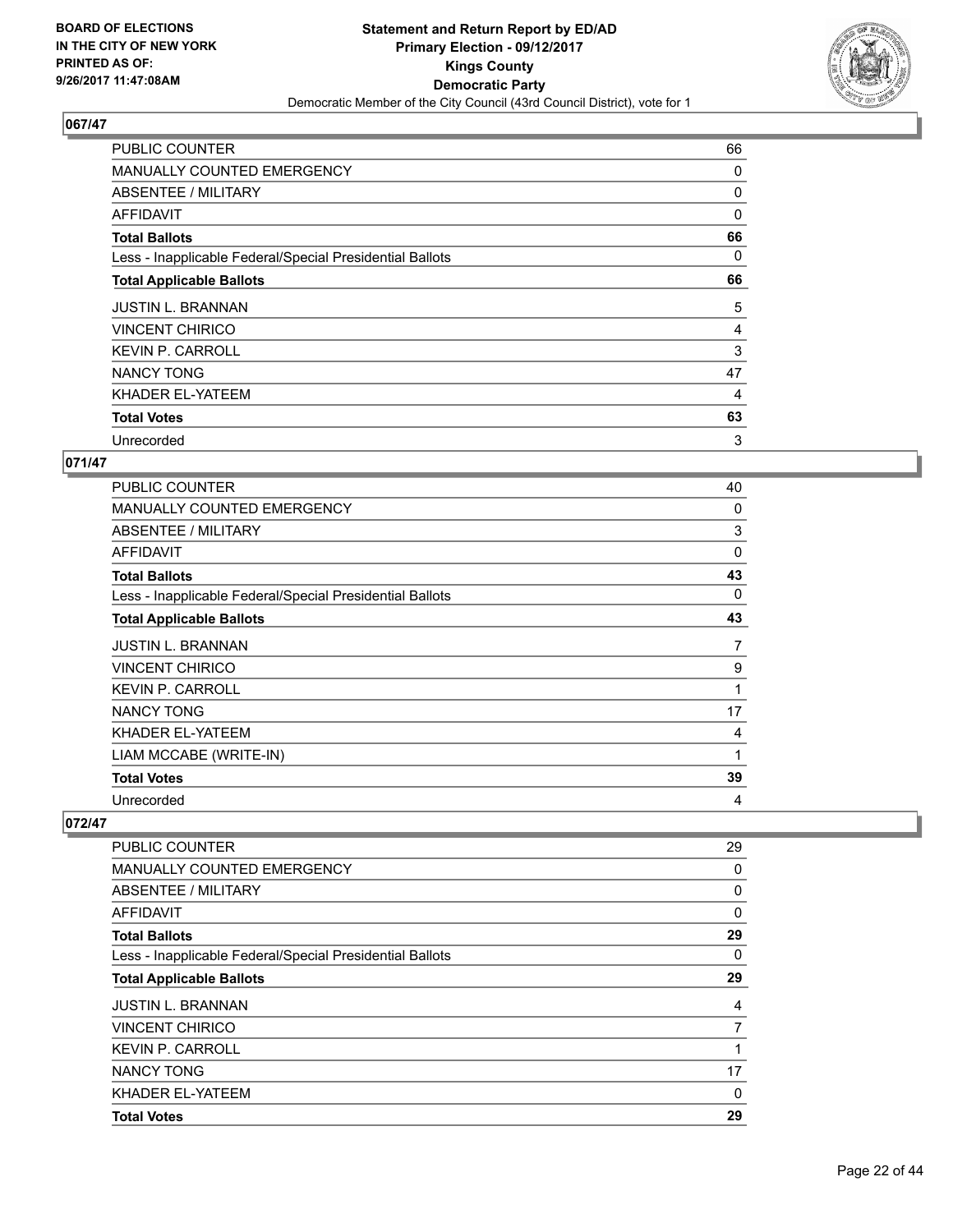

| <b>PUBLIC COUNTER</b>                                    | 0 |
|----------------------------------------------------------|---|
| <b>MANUALLY COUNTED EMERGENCY</b>                        | 0 |
| ABSENTEE / MILITARY                                      | 0 |
| <b>AFFIDAVIT</b>                                         | 0 |
| <b>Total Ballots</b>                                     | 0 |
| Less - Inapplicable Federal/Special Presidential Ballots | 0 |
| <b>Total Applicable Ballots</b>                          | 0 |
| <b>JUSTIN L. BRANNAN</b>                                 | 0 |
| <b>VINCENT CHIRICO</b>                                   | 0 |
| <b>KEVIN P. CARROLL</b>                                  | 0 |
| <b>NANCY TONG</b>                                        | 0 |
| KHADER EL-YATEEM                                         | 0 |
| <b>Total Votes</b>                                       | 0 |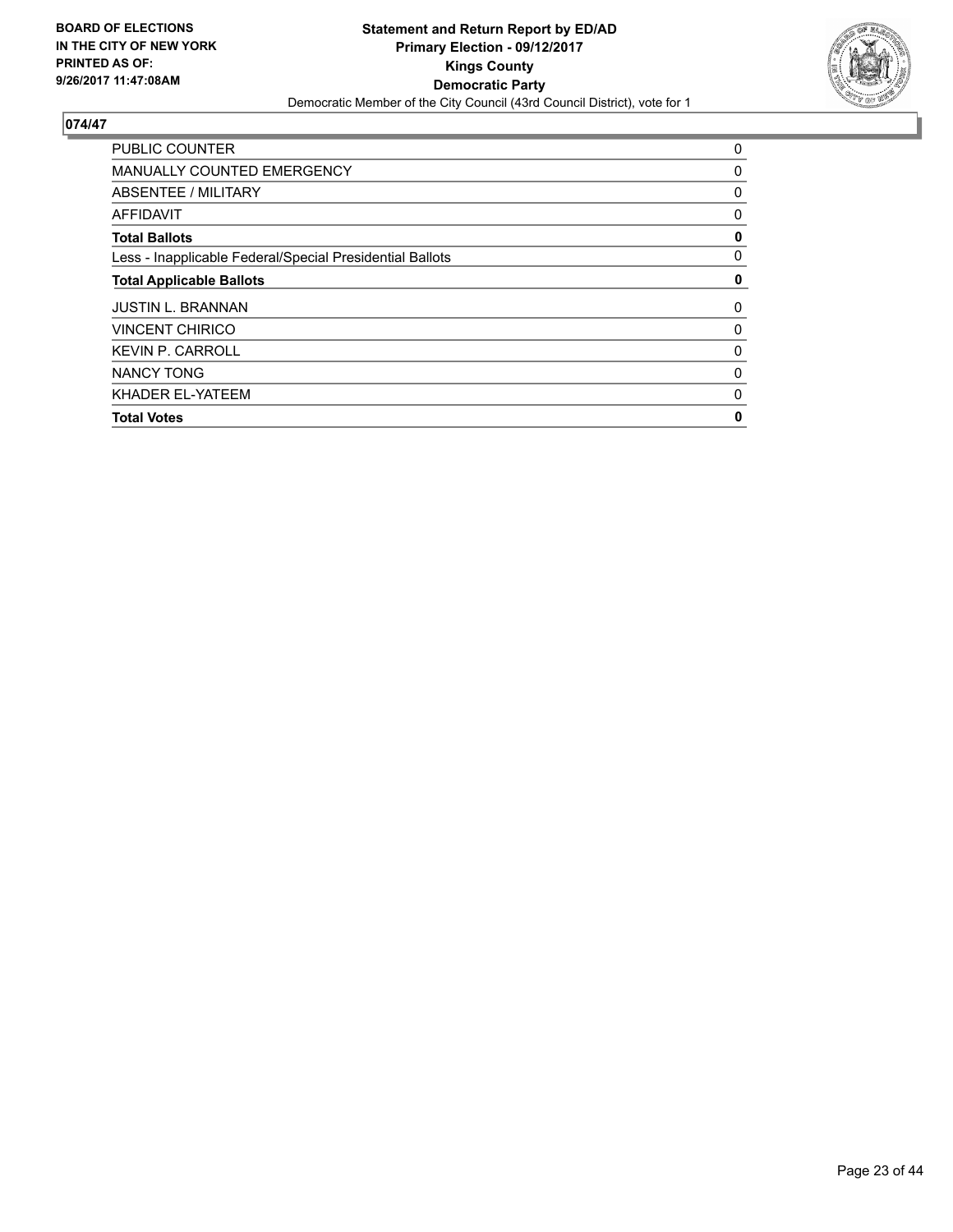

| <b>PUBLIC COUNTER</b>                                    | 80 |
|----------------------------------------------------------|----|
| <b>MANUALLY COUNTED EMERGENCY</b>                        | 0  |
| ABSENTEE / MILITARY                                      | 4  |
| AFFIDAVIT                                                | 0  |
| <b>Total Ballots</b>                                     | 84 |
| Less - Inapplicable Federal/Special Presidential Ballots | 0  |
| <b>Total Applicable Ballots</b>                          | 84 |
| <b>JUSTIN L. BRANNAN</b>                                 | 13 |
| <b>VINCENT CHIRICO</b>                                   | 10 |
| <b>KEVIN P. CARROLL</b>                                  | 3  |
| <b>NANCY TONG</b>                                        | 35 |
| KHADER EL-YATEEM                                         | 19 |
| <b>Total Votes</b>                                       | 80 |
| Unrecorded                                               | 4  |

## **021/49**

| <b>PUBLIC COUNTER</b>                                    | 56             |
|----------------------------------------------------------|----------------|
| <b>MANUALLY COUNTED EMERGENCY</b>                        | 0              |
| ABSENTEE / MILITARY                                      | $\overline{7}$ |
| AFFIDAVIT                                                | 0              |
| <b>Total Ballots</b>                                     | 63             |
| Less - Inapplicable Federal/Special Presidential Ballots | 0              |
| <b>Total Applicable Ballots</b>                          | 63             |
| <b>JUSTIN L. BRANNAN</b>                                 | 11             |
| <b>VINCENT CHIRICO</b>                                   | 8              |
| <b>KEVIN P. CARROLL</b>                                  | 1              |
| <b>NANCY TONG</b>                                        | 30             |
| KHADER EL-YATEEM                                         | 11             |
| <b>Total Votes</b>                                       | 61             |
| Unrecorded                                               | $\overline{2}$ |

| <b>PUBLIC COUNTER</b>                                    | 57 |
|----------------------------------------------------------|----|
| <b>MANUALLY COUNTED EMERGENCY</b>                        | 0  |
| <b>ABSENTEE / MILITARY</b>                               | 5  |
| <b>AFFIDAVIT</b>                                         | 0  |
| <b>Total Ballots</b>                                     | 62 |
| Less - Inapplicable Federal/Special Presidential Ballots | 0  |
| <b>Total Applicable Ballots</b>                          | 62 |
| <b>JUSTIN L. BRANNAN</b>                                 | 15 |
| <b>VINCENT CHIRICO</b>                                   | 7  |
| <b>KEVIN P. CARROLL</b>                                  | 0  |
| <b>NANCY TONG</b>                                        | 24 |
| KHADER EL-YATEEM                                         | 7  |
| <b>Total Votes</b>                                       | 53 |
| Unrecorded                                               | 9  |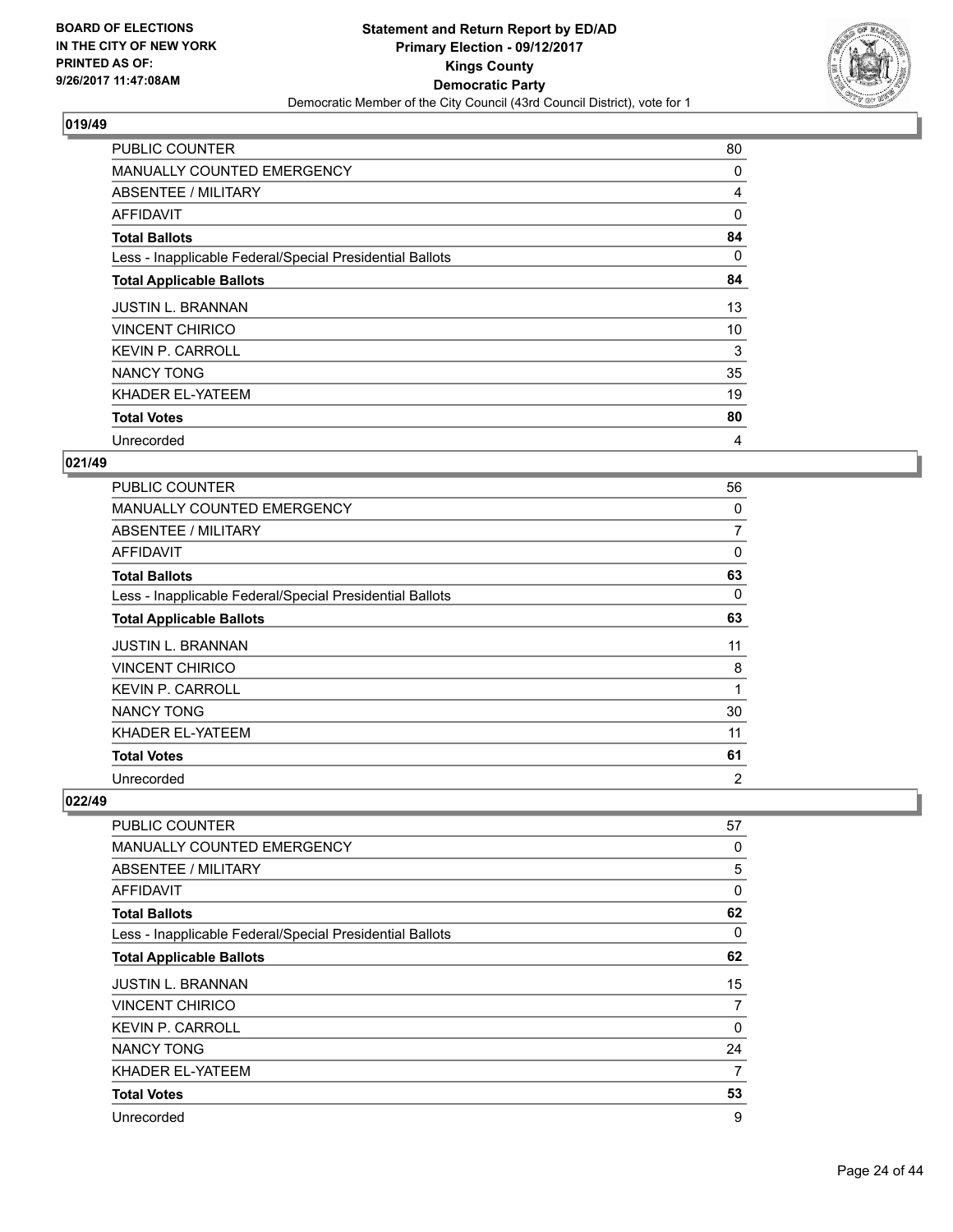

| <b>PUBLIC COUNTER</b>                                    | 50             |
|----------------------------------------------------------|----------------|
| MANUALLY COUNTED EMERGENCY                               | 0              |
| ABSENTEE / MILITARY                                      | 0              |
| AFFIDAVIT                                                | 1              |
| <b>Total Ballots</b>                                     | 51             |
| Less - Inapplicable Federal/Special Presidential Ballots | 0              |
| <b>Total Applicable Ballots</b>                          | 51             |
| <b>JUSTIN L. BRANNAN</b>                                 | 7              |
| <b>VINCENT CHIRICO</b>                                   | 7              |
| <b>KEVIN P. CARROLL</b>                                  | 2              |
| <b>NANCY TONG</b>                                        | 20             |
| KHADER EL-YATEEM                                         | 7              |
| BERNIE SANDERS (WRITE-IN)                                | 1              |
| FELIX W ORTIZ (WRITE-IN)                                 | $\overline{2}$ |
| <b>Total Votes</b>                                       | 46             |
| Unrecorded                                               | 5              |

| <b>PUBLIC COUNTER</b>                                    | 35       |
|----------------------------------------------------------|----------|
| <b>MANUALLY COUNTED EMERGENCY</b>                        | 0        |
| ABSENTEE / MILITARY                                      | 2        |
| AFFIDAVIT                                                | $\Omega$ |
| <b>Total Ballots</b>                                     | 37       |
| Less - Inapplicable Federal/Special Presidential Ballots | 0        |
| <b>Total Applicable Ballots</b>                          | 37       |
|                                                          |          |
| <b>JUSTIN L. BRANNAN</b>                                 | 4        |
| <b>VINCENT CHIRICO</b>                                   | 5        |
| <b>KEVIN P. CARROLL</b>                                  |          |
| <b>NANCY TONG</b>                                        | 21       |
| KHADER EL-YATEEM                                         | 2        |
| <b>Total Votes</b>                                       | 33       |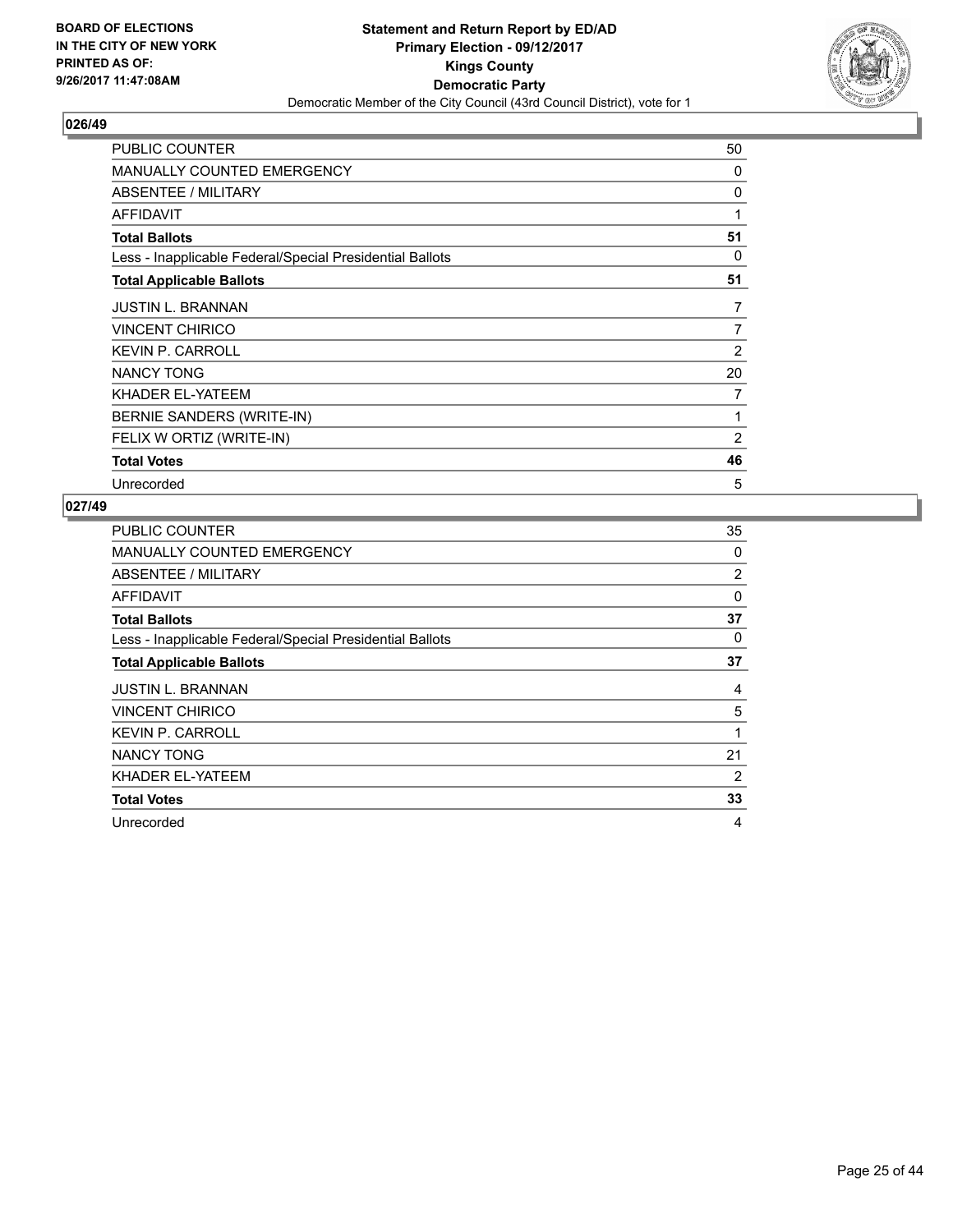

| <b>PUBLIC COUNTER</b>                                    | 60 |
|----------------------------------------------------------|----|
| <b>MANUALLY COUNTED EMERGENCY</b>                        | 0  |
| ABSENTEE / MILITARY                                      | 2  |
| AFFIDAVIT                                                | 0  |
| <b>Total Ballots</b>                                     | 62 |
| Less - Inapplicable Federal/Special Presidential Ballots | 0  |
| <b>Total Applicable Ballots</b>                          | 62 |
| <b>JUSTIN L. BRANNAN</b>                                 | 19 |
| <b>VINCENT CHIRICO</b>                                   | 8  |
| <b>KEVIN P. CARROLL</b>                                  | 2  |
| <b>NANCY TONG</b>                                        | 17 |
| KHADER EL-YATEEM                                         | 10 |
| <b>Total Votes</b>                                       | 56 |
| Unrecorded                                               | 6  |

## **029/49**

| <b>PUBLIC COUNTER</b>                                    | 13       |
|----------------------------------------------------------|----------|
| <b>MANUALLY COUNTED EMERGENCY</b>                        | 0        |
| ABSENTEE / MILITARY                                      | 0        |
| AFFIDAVIT                                                | $\Omega$ |
| <b>Total Ballots</b>                                     | 13       |
| Less - Inapplicable Federal/Special Presidential Ballots | $\Omega$ |
| <b>Total Applicable Ballots</b>                          | 13       |
| <b>JUSTIN L. BRANNAN</b>                                 | 3        |
| <b>VINCENT CHIRICO</b>                                   | 3        |
| <b>KEVIN P. CARROLL</b>                                  | 0        |
| <b>NANCY TONG</b>                                        | 5        |
| KHADER EL-YATEEM                                         | 1        |
| <b>Total Votes</b>                                       | 12       |
| Unrecorded                                               | 1        |

| PUBLIC COUNTER                                           | 24             |
|----------------------------------------------------------|----------------|
| <b>MANUALLY COUNTED EMERGENCY</b>                        | 0              |
| ABSENTEE / MILITARY                                      | 0              |
| <b>AFFIDAVIT</b>                                         | 0              |
| <b>Total Ballots</b>                                     | 24             |
| Less - Inapplicable Federal/Special Presidential Ballots | 0              |
| <b>Total Applicable Ballots</b>                          | 24             |
| <b>JUSTIN L. BRANNAN</b>                                 | 4              |
| <b>VINCENT CHIRICO</b>                                   | 4              |
| <b>KEVIN P. CARROLL</b>                                  | $\overline{2}$ |
| <b>NANCY TONG</b>                                        | 11             |
| KHADER EL-YATEEM                                         | 1              |
| <b>Total Votes</b>                                       | 22             |
| Unrecorded                                               | $\overline{2}$ |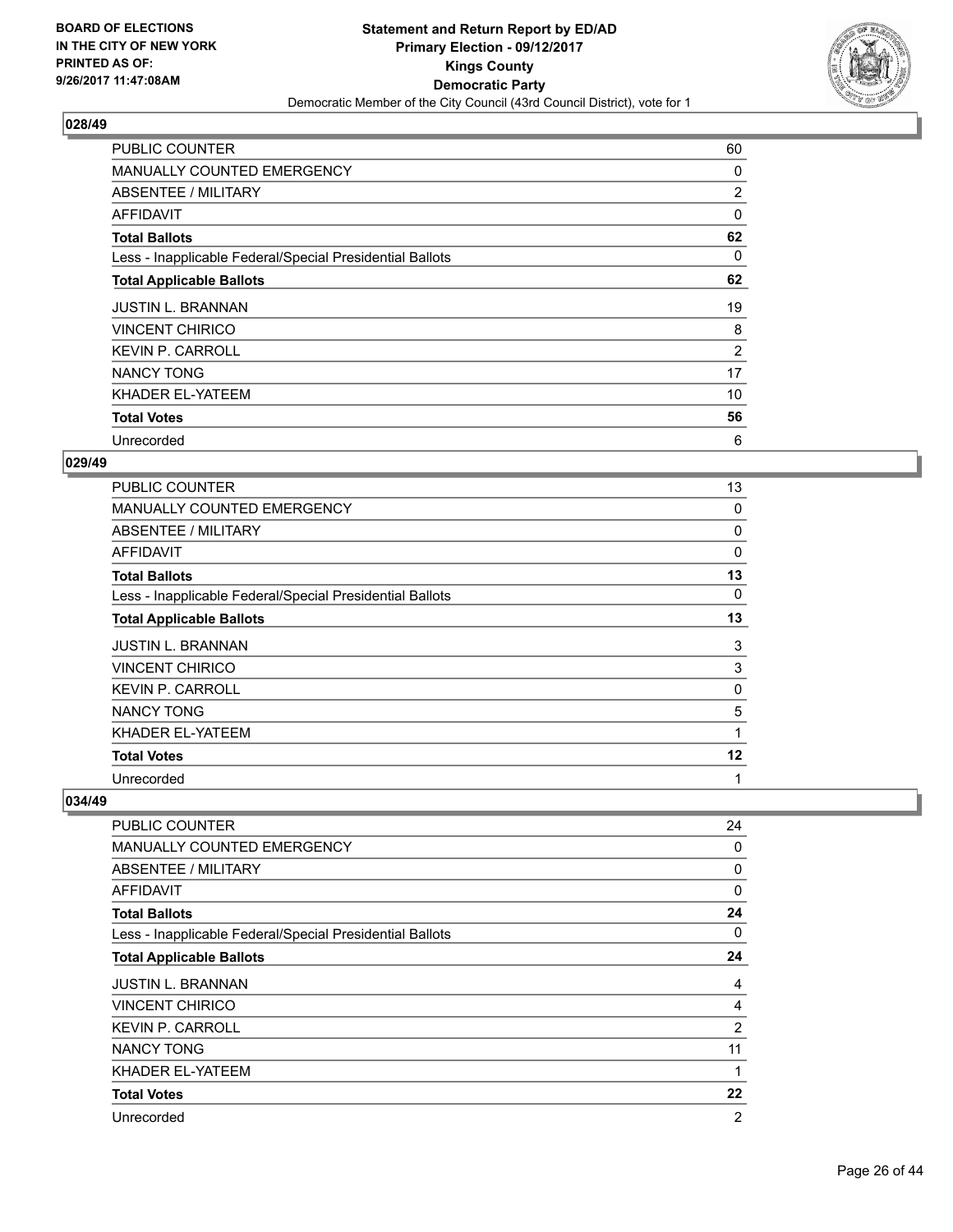

| <b>PUBLIC COUNTER</b>                                    | 102 |
|----------------------------------------------------------|-----|
| <b>MANUALLY COUNTED EMERGENCY</b>                        | 0   |
| ABSENTEE / MILITARY                                      | 0   |
| AFFIDAVIT                                                | 1   |
| <b>Total Ballots</b>                                     | 103 |
| Less - Inapplicable Federal/Special Presidential Ballots | 0   |
| <b>Total Applicable Ballots</b>                          | 103 |
| <b>JUSTIN L. BRANNAN</b>                                 | 33  |
| <b>VINCENT CHIRICO</b>                                   | 2   |
| <b>KEVIN P. CARROLL</b>                                  | 3   |
| <b>NANCY TONG</b>                                        | 27  |
| KHADER EL-YATEEM                                         | 31  |
| <b>Total Votes</b>                                       | 96  |
| Unrecorded                                               | 7   |

| <b>PUBLIC COUNTER</b>                                    | 64 |
|----------------------------------------------------------|----|
| <b>MANUALLY COUNTED EMERGENCY</b>                        | 0  |
| <b>ABSENTEE / MILITARY</b>                               | 2  |
| <b>AFFIDAVIT</b>                                         | 3  |
| <b>Total Ballots</b>                                     | 69 |
| Less - Inapplicable Federal/Special Presidential Ballots | 0  |
| <b>Total Applicable Ballots</b>                          | 69 |
| <b>JUSTIN L. BRANNAN</b>                                 | 16 |
| <b>VINCENT CHIRICO</b>                                   | 7  |
| <b>KEVIN P. CARROLL</b>                                  | 2  |
| <b>NANCY TONG</b>                                        | 20 |
| KHADER EL-YATEEM                                         | 14 |
| BOB CAPANO (WRITE-IN)                                    | 1  |
| <b>Total Votes</b>                                       | 60 |
| Unrecorded                                               | 9  |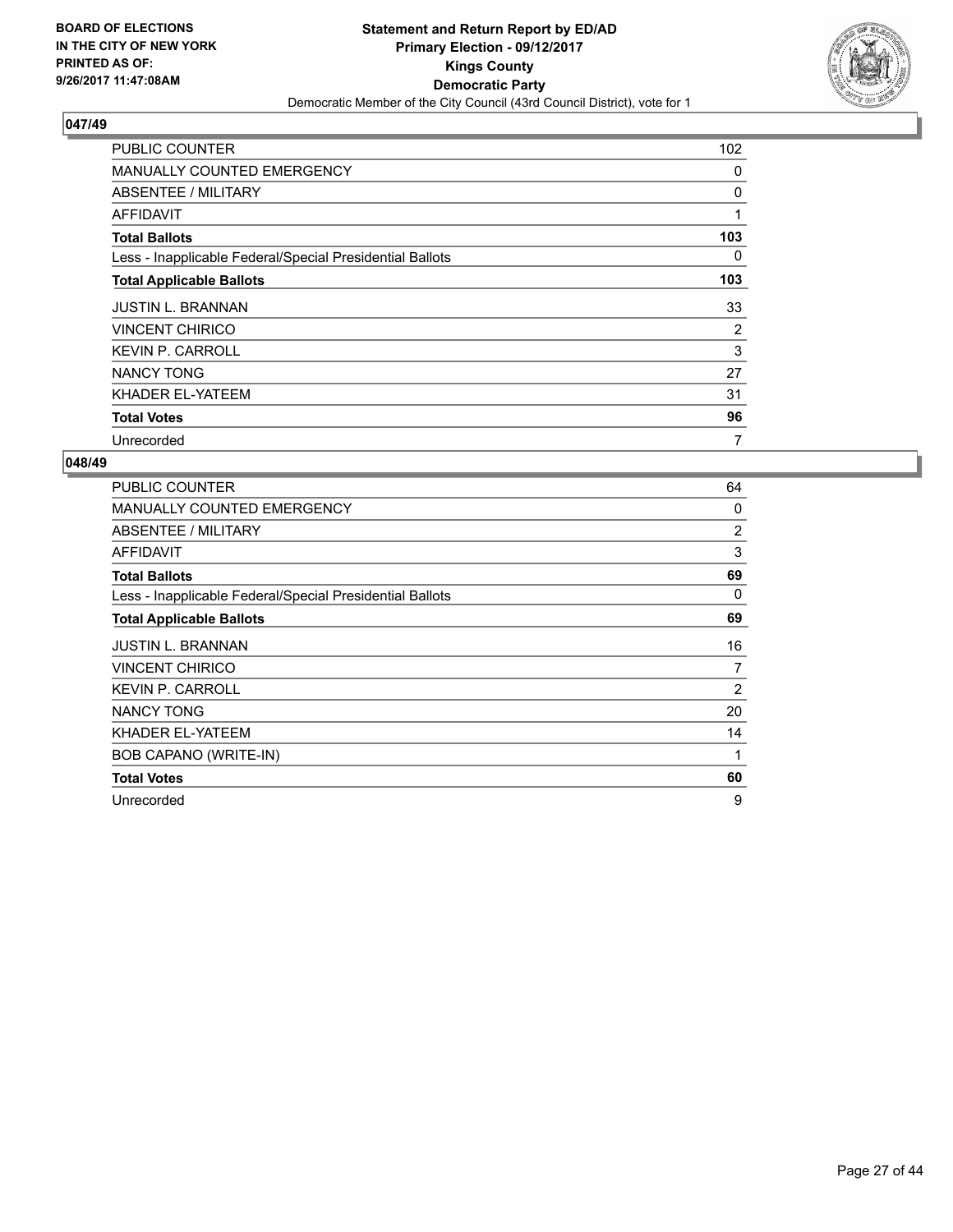

| <b>PUBLIC COUNTER</b>                                    | 82 |
|----------------------------------------------------------|----|
| <b>MANUALLY COUNTED EMERGENCY</b>                        | 0  |
| ABSENTEE / MILITARY                                      | 2  |
| AFFIDAVIT                                                | 1  |
| <b>Total Ballots</b>                                     | 85 |
| Less - Inapplicable Federal/Special Presidential Ballots | 0  |
| <b>Total Applicable Ballots</b>                          | 85 |
| <b>JUSTIN L. BRANNAN</b>                                 | 21 |
| <b>VINCENT CHIRICO</b>                                   | 4  |
| <b>KEVIN P. CARROLL</b>                                  | 6  |
| <b>NANCY TONG</b>                                        | 42 |
| KHADER EL-YATEEM                                         | 5  |
| LIAM MCCABE (WRITE-IN)                                   | 1  |
| <b>Total Votes</b>                                       | 79 |
| Unrecorded                                               | 6  |

#### **050/49**

| PUBLIC COUNTER                                           | 81 |
|----------------------------------------------------------|----|
| MANUALLY COUNTED EMERGENCY                               | 0  |
| ABSENTEE / MILITARY                                      | 0  |
| AFFIDAVIT                                                | 0  |
| <b>Total Ballots</b>                                     | 81 |
| Less - Inapplicable Federal/Special Presidential Ballots | 0  |
| <b>Total Applicable Ballots</b>                          | 81 |
| <b>JUSTIN L. BRANNAN</b>                                 | 24 |
| <b>VINCENT CHIRICO</b>                                   | 7  |
| <b>KEVIN P. CARROLL</b>                                  | 4  |
| <b>NANCY TONG</b>                                        | 28 |
| KHADER EL-YATEEM                                         | 10 |
| <b>Total Votes</b>                                       | 73 |
| Unrecorded                                               | 8  |

| PUBLIC COUNTER                                           | 61             |
|----------------------------------------------------------|----------------|
| <b>MANUALLY COUNTED EMERGENCY</b>                        | 0              |
| ABSENTEE / MILITARY                                      | $\overline{2}$ |
| AFFIDAVIT                                                | 1              |
| <b>Total Ballots</b>                                     | 64             |
| Less - Inapplicable Federal/Special Presidential Ballots | 0              |
| <b>Total Applicable Ballots</b>                          | 64             |
| <b>JUSTIN L. BRANNAN</b>                                 | 12             |
| <b>VINCENT CHIRICO</b>                                   | 3              |
| <b>KEVIN P. CARROLL</b>                                  | $\overline{2}$ |
| <b>NANCY TONG</b>                                        | 13             |
| KHADER EL-YATEEM                                         | 25             |
| <b>Total Votes</b>                                       | 55             |
| Unrecorded                                               | 9              |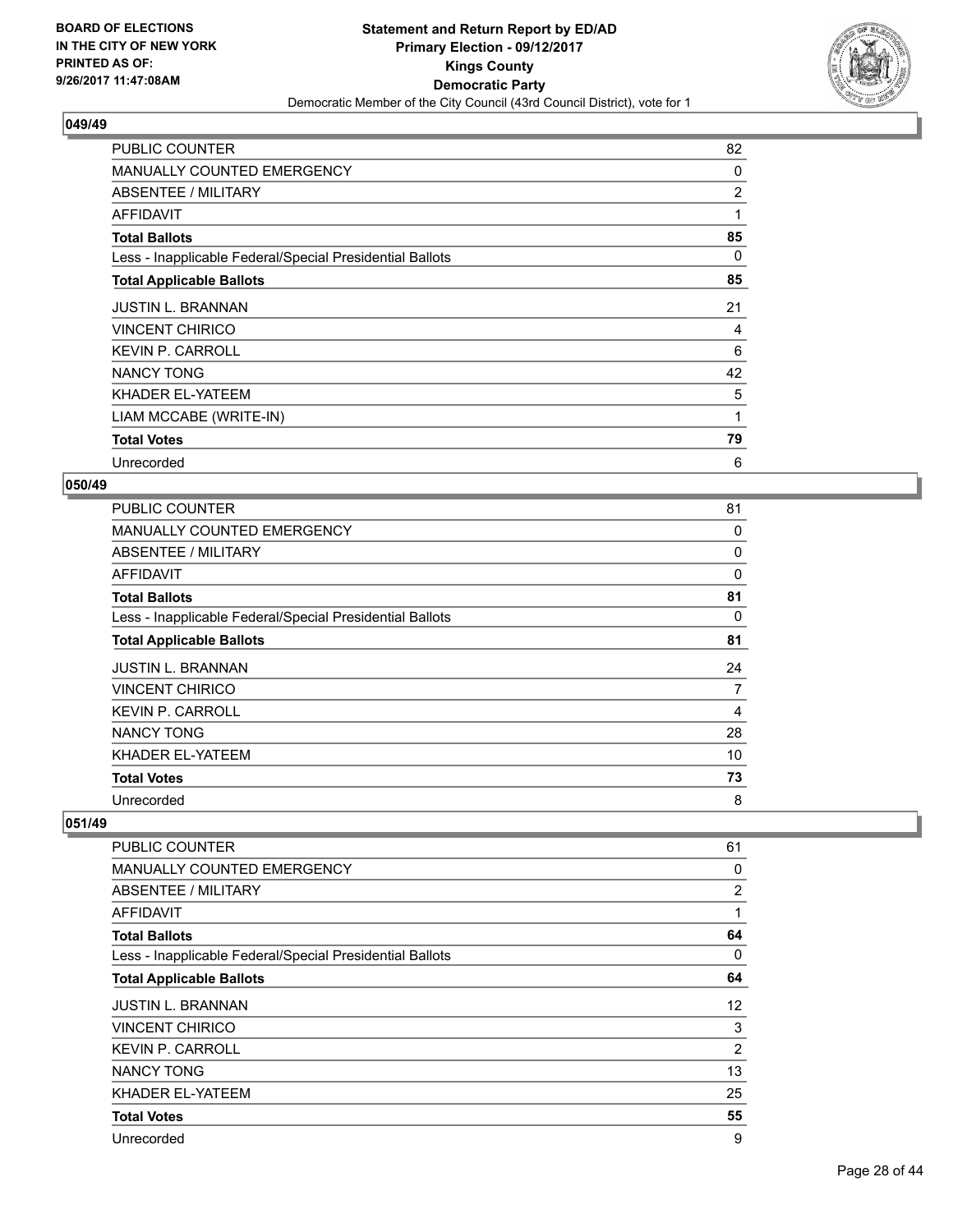

| <b>PUBLIC COUNTER</b>                                    | 75 |
|----------------------------------------------------------|----|
| <b>MANUALLY COUNTED EMERGENCY</b>                        | 0  |
| ABSENTEE / MILITARY                                      | 4  |
| AFFIDAVIT                                                | 0  |
| <b>Total Ballots</b>                                     | 79 |
| Less - Inapplicable Federal/Special Presidential Ballots | 0  |
| <b>Total Applicable Ballots</b>                          | 79 |
| <b>JUSTIN L. BRANNAN</b>                                 | 29 |
| <b>VINCENT CHIRICO</b>                                   | 10 |
| <b>KEVIN P. CARROLL</b>                                  | 3  |
| <b>NANCY TONG</b>                                        | 17 |
| KHADER EL-YATEEM                                         | 10 |
| <b>Total Votes</b>                                       | 69 |
| Unrecorded                                               | 10 |

## **053/49**

| <b>PUBLIC COUNTER</b>                                    | 89             |
|----------------------------------------------------------|----------------|
| <b>MANUALLY COUNTED EMERGENCY</b>                        | 0              |
| ABSENTEE / MILITARY                                      |                |
| AFFIDAVIT                                                | $\overline{2}$ |
| <b>Total Ballots</b>                                     | 92             |
| Less - Inapplicable Federal/Special Presidential Ballots | 0              |
| <b>Total Applicable Ballots</b>                          | 92             |
| <b>JUSTIN L. BRANNAN</b>                                 | 33             |
| <b>VINCENT CHIRICO</b>                                   | 27             |
| <b>KEVIN P. CARROLL</b>                                  | 2              |
| <b>NANCY TONG</b>                                        | 8              |
| KHADER EL-YATEEM                                         | 17             |
| <b>Total Votes</b>                                       | 87             |
| Unrecorded                                               | 5              |

| <b>PUBLIC COUNTER</b>                                    | 55           |
|----------------------------------------------------------|--------------|
| <b>MANUALLY COUNTED EMERGENCY</b>                        | 0            |
| ABSENTEE / MILITARY                                      | $\mathbf{1}$ |
| <b>AFFIDAVIT</b>                                         | 0            |
| <b>Total Ballots</b>                                     | 56           |
| Less - Inapplicable Federal/Special Presidential Ballots | 0            |
| <b>Total Applicable Ballots</b>                          | 56           |
| <b>JUSTIN L. BRANNAN</b>                                 | 11           |
| <b>VINCENT CHIRICO</b>                                   | 9            |
| <b>KEVIN P. CARROLL</b>                                  | 2            |
| <b>NANCY TONG</b>                                        | 20           |
| KHADER EL-YATEEM                                         | 9            |
| <b>Total Votes</b>                                       | 51           |
| Unrecorded                                               | 5            |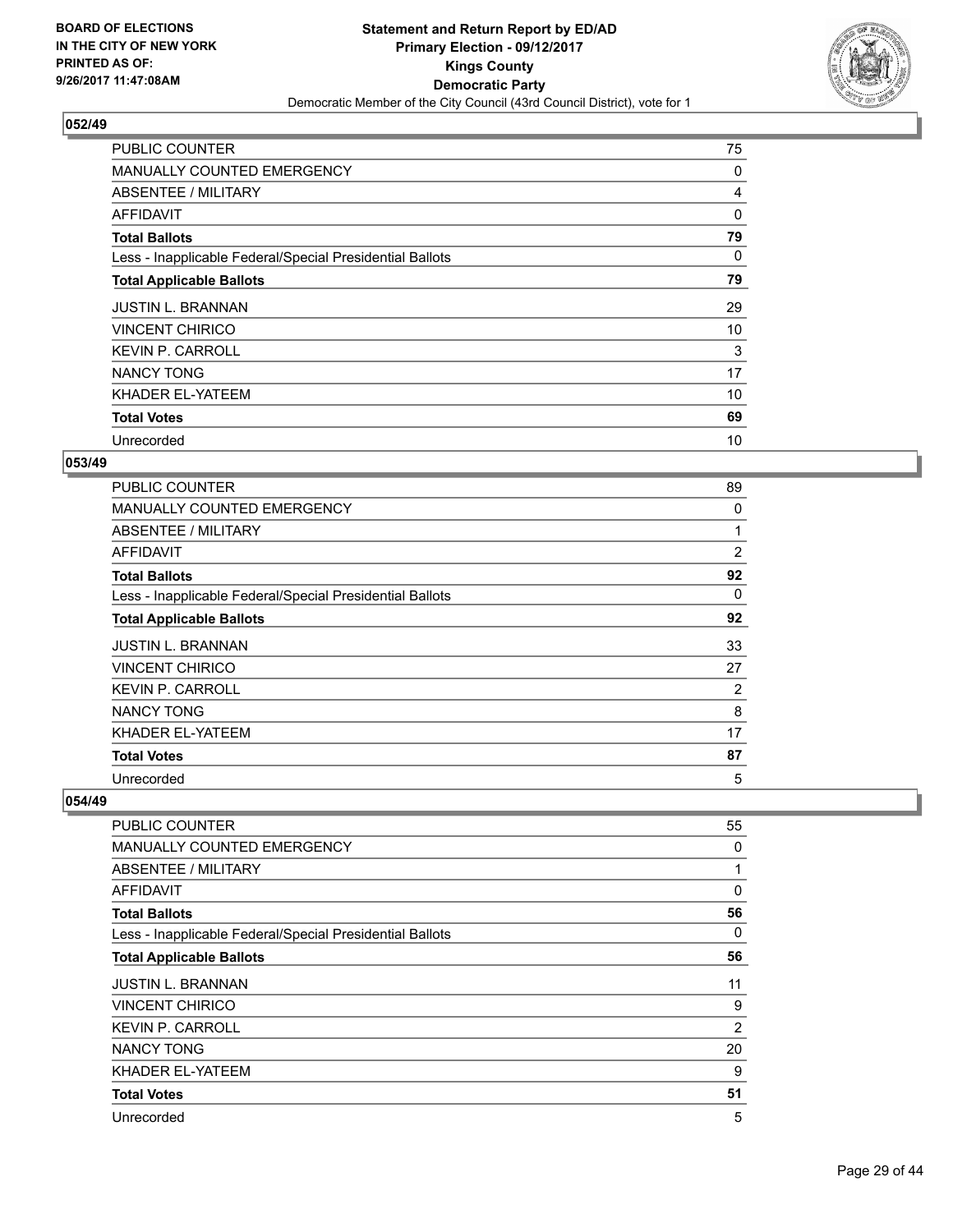

| <b>PUBLIC COUNTER</b>                                    | 42           |
|----------------------------------------------------------|--------------|
| <b>MANUALLY COUNTED EMERGENCY</b>                        | 0            |
| <b>ABSENTEE / MILITARY</b>                               | 0            |
| <b>AFFIDAVIT</b>                                         | $\Omega$     |
| <b>Total Ballots</b>                                     | 42           |
| Less - Inapplicable Federal/Special Presidential Ballots | 0            |
| <b>Total Applicable Ballots</b>                          | 42           |
| <b>JUSTIN L. BRANNAN</b>                                 | 4            |
| <b>VINCENT CHIRICO</b>                                   | 2            |
| <b>KEVIN P. CARROLL</b>                                  | $\mathbf{1}$ |
| <b>NANCY TONG</b>                                        | 21           |
| KHADER EL-YATEEM                                         | 10           |
| CHRIS MIAO (WRITE-IN)                                    | 1            |
| <b>Total Votes</b>                                       | 39           |
| Unrecorded                                               | 3            |

**056/49 COMBINED into: 055/49**

| <b>PUBLIC COUNTER</b>                                    | 81             |
|----------------------------------------------------------|----------------|
| MANUALLY COUNTED EMERGENCY                               | 0              |
| ABSENTEE / MILITARY                                      | $\overline{2}$ |
| AFFIDAVIT                                                | 1              |
| <b>Total Ballots</b>                                     | 84             |
| Less - Inapplicable Federal/Special Presidential Ballots | 0              |
| <b>Total Applicable Ballots</b>                          | 84             |
| <b>JUSTIN L. BRANNAN</b>                                 | 16             |
| <b>VINCENT CHIRICO</b>                                   | 13             |
| <b>KEVIN P. CARROLL</b>                                  | 2              |
| <b>NANCY TONG</b>                                        | 31             |
| KHADER EL-YATEEM                                         | 10             |
| <b>Total Votes</b>                                       | 72             |
| Unrecorded                                               | 12             |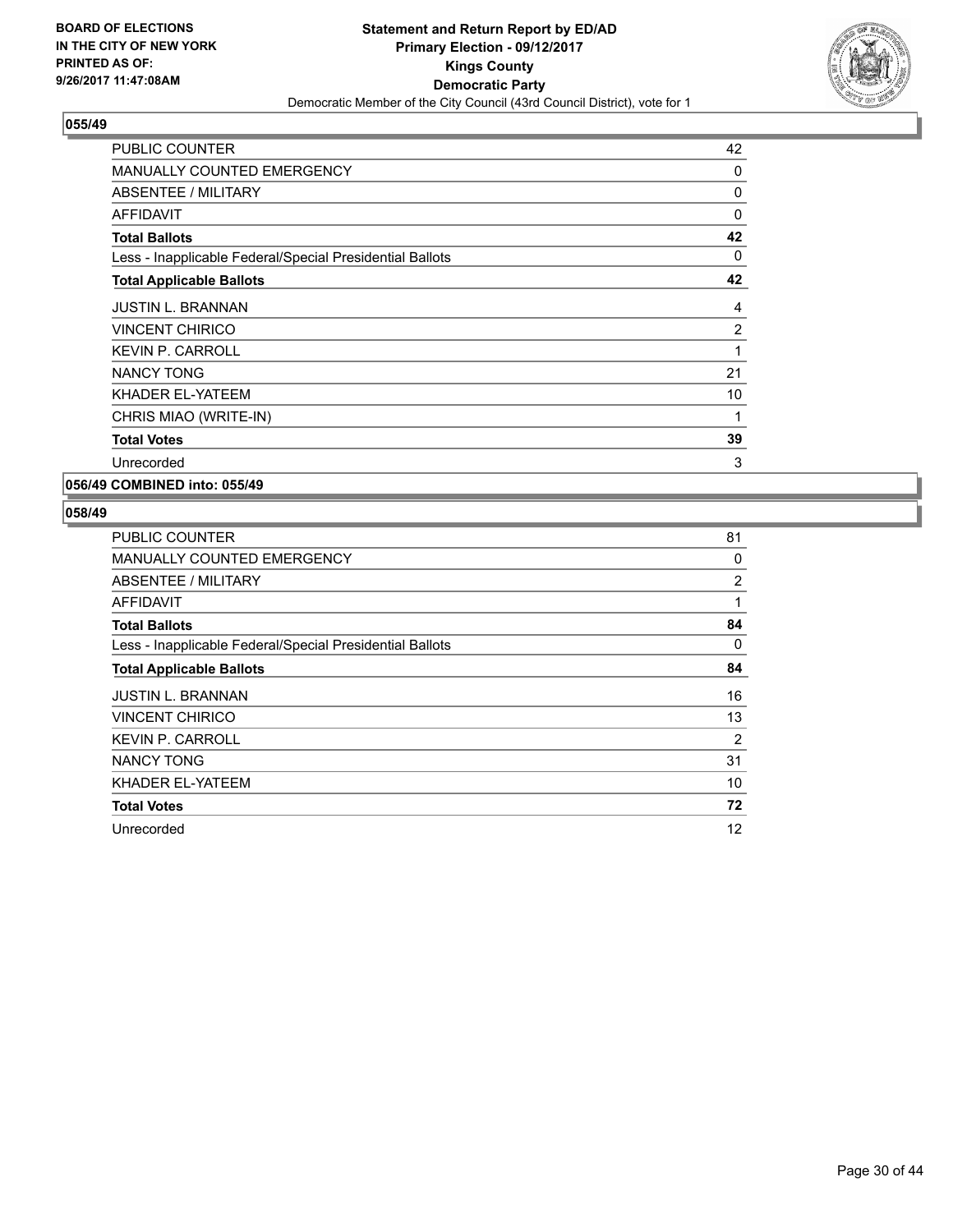

| <b>PUBLIC COUNTER</b>                                    | 79 |
|----------------------------------------------------------|----|
| <b>MANUALLY COUNTED EMERGENCY</b>                        | 0  |
| ABSENTEE / MILITARY                                      | 3  |
| AFFIDAVIT                                                | 0  |
| <b>Total Ballots</b>                                     | 82 |
| Less - Inapplicable Federal/Special Presidential Ballots | 0  |
| <b>Total Applicable Ballots</b>                          | 82 |
| <b>JUSTIN L. BRANNAN</b>                                 | 17 |
| <b>VINCENT CHIRICO</b>                                   | 8  |
| <b>KEVIN P. CARROLL</b>                                  | 0  |
| <b>NANCY TONG</b>                                        | 35 |
| KHADER EL-YATEEM                                         | 17 |
| <b>Total Votes</b>                                       | 77 |
| Unrecorded                                               | 5  |

## **063/49**

| <b>PUBLIC COUNTER</b>                                    | 71       |
|----------------------------------------------------------|----------|
| <b>MANUALLY COUNTED EMERGENCY</b>                        | 0        |
| ABSENTEE / MILITARY                                      |          |
| AFFIDAVIT                                                | $\Omega$ |
| <b>Total Ballots</b>                                     | 72       |
| Less - Inapplicable Federal/Special Presidential Ballots | 0        |
| <b>Total Applicable Ballots</b>                          | 72       |
| <b>JUSTIN L. BRANNAN</b>                                 | 33       |
| <b>VINCENT CHIRICO</b>                                   | 8        |
| <b>KEVIN P. CARROLL</b>                                  | 1        |
| <b>NANCY TONG</b>                                        | 14       |
| KHADER EL-YATEEM                                         | 8        |
| <b>Total Votes</b>                                       | 64       |
| Unrecorded                                               | 8        |

| <b>PUBLIC COUNTER</b>                                    | 62             |
|----------------------------------------------------------|----------------|
| <b>MANUALLY COUNTED EMERGENCY</b>                        | 0              |
| <b>ABSENTEE / MILITARY</b>                               | $\overline{2}$ |
| <b>AFFIDAVIT</b>                                         | 0              |
| <b>Total Ballots</b>                                     | 64             |
| Less - Inapplicable Federal/Special Presidential Ballots | 0              |
| <b>Total Applicable Ballots</b>                          | 64             |
| <b>JUSTIN L. BRANNAN</b>                                 | 20             |
| <b>VINCENT CHIRICO</b>                                   | 4              |
| <b>KEVIN P. CARROLL</b>                                  | 6              |
| <b>NANCY TONG</b>                                        | 8              |
| KHADER EL-YATEEM                                         | 20             |
| <b>Total Votes</b>                                       | 58             |
| Unrecorded                                               | 6              |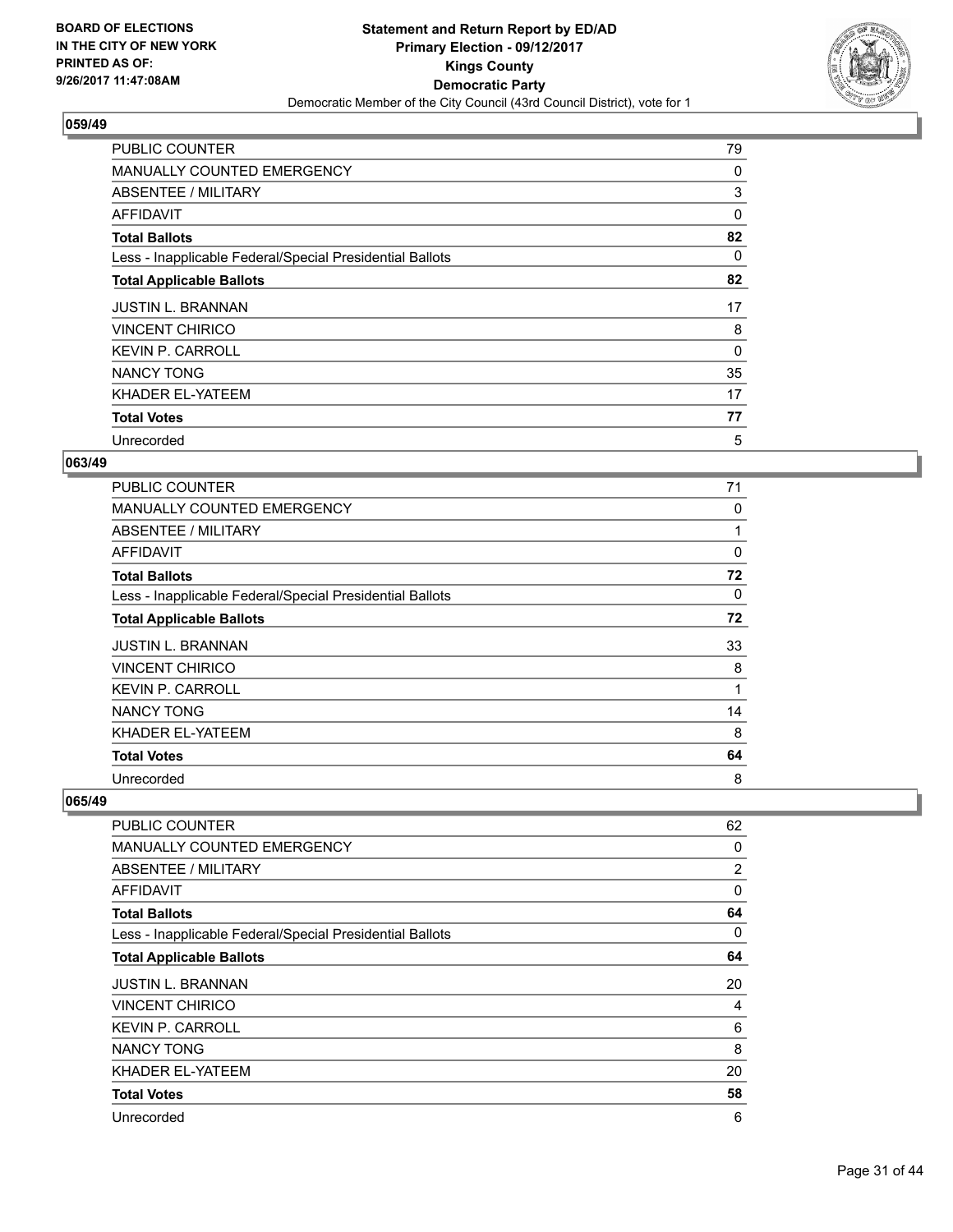

| <b>PUBLIC COUNTER</b>                                    | 0 |
|----------------------------------------------------------|---|
| <b>MANUALLY COUNTED EMERGENCY</b>                        | 0 |
| ABSENTEE / MILITARY                                      | 0 |
| <b>AFFIDAVIT</b>                                         | 0 |
| <b>Total Ballots</b>                                     | 0 |
| Less - Inapplicable Federal/Special Presidential Ballots | 0 |
| <b>Total Applicable Ballots</b>                          | 0 |
| <b>JUSTIN L. BRANNAN</b>                                 | 0 |
| <b>VINCENT CHIRICO</b>                                   | 0 |
| <b>KEVIN P. CARROLL</b>                                  | 0 |
| <b>NANCY TONG</b>                                        | 0 |
| KHADER EL-YATEEM                                         | 0 |
| <b>Total Votes</b>                                       | 0 |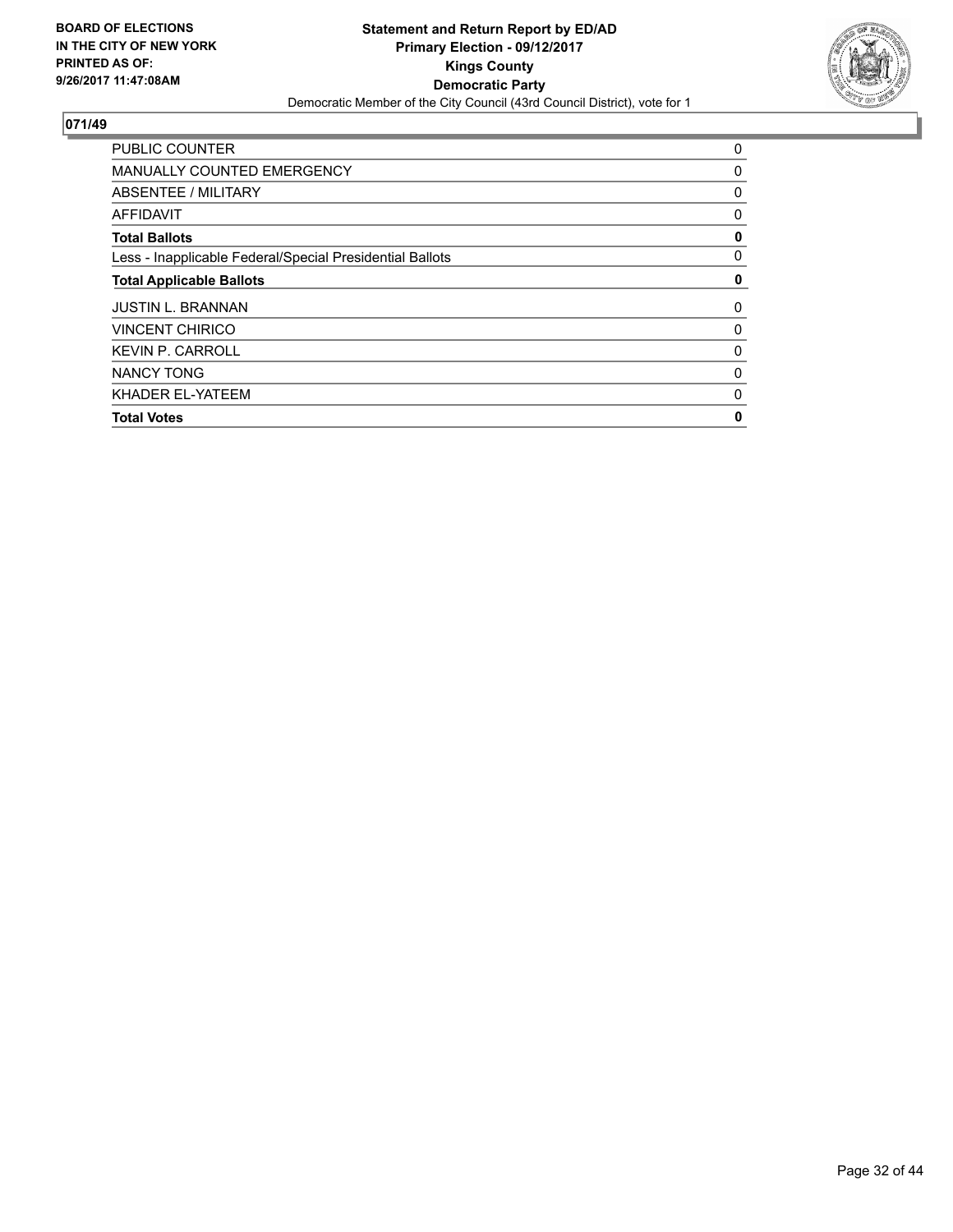

| <b>PUBLIC COUNTER</b>                                    | 70             |
|----------------------------------------------------------|----------------|
| <b>MANUALLY COUNTED EMERGENCY</b>                        | 0              |
| <b>ABSENTEE / MILITARY</b>                               | $\overline{2}$ |
| AFFIDAVIT                                                | 0              |
| <b>Total Ballots</b>                                     | 72             |
| Less - Inapplicable Federal/Special Presidential Ballots | 0              |
| <b>Total Applicable Ballots</b>                          | 72             |
| <b>JUSTIN L. BRANNAN</b>                                 | 11             |
| <b>VINCENT CHIRICO</b>                                   |                |
| <b>KEVIN P. CARROLL</b>                                  | $\overline{2}$ |
| <b>NANCY TONG</b>                                        | 7              |
| KHADER EL-YATEEM                                         | 45             |
| <b>Total Votes</b>                                       | 66             |
| Unrecorded                                               | 6              |

## **059/51**

| <b>PUBLIC COUNTER</b>                                    | 96             |
|----------------------------------------------------------|----------------|
| <b>MANUALLY COUNTED EMERGENCY</b>                        | 0              |
| ABSENTEE / MILITARY                                      | $\overline{c}$ |
| AFFIDAVIT                                                | 1              |
| <b>Total Ballots</b>                                     | 99             |
| Less - Inapplicable Federal/Special Presidential Ballots | 0              |
| <b>Total Applicable Ballots</b>                          | 99             |
| <b>JUSTIN L. BRANNAN</b>                                 | 27             |
| <b>VINCENT CHIRICO</b>                                   | 9              |
| <b>KEVIN P. CARROLL</b>                                  | 5              |
| <b>NANCY TONG</b>                                        | 11             |
| KHADER EL-YATEEM                                         | 43             |
| LIAM MCCABE (WRITE-IN)                                   | 1              |
| <b>Total Votes</b>                                       | 96             |
| Unrecorded                                               | 3              |

| PUBLIC COUNTER                                           | 98             |
|----------------------------------------------------------|----------------|
| MANUALLY COUNTED EMERGENCY                               | 0              |
| ABSENTEE / MILITARY                                      | 0              |
| <b>AFFIDAVIT</b>                                         | $\overline{2}$ |
| <b>Total Ballots</b>                                     | 100            |
| Less - Inapplicable Federal/Special Presidential Ballots | 0              |
| <b>Total Applicable Ballots</b>                          | 100            |
| <b>JUSTIN L. BRANNAN</b>                                 | 17             |
| <b>VINCENT CHIRICO</b>                                   | 1              |
| <b>KEVIN P. CARROLL</b>                                  | 0              |
| <b>NANCY TONG</b>                                        | 13             |
| KHADER EL-YATEEM                                         | 63             |
| <b>Total Votes</b>                                       | 94             |
| Unrecorded                                               | 6              |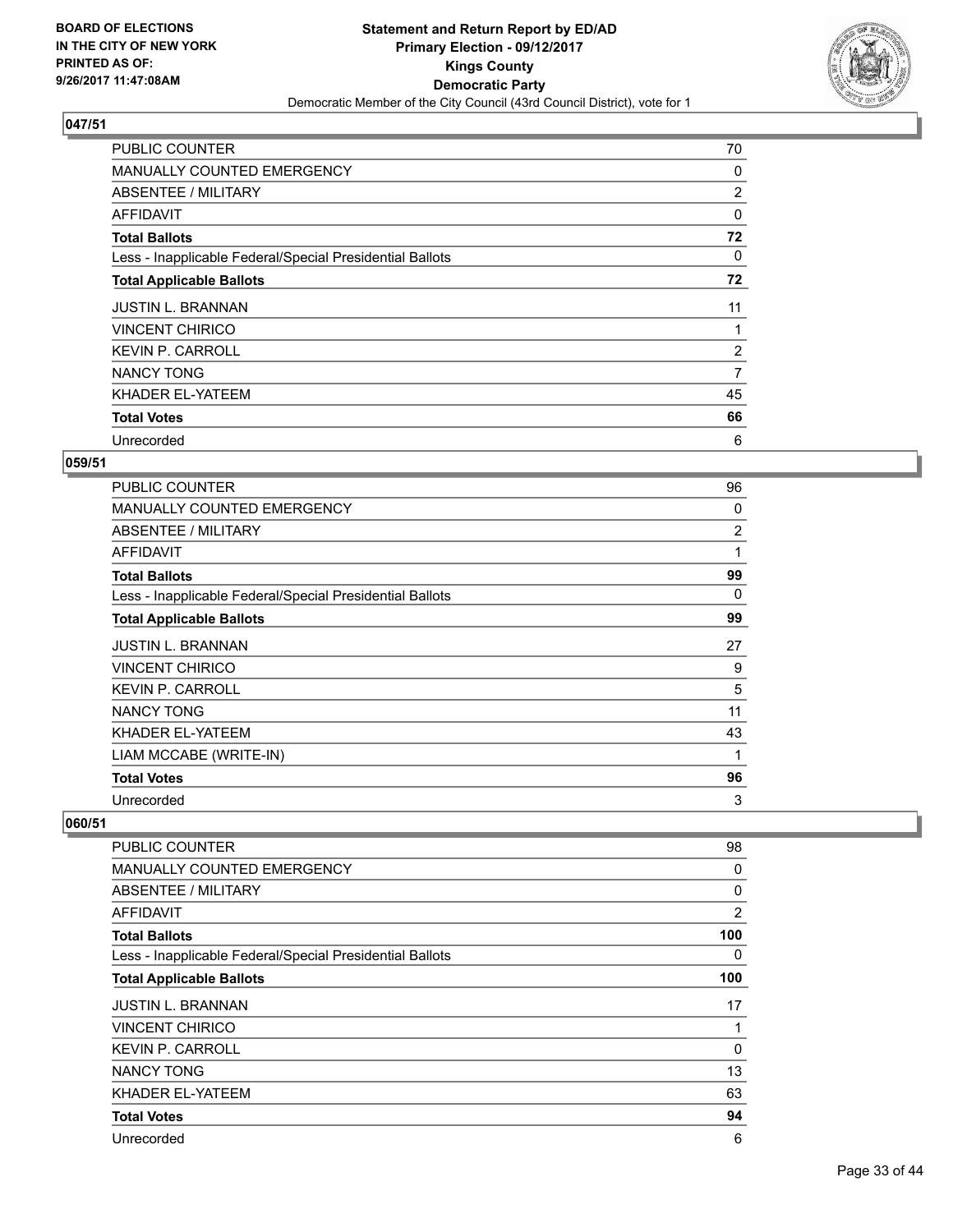

| <b>PUBLIC COUNTER</b>                                    | 116            |
|----------------------------------------------------------|----------------|
| <b>MANUALLY COUNTED EMERGENCY</b>                        | 0              |
| ABSENTEE / MILITARY                                      | $\overline{2}$ |
| AFFIDAVIT                                                | 4              |
| <b>Total Ballots</b>                                     | 122            |
| Less - Inapplicable Federal/Special Presidential Ballots | 0              |
| <b>Total Applicable Ballots</b>                          | 122            |
| <b>JUSTIN L. BRANNAN</b>                                 | 27             |
| <b>VINCENT CHIRICO</b>                                   | 0              |
| <b>KEVIN P. CARROLL</b>                                  | $\overline{2}$ |
| <b>NANCY TONG</b>                                        | 9              |
| KHADER EL-YATEEM                                         | 75             |
| <b>Total Votes</b>                                       | 113            |
| Unrecorded                                               | 9              |

## **062/51**

| <b>PUBLIC COUNTER</b>                                    | 137            |
|----------------------------------------------------------|----------------|
| <b>MANUALLY COUNTED EMERGENCY</b>                        | 0              |
| ABSENTEE / MILITARY                                      | $\overline{2}$ |
| AFFIDAVIT                                                | 1              |
| <b>Total Ballots</b>                                     | 140            |
| Less - Inapplicable Federal/Special Presidential Ballots | 0              |
| <b>Total Applicable Ballots</b>                          | 140            |
| <b>JUSTIN L. BRANNAN</b>                                 | 52             |
| <b>VINCENT CHIRICO</b>                                   | 5              |
| <b>KEVIN P. CARROLL</b>                                  | 6              |
| <b>NANCY TONG</b>                                        | 11             |
| KHADER EL-YATEEM                                         | 59             |
| <b>Total Votes</b>                                       | 133            |
|                                                          | 7              |

| <b>PUBLIC COUNTER</b>                                    | 121            |
|----------------------------------------------------------|----------------|
| <b>MANUALLY COUNTED EMERGENCY</b>                        | 0              |
| ABSENTEE / MILITARY                                      | $\overline{2}$ |
| <b>AFFIDAVIT</b>                                         | 0              |
| <b>Total Ballots</b>                                     | 123            |
| Less - Inapplicable Federal/Special Presidential Ballots | 0              |
| <b>Total Applicable Ballots</b>                          | 123            |
| <b>JUSTIN L. BRANNAN</b>                                 | 48             |
| <b>VINCENT CHIRICO</b>                                   | 6              |
| <b>KEVIN P. CARROLL</b>                                  | 10             |
| <b>NANCY TONG</b>                                        | 3              |
| KHADER EL-YATEEM                                         | 51             |
| <b>Total Votes</b>                                       | 118            |
| Unrecorded                                               | 5              |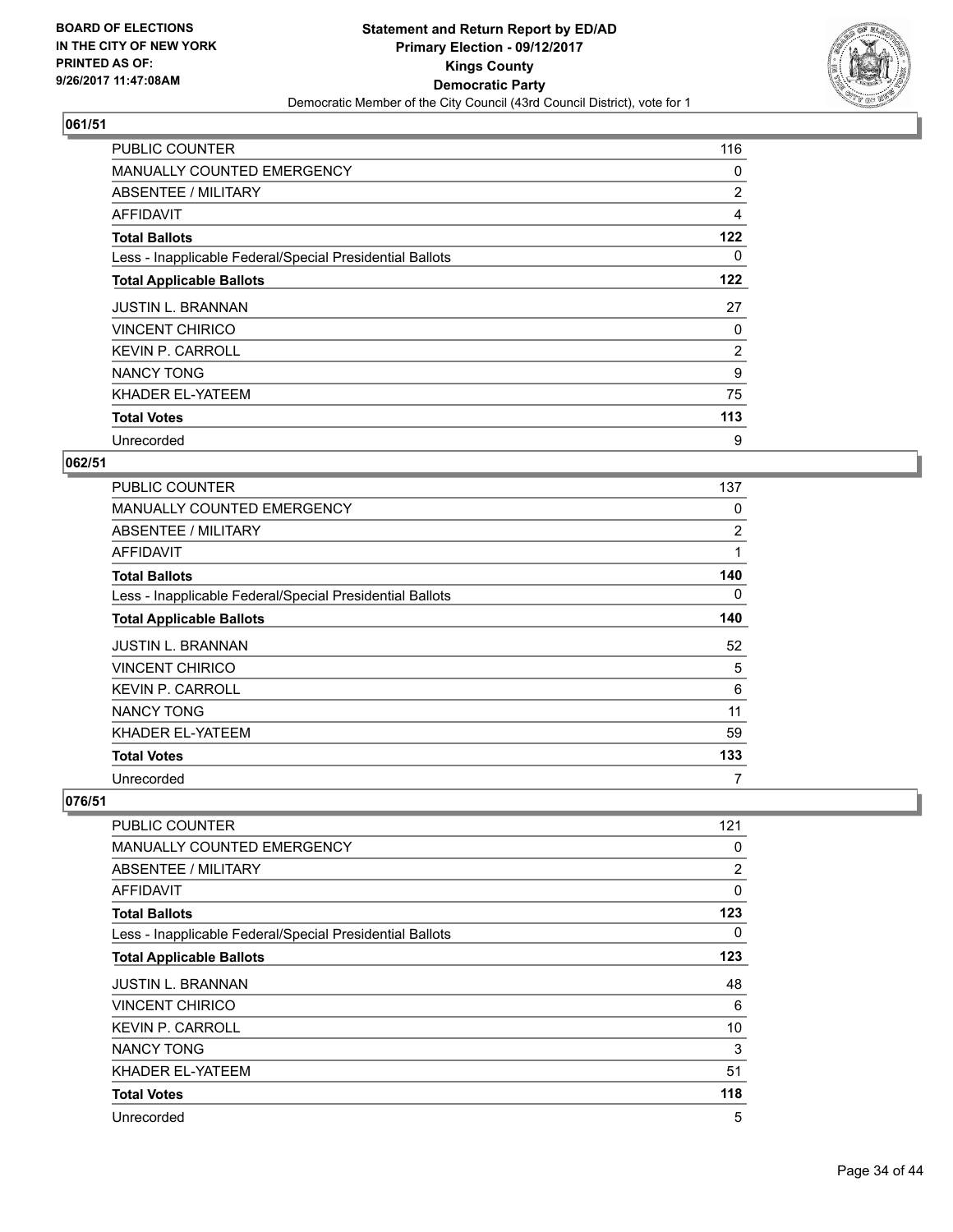

| <b>PUBLIC COUNTER</b>                                    | 89 |
|----------------------------------------------------------|----|
| <b>MANUALLY COUNTED EMERGENCY</b>                        | 0  |
| ABSENTEE / MILITARY                                      | 0  |
| AFFIDAVIT                                                | 0  |
| <b>Total Ballots</b>                                     | 89 |
| Less - Inapplicable Federal/Special Presidential Ballots | 0  |
| <b>Total Applicable Ballots</b>                          | 89 |
| <b>JUSTIN L. BRANNAN</b>                                 | 36 |
| <b>VINCENT CHIRICO</b>                                   |    |
| <b>KEVIN P. CARROLL</b>                                  | 4  |
| NANCY TONG                                               | 7  |
| KHADER EL-YATEEM                                         | 31 |
| <b>Total Votes</b>                                       | 79 |
| Unrecorded                                               | 10 |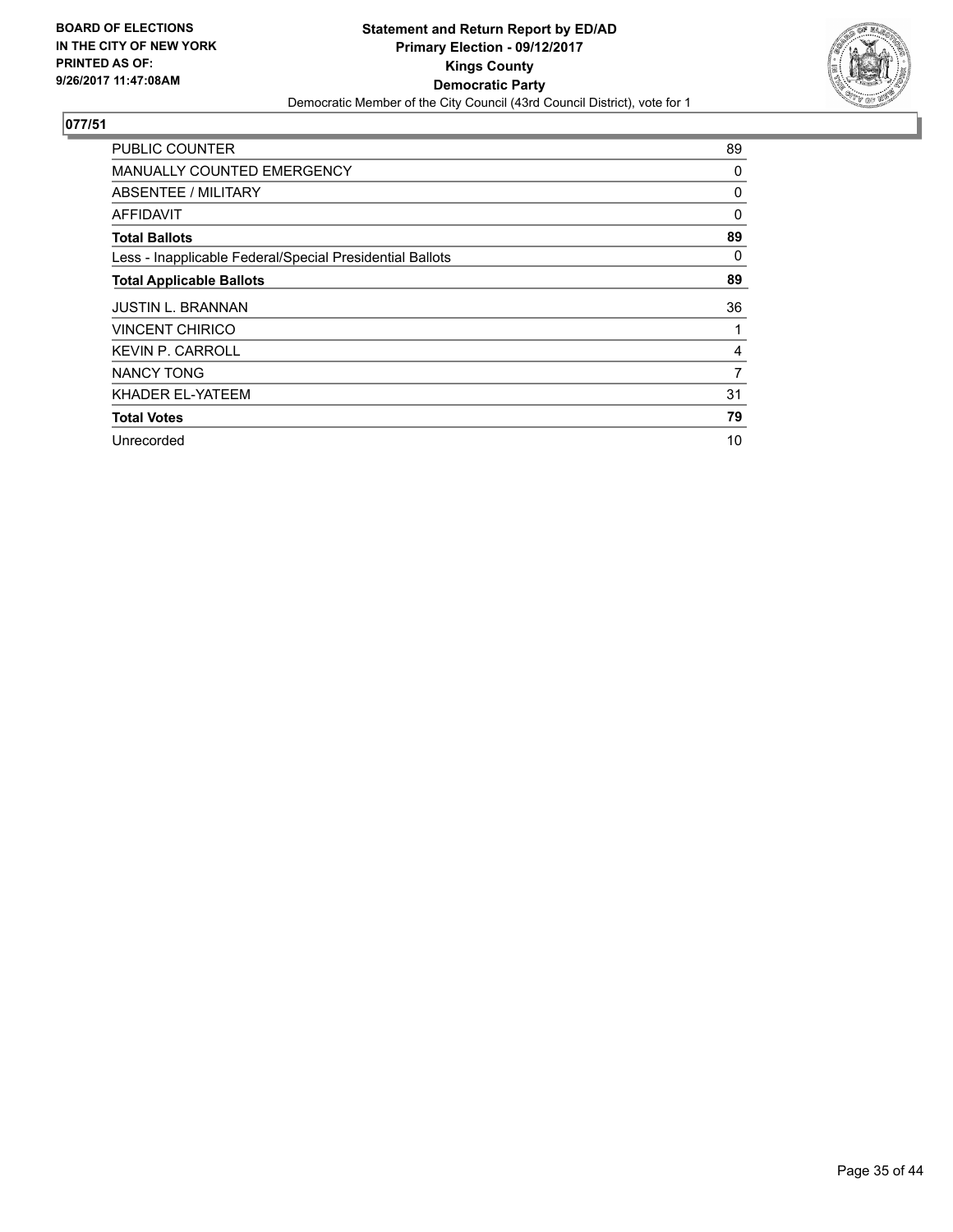

| <b>PUBLIC COUNTER</b>                                    | 131 |
|----------------------------------------------------------|-----|
| <b>MANUALLY COUNTED EMERGENCY</b>                        | 0   |
| ABSENTEE / MILITARY                                      | 5   |
| AFFIDAVIT                                                | 0   |
| <b>Total Ballots</b>                                     | 136 |
| Less - Inapplicable Federal/Special Presidential Ballots | 0   |
| <b>Total Applicable Ballots</b>                          | 136 |
| <b>JUSTIN L. BRANNAN</b>                                 | 57  |
| <b>VINCENT CHIRICO</b>                                   | 6   |
| <b>KEVIN P. CARROLL</b>                                  | 9   |
| <b>NANCY TONG</b>                                        | 4   |
| KHADER EL-YATEEM                                         | 49  |
| <b>Total Votes</b>                                       | 125 |
| Unrecorded                                               | 11  |

## **076/64**

| <b>PUBLIC COUNTER</b>                                    | 144 |
|----------------------------------------------------------|-----|
| <b>MANUALLY COUNTED EMERGENCY</b>                        | 0   |
| ABSENTEE / MILITARY                                      | 3   |
| <b>AFFIDAVIT</b>                                         | 3   |
| <b>Total Ballots</b>                                     | 150 |
| Less - Inapplicable Federal/Special Presidential Ballots | 0   |
| <b>Total Applicable Ballots</b>                          | 150 |
| <b>JUSTIN L. BRANNAN</b>                                 | 57  |
| <b>VINCENT CHIRICO</b>                                   | 8   |
| <b>KEVIN P. CARROLL</b>                                  | 10  |
| <b>NANCY TONG</b>                                        | 11  |
| KHADER EL-YATEEM                                         | 52  |
| <b>Total Votes</b>                                       | 138 |
| Unrecorded                                               | 12  |

| <b>PUBLIC COUNTER</b>                                    | 171            |
|----------------------------------------------------------|----------------|
| <b>MANUALLY COUNTED EMERGENCY</b>                        | 0              |
|                                                          |                |
| <b>ABSENTEE / MILITARY</b>                               | $\overline{2}$ |
| <b>AFFIDAVIT</b>                                         | $\Omega$       |
| <b>Total Ballots</b>                                     | 173            |
| Less - Inapplicable Federal/Special Presidential Ballots | 0              |
| <b>Total Applicable Ballots</b>                          | 173            |
| <b>JUSTIN L. BRANNAN</b>                                 | 84             |
| <b>VINCENT CHIRICO</b>                                   | 11             |
| <b>KEVIN P. CARROLL</b>                                  | 12             |
| <b>NANCY TONG</b>                                        | 7              |
| KHADER EL-YATEEM                                         | 43             |
| <b>Total Votes</b>                                       | 157            |
| Unrecorded                                               | 16             |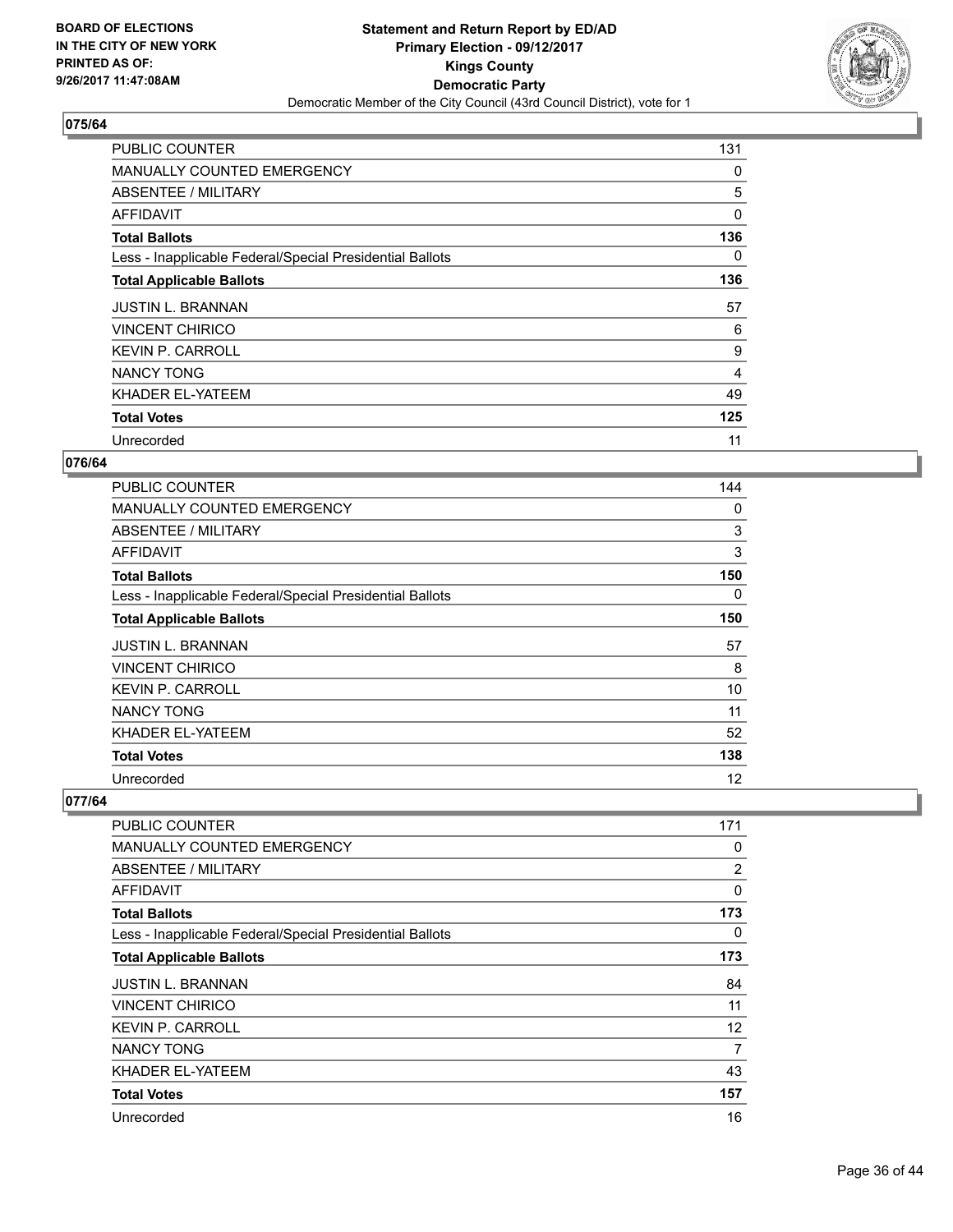

| <b>PUBLIC COUNTER</b>                                    | 182 |
|----------------------------------------------------------|-----|
| <b>MANUALLY COUNTED EMERGENCY</b>                        | 0   |
| ABSENTEE / MILITARY                                      | 2   |
| AFFIDAVIT                                                | 0   |
| <b>Total Ballots</b>                                     | 184 |
| Less - Inapplicable Federal/Special Presidential Ballots | 0   |
| <b>Total Applicable Ballots</b>                          | 184 |
| <b>JUSTIN L. BRANNAN</b>                                 | 73  |
| <b>VINCENT CHIRICO</b>                                   | 12  |
| <b>KEVIN P. CARROLL</b>                                  | 8   |
| <b>NANCY TONG</b>                                        | 5   |
| KHADER EL-YATEEM                                         | 63  |
| <b>Total Votes</b>                                       | 161 |
| Unrecorded                                               | 23  |

## **079/64**

| <b>PUBLIC COUNTER</b>                                    | 148 |
|----------------------------------------------------------|-----|
| <b>MANUALLY COUNTED EMERGENCY</b>                        | 0   |
| <b>ABSENTEE / MILITARY</b>                               | 2   |
| AFFIDAVIT                                                | 0   |
| <b>Total Ballots</b>                                     | 150 |
| Less - Inapplicable Federal/Special Presidential Ballots | 0   |
| <b>Total Applicable Ballots</b>                          | 150 |
| <b>JUSTIN L. BRANNAN</b>                                 | 45  |
| <b>VINCENT CHIRICO</b>                                   | 4   |
| <b>KEVIN P. CARROLL</b>                                  | 16  |
| NANCY TONG                                               | 7   |
| KHADER EL-YATEEM                                         | 68  |
| <b>Total Votes</b>                                       | 140 |
| Unrecorded                                               | 10  |

| PUBLIC COUNTER                                           | 202 |
|----------------------------------------------------------|-----|
| <b>MANUALLY COUNTED EMERGENCY</b>                        | 0   |
| ABSENTEE / MILITARY                                      | 2   |
| AFFIDAVIT                                                | 2   |
| <b>Total Ballots</b>                                     | 206 |
| Less - Inapplicable Federal/Special Presidential Ballots | 0   |
| <b>Total Applicable Ballots</b>                          | 206 |
| <b>JUSTIN L. BRANNAN</b>                                 | 72  |
| <b>VINCENT CHIRICO</b>                                   | 6   |
| <b>KEVIN P. CARROLL</b>                                  | 14  |
| <b>NANCY TONG</b>                                        | 16  |
| KHADER EL-YATEEM                                         | 79  |
| LIAM MC CABE (WRITE-IN)                                  | 1   |
| <b>Total Votes</b>                                       | 188 |
| Unrecorded                                               | 18  |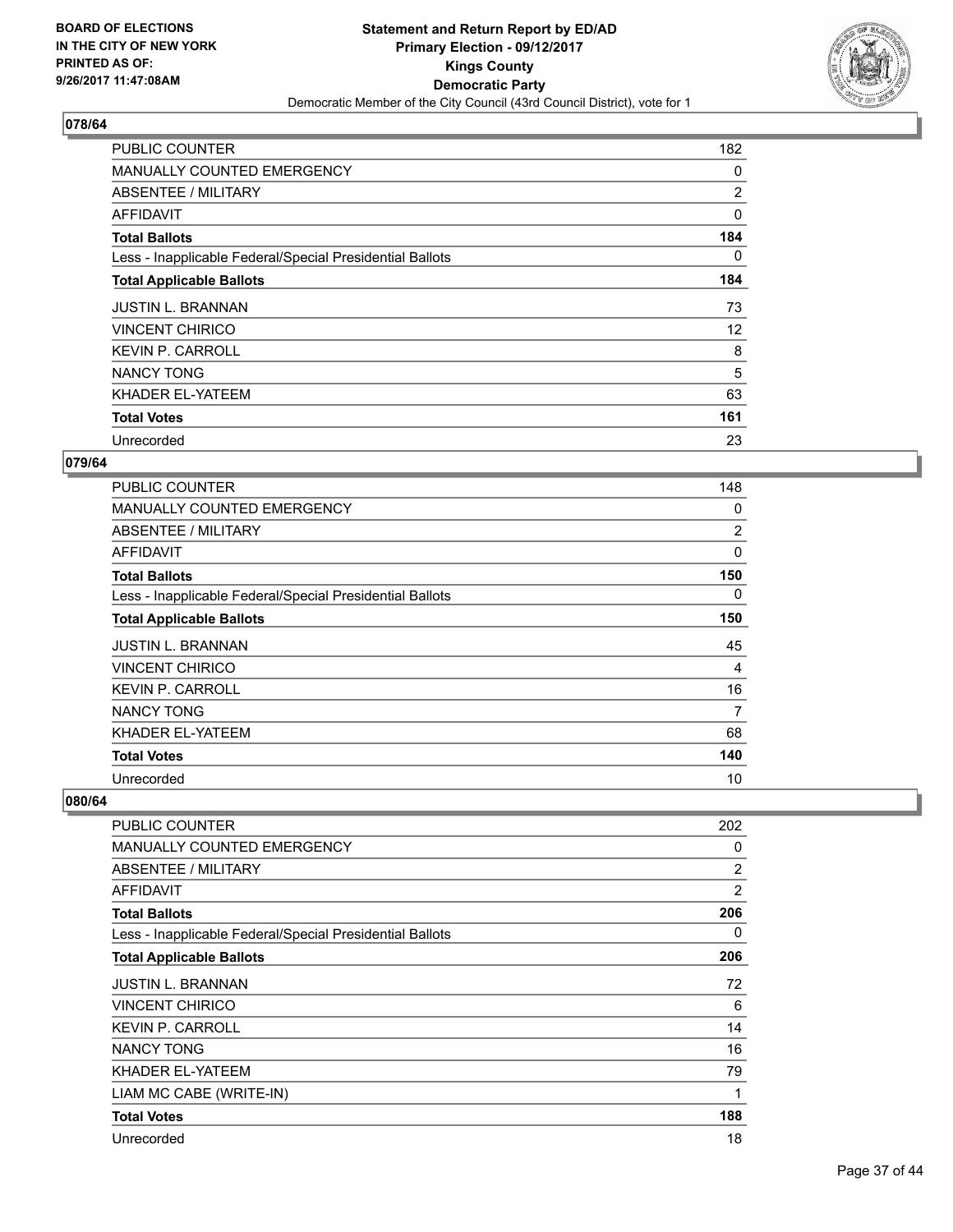

| PUBLIC COUNTER                                           | 93 |
|----------------------------------------------------------|----|
| <b>MANUALLY COUNTED EMERGENCY</b>                        | 0  |
| ABSENTEE / MILITARY                                      | 0  |
| AFFIDAVIT                                                | 0  |
| <b>Total Ballots</b>                                     | 93 |
| Less - Inapplicable Federal/Special Presidential Ballots | 0  |
| <b>Total Applicable Ballots</b>                          | 93 |
| <b>JUSTIN L. BRANNAN</b>                                 | 23 |
| <b>VINCENT CHIRICO</b>                                   | 5  |
| <b>KEVIN P. CARROLL</b>                                  | 4  |
| <b>NANCY TONG</b>                                        | 6  |
| KHADER EL-YATEEM                                         | 46 |
| JONATHAN KEMP (WRITE-IN)                                 | 1  |
| <b>Total Votes</b>                                       | 85 |
| Unrecorded                                               | 8  |

| <b>PUBLIC COUNTER</b>                                    | 29       |
|----------------------------------------------------------|----------|
| <b>MANUALLY COUNTED EMERGENCY</b>                        | 0        |
| ABSENTEE / MILITARY                                      | 0        |
| AFFIDAVIT                                                | $\Omega$ |
| <b>Total Ballots</b>                                     | 29       |
| Less - Inapplicable Federal/Special Presidential Ballots | 0        |
| <b>Total Applicable Ballots</b>                          | 29       |
| <b>JUSTIN L. BRANNAN</b>                                 | 5        |
| <b>VINCENT CHIRICO</b>                                   | 1        |
| <b>KEVIN P. CARROLL</b>                                  | 0        |
| <b>NANCY TONG</b>                                        | 1        |
| KHADER EL-YATEEM                                         | 20       |
| UNCOUNTED WRITE-IN PER STATUTE (WRITE-IN)                | 1        |
| <b>Total Votes</b>                                       | 28       |
| Unrecorded                                               | 1        |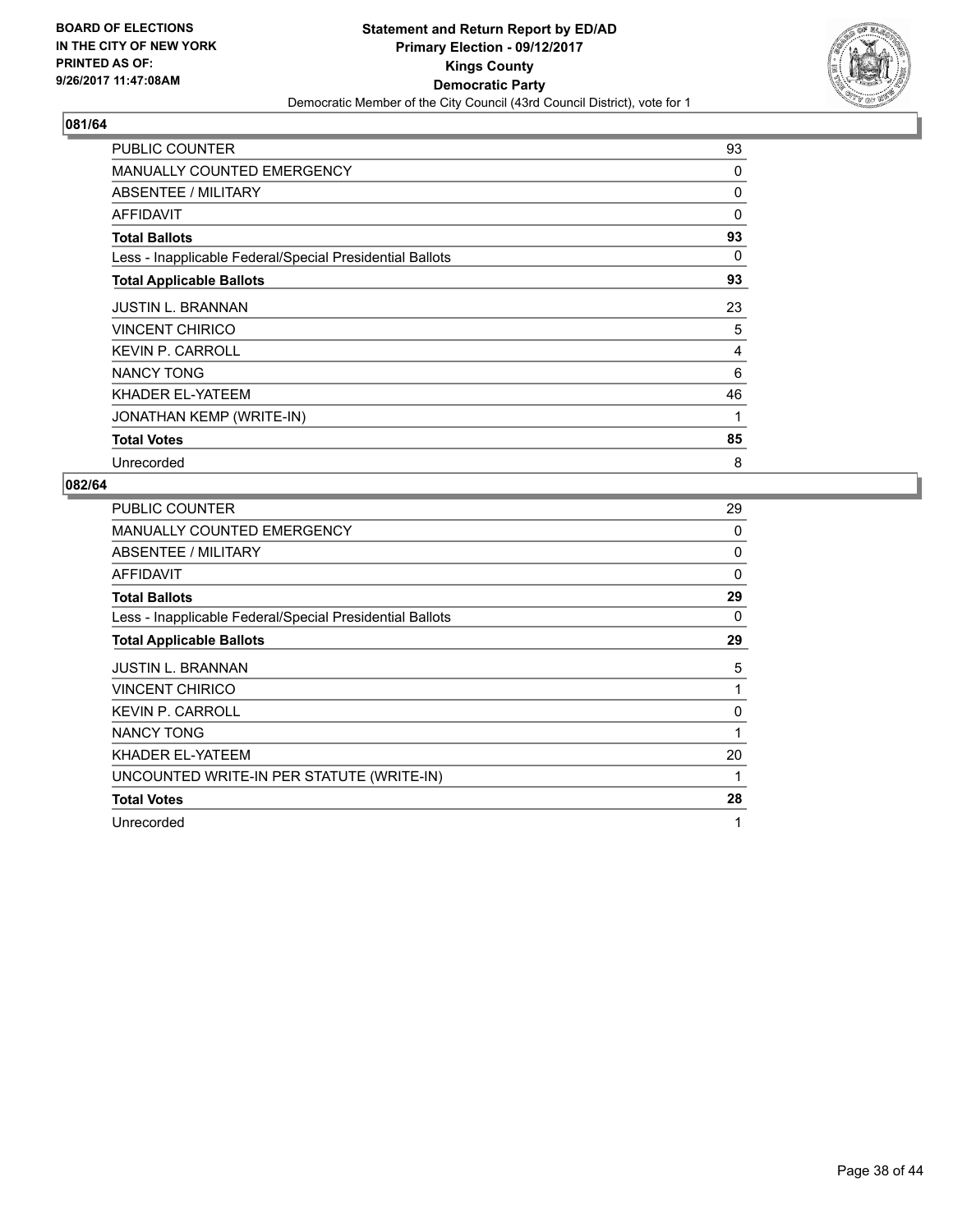

| <b>PUBLIC COUNTER</b>                                    | 149 |
|----------------------------------------------------------|-----|
| <b>MANUALLY COUNTED EMERGENCY</b>                        | 0   |
| ABSENTEE / MILITARY                                      | 1   |
| AFFIDAVIT                                                | 3   |
| <b>Total Ballots</b>                                     | 153 |
| Less - Inapplicable Federal/Special Presidential Ballots | 0   |
| <b>Total Applicable Ballots</b>                          | 153 |
| <b>JUSTIN L. BRANNAN</b>                                 | 44  |
| <b>VINCENT CHIRICO</b>                                   | 4   |
| <b>KEVIN P. CARROLL</b>                                  | 8   |
| <b>NANCY TONG</b>                                        | 10  |
| KHADER EL-YATEEM                                         | 74  |
| <b>Total Votes</b>                                       | 140 |
| Unrecorded                                               | 13  |

## **084/64**

| <b>PUBLIC COUNTER</b>                                    | 145 |
|----------------------------------------------------------|-----|
| <b>MANUALLY COUNTED EMERGENCY</b>                        | 0   |
| ABSENTEE / MILITARY                                      | 5   |
| <b>AFFIDAVIT</b>                                         | 1   |
| <b>Total Ballots</b>                                     | 151 |
| Less - Inapplicable Federal/Special Presidential Ballots | 0   |
| <b>Total Applicable Ballots</b>                          | 151 |
| <b>JUSTIN L. BRANNAN</b>                                 | 61  |
| <b>VINCENT CHIRICO</b>                                   | 13  |
| <b>KEVIN P. CARROLL</b>                                  | 17  |
| <b>NANCY TONG</b>                                        | 9   |
| KHADER EL-YATEEM                                         | 44  |
| <b>Total Votes</b>                                       | 144 |
| Unrecorded                                               | 7   |

| <b>PUBLIC COUNTER</b>                                    | 149 |
|----------------------------------------------------------|-----|
| <b>MANUALLY COUNTED EMERGENCY</b>                        | 0   |
| <b>ABSENTEE / MILITARY</b>                               | 3   |
| <b>AFFIDAVIT</b>                                         | 0   |
| <b>Total Ballots</b>                                     | 152 |
| Less - Inapplicable Federal/Special Presidential Ballots | 0   |
| <b>Total Applicable Ballots</b>                          | 152 |
| <b>JUSTIN L. BRANNAN</b>                                 | 74  |
| <b>VINCENT CHIRICO</b>                                   | 5   |
| <b>KEVIN P. CARROLL</b>                                  | 11  |
| <b>NANCY TONG</b>                                        | 3   |
| KHADER EL-YATEEM                                         | 45  |
| <b>Total Votes</b>                                       | 138 |
| Unrecorded                                               | 14  |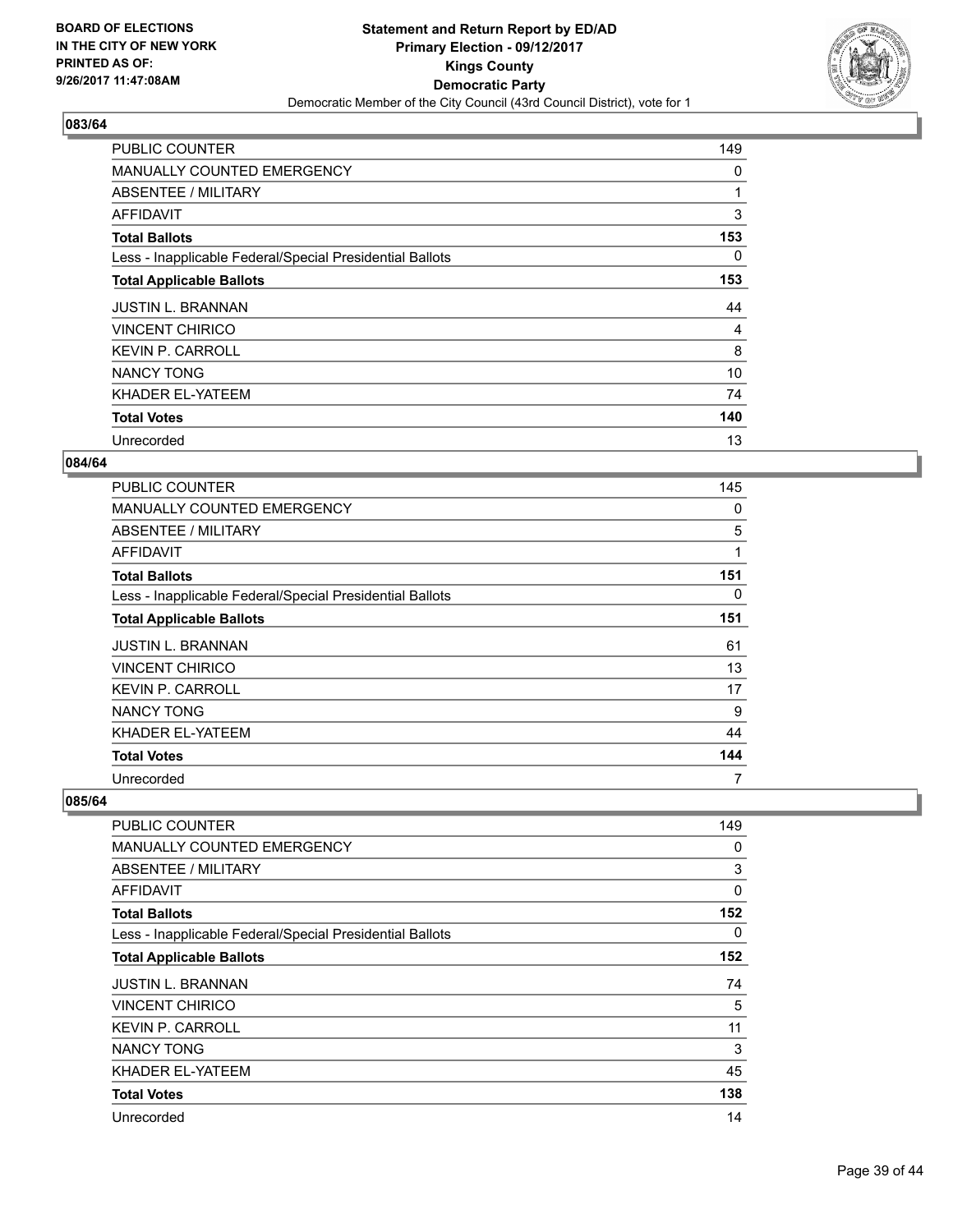

| <b>PUBLIC COUNTER</b>                                    | 163 |
|----------------------------------------------------------|-----|
| <b>MANUALLY COUNTED EMERGENCY</b>                        | 0   |
| ABSENTEE / MILITARY                                      | 2   |
| AFFIDAVIT                                                | 0   |
| <b>Total Ballots</b>                                     | 165 |
| Less - Inapplicable Federal/Special Presidential Ballots | 0   |
| <b>Total Applicable Ballots</b>                          | 165 |
| <b>JUSTIN L. BRANNAN</b>                                 | 65  |
| <b>VINCENT CHIRICO</b>                                   | 4   |
| <b>KEVIN P. CARROLL</b>                                  | 5   |
| <b>NANCY TONG</b>                                        | 8   |
| KHADER EL-YATEEM                                         | 73  |
| LIAM MC CABE (WRITE-IN)                                  | 1   |
| <b>Total Votes</b>                                       | 156 |
| Unrecorded                                               | 9   |

#### **087/64**

| <b>PUBLIC COUNTER</b>                                    | 122 |
|----------------------------------------------------------|-----|
| <b>MANUALLY COUNTED EMERGENCY</b>                        | 0   |
| ABSENTEE / MILITARY                                      | 3   |
| AFFIDAVIT                                                | 1   |
| <b>Total Ballots</b>                                     | 126 |
| Less - Inapplicable Federal/Special Presidential Ballots | 0   |
| <b>Total Applicable Ballots</b>                          | 126 |
| <b>JUSTIN L. BRANNAN</b>                                 | 46  |
| <b>VINCENT CHIRICO</b>                                   | 6   |
| <b>KEVIN P. CARROLL</b>                                  | 14  |
| <b>NANCY TONG</b>                                        | 5   |
| KHADER EL-YATEEM                                         | 46  |
| <b>Total Votes</b>                                       | 117 |
| Unrecorded                                               | 9   |

| PUBLIC COUNTER                                           | 130            |
|----------------------------------------------------------|----------------|
| <b>MANUALLY COUNTED EMERGENCY</b>                        | 0              |
| ABSENTEE / MILITARY                                      | $\overline{2}$ |
| AFFIDAVIT                                                | 0              |
| <b>Total Ballots</b>                                     | 132            |
| Less - Inapplicable Federal/Special Presidential Ballots | 0              |
| <b>Total Applicable Ballots</b>                          | 132            |
| <b>JUSTIN L. BRANNAN</b>                                 | 44             |
| <b>VINCENT CHIRICO</b>                                   | 7              |
| <b>KEVIN P. CARROLL</b>                                  | 17             |
| <b>NANCY TONG</b>                                        | 2              |
| KHADER EL-YATEEM                                         | 51             |
| <b>Total Votes</b>                                       | 121            |
| Unrecorded                                               | 11             |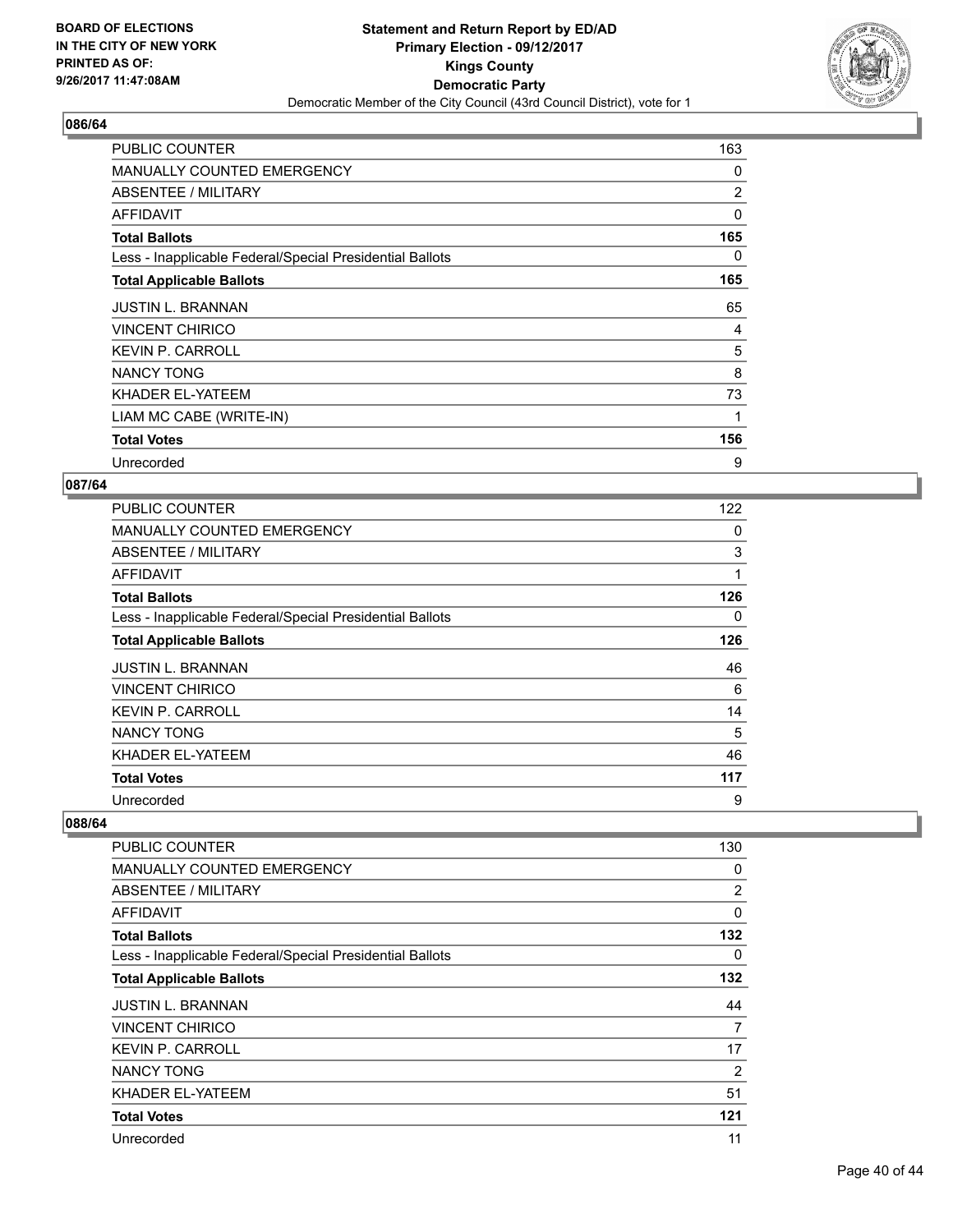

| <b>PUBLIC COUNTER</b>                                    | 102 |
|----------------------------------------------------------|-----|
| <b>MANUALLY COUNTED EMERGENCY</b>                        | 0   |
| ABSENTEE / MILITARY                                      |     |
| AFFIDAVIT                                                | 1   |
| <b>Total Ballots</b>                                     | 104 |
| Less - Inapplicable Federal/Special Presidential Ballots | 0   |
| <b>Total Applicable Ballots</b>                          | 104 |
| <b>JUSTIN L. BRANNAN</b>                                 | 67  |
| <b>VINCENT CHIRICO</b>                                   | 10  |
| <b>KEVIN P. CARROLL</b>                                  | 4   |
| <b>NANCY TONG</b>                                        | 2   |
| KHADER EL-YATEEM                                         | 13  |
| <b>Total Votes</b>                                       | 96  |
| Unrecorded                                               | 8   |

## **090/64**

| <b>PUBLIC COUNTER</b>                                    | 187         |
|----------------------------------------------------------|-------------|
| <b>MANUALLY COUNTED EMERGENCY</b>                        | 0           |
| ABSENTEE / MILITARY                                      | 8           |
| <b>AFFIDAVIT</b>                                         | $\mathbf 0$ |
| <b>Total Ballots</b>                                     | 195         |
| Less - Inapplicable Federal/Special Presidential Ballots | 0           |
| <b>Total Applicable Ballots</b>                          | 195         |
| <b>JUSTIN L. BRANNAN</b>                                 | 88          |
| <b>VINCENT CHIRICO</b>                                   | 9           |
| <b>KEVIN P. CARROLL</b>                                  | 24          |
| <b>NANCY TONG</b>                                        | 8           |
| KHADER EL-YATEEM                                         | 55          |
| <b>Total Votes</b>                                       | 184         |
| Unrecorded                                               | 11          |

| <b>PUBLIC COUNTER</b>                                    | 50             |
|----------------------------------------------------------|----------------|
| <b>MANUALLY COUNTED EMERGENCY</b>                        | 0              |
| <b>ABSENTEE / MILITARY</b>                               | 3              |
| <b>AFFIDAVIT</b>                                         | 0              |
| <b>Total Ballots</b>                                     | 53             |
| Less - Inapplicable Federal/Special Presidential Ballots | 0              |
| <b>Total Applicable Ballots</b>                          | 53             |
| <b>JUSTIN L. BRANNAN</b>                                 | 23             |
| <b>VINCENT CHIRICO</b>                                   | 4              |
| <b>KEVIN P. CARROLL</b>                                  | 6              |
| <b>NANCY TONG</b>                                        | 3              |
| KHADER EL-YATEEM                                         | 15             |
| <b>Total Votes</b>                                       | 51             |
| Unrecorded                                               | $\overline{2}$ |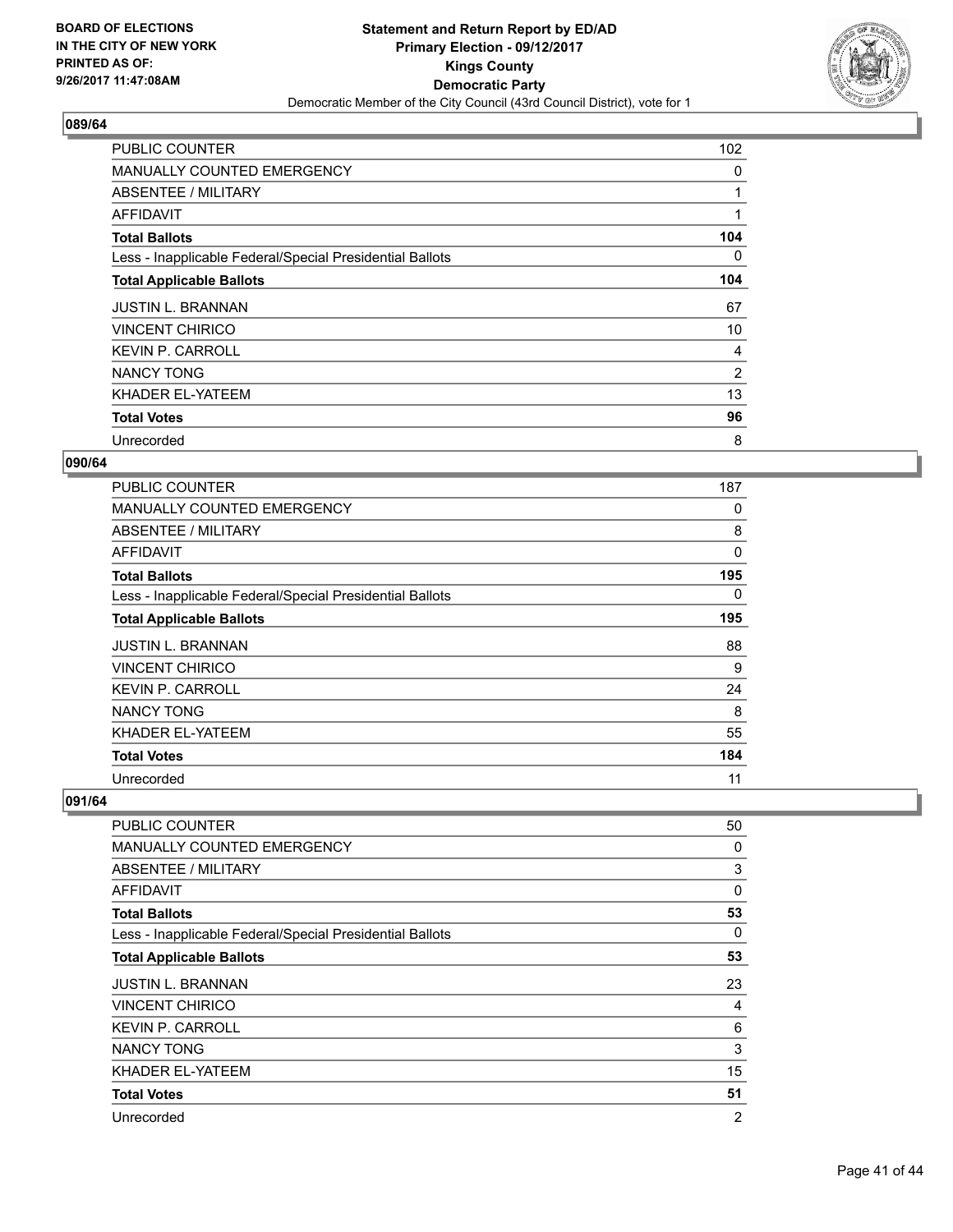

| <b>PUBLIC COUNTER</b>                                    | 116 |
|----------------------------------------------------------|-----|
| <b>MANUALLY COUNTED EMERGENCY</b>                        | 0   |
| ABSENTEE / MILITARY                                      | 5   |
| AFFIDAVIT                                                | 0   |
| <b>Total Ballots</b>                                     | 121 |
| Less - Inapplicable Federal/Special Presidential Ballots | 0   |
| <b>Total Applicable Ballots</b>                          | 121 |
| <b>JUSTIN L. BRANNAN</b>                                 | 57  |
| <b>VINCENT CHIRICO</b>                                   | 2   |
| <b>KEVIN P. CARROLL</b>                                  | 13  |
| <b>NANCY TONG</b>                                        | 1   |
| KHADER EL-YATEEM                                         | 39  |
| UNATTRIBUTABLE WRITE-IN (WRITE-IN)                       | 1   |
| <b>Total Votes</b>                                       | 113 |
| Unrecorded                                               | 8   |

#### **093/64**

| PUBLIC COUNTER                                           | 152 |
|----------------------------------------------------------|-----|
| MANUALLY COUNTED EMERGENCY                               | 0   |
| ABSENTEE / MILITARY                                      | 5   |
| AFFIDAVIT                                                | 0   |
| <b>Total Ballots</b>                                     | 157 |
| Less - Inapplicable Federal/Special Presidential Ballots | 0   |
| <b>Total Applicable Ballots</b>                          | 157 |
| <b>JUSTIN L. BRANNAN</b>                                 | 68  |
| <b>VINCENT CHIRICO</b>                                   | 7   |
| <b>KEVIN P. CARROLL</b>                                  | 14  |
| <b>NANCY TONG</b>                                        | 10  |
| KHADER EL-YATEEM                                         | 46  |
| <b>Total Votes</b>                                       | 145 |
| Unrecorded                                               | 12  |

#### **094/64**

| <b>PUBLIC COUNTER</b>                                    | 0        |
|----------------------------------------------------------|----------|
| <b>MANUALLY COUNTED EMERGENCY</b>                        | 0        |
| ABSENTEE / MILITARY                                      | 0        |
| AFFIDAVIT                                                | 0        |
| <b>Total Ballots</b>                                     | 0        |
| Less - Inapplicable Federal/Special Presidential Ballots | 0        |
| <b>Total Applicable Ballots</b>                          | 0        |
| <b>JUSTIN L. BRANNAN</b>                                 | 0        |
| <b>VINCENT CHIRICO</b>                                   | 0        |
| <b>KEVIN P. CARROLL</b>                                  | 0        |
| <b>NANCY TONG</b>                                        | 0        |
| KHADER EL-YATEEM                                         | 0        |
| <b>Total Votes</b>                                       | $\bf{0}$ |

## **095/64 COMBINED into: 094/64**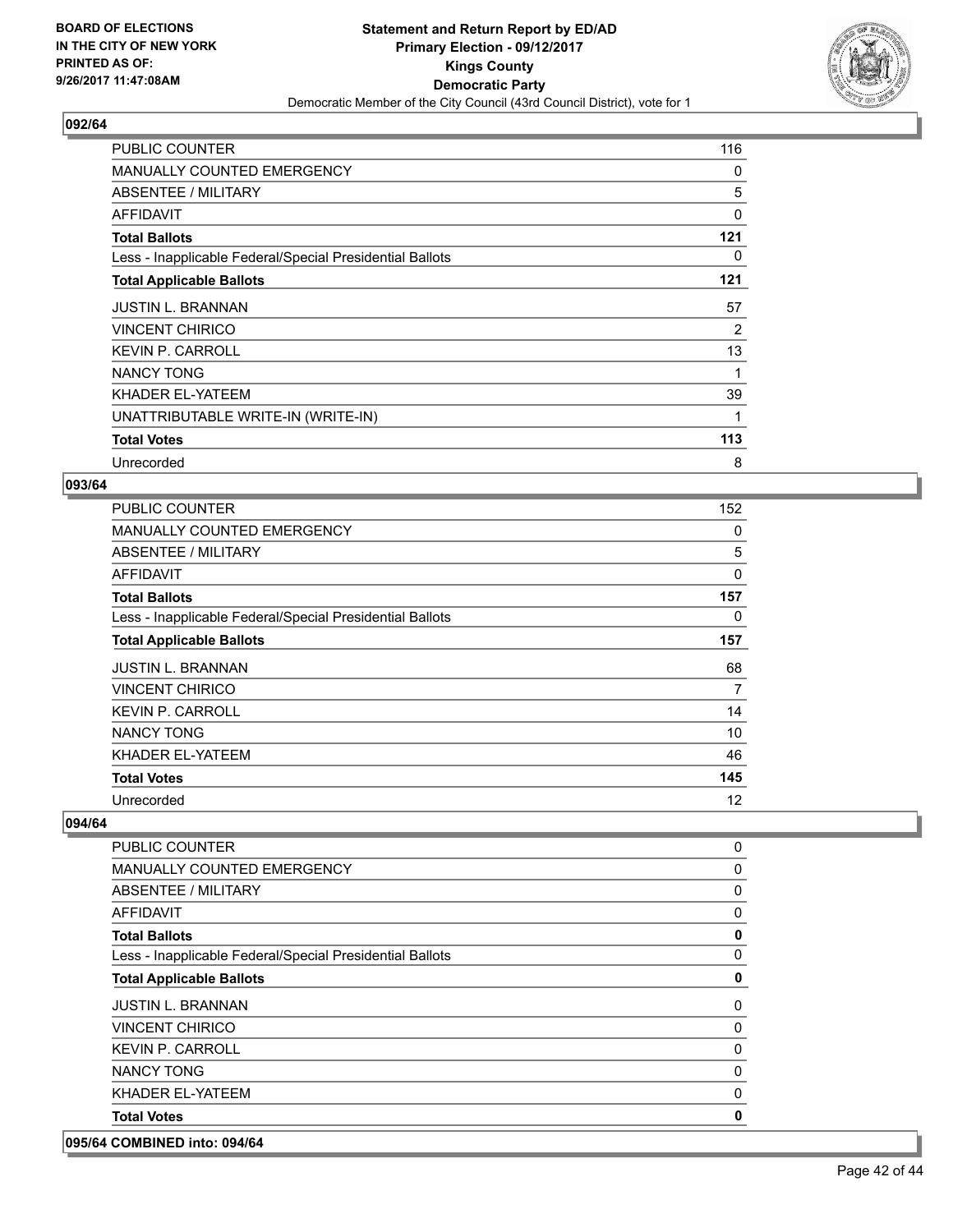

#### **096/64 COMBINED into: 091/64**

#### **097/64**

| <b>PUBLIC COUNTER</b>                                    | 0            |
|----------------------------------------------------------|--------------|
| <b>MANUALLY COUNTED EMERGENCY</b>                        | 0            |
| ABSENTEE / MILITARY                                      | 0            |
| <b>AFFIDAVIT</b>                                         | 0            |
| <b>Total Ballots</b>                                     | $\mathbf 0$  |
| Less - Inapplicable Federal/Special Presidential Ballots | $\mathbf{0}$ |
| <b>Total Applicable Ballots</b>                          | $\mathbf 0$  |
| <b>JUSTIN L. BRANNAN</b>                                 | 0            |
| <b>VINCENT CHIRICO</b>                                   | $\mathbf{0}$ |
| <b>KEVIN P. CARROLL</b>                                  | 0            |
| NANCY TONG                                               | $\mathbf{0}$ |
| KHADER EL-YATEEM                                         | 0            |
| <b>Total Votes</b>                                       | $\mathbf 0$  |
| 098/64 COMBINED into: 091/64                             |              |

**099/64 COMBINED into: 091/64**